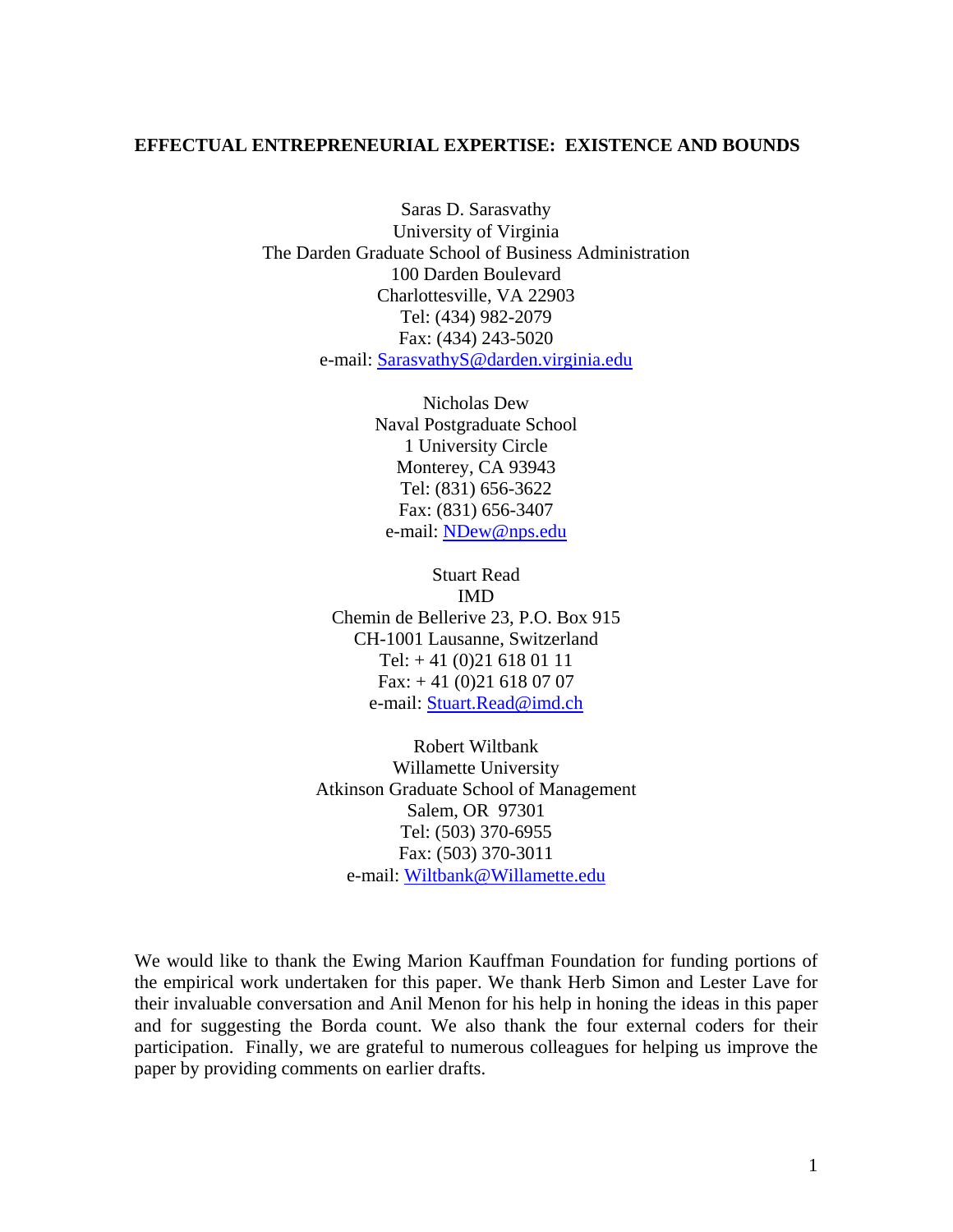## **EFFECTUAL ENTREPRENEURIAL EXPERTISE: EXISTENCE AND BOUNDS**

## **SUMMARY**

Recent theorizing in entrepreneurship has proposed effectuation as a baseline model of entrepreneurial expertise that goes beyond the "toolbox" of basic business skills such as market research and business planning. This study seeks to empirically delineate key elements of entrepreneurial expertise as compared with basic business knowledge. Think aloud protocols were extracted from 27 expert entrepreneurs and 37 MBA students who were asked to identify the market for a single new product. Analyses revealed that 89% of experts used effectuation more frequently than causation, while MBA students demonstrated a noticeably opposing preference, with 81% using causation more than effectuation.

#### **KEYWORDS**

Expertise, Effectuation, Uncertainty, Decision-Making, Bounded Rationality, Protocol Analysis

## **RUNNING HEAD**

Effectual Entrepreneurial Expertise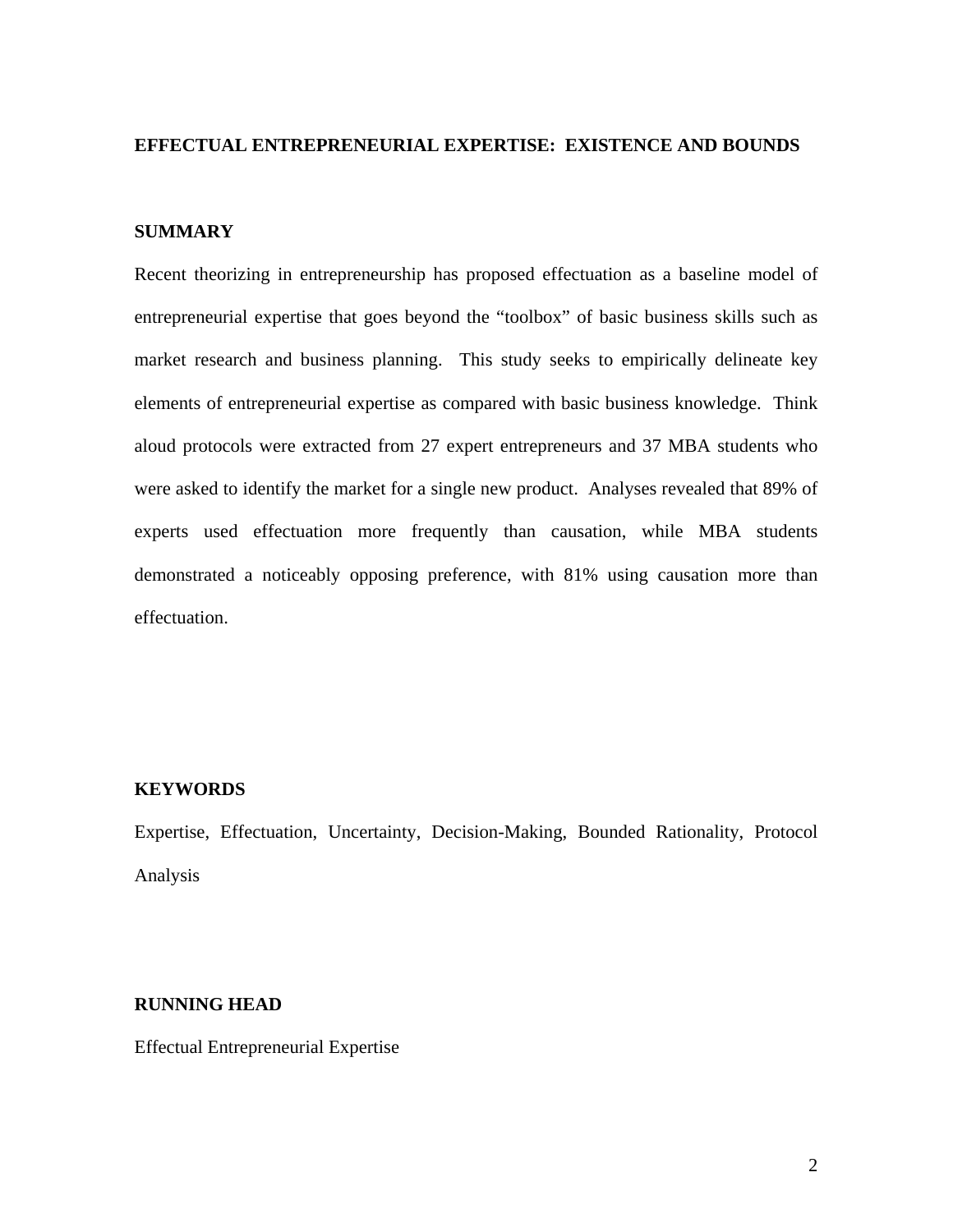## **INTRODUCTION**

That entrepreneurs create firms is a simple fact. But that entrepreneurs often create firms in the *absence of markets* is an idea that has been gaining ground with researchers. For example, Venkataraman (1997: 126) identified this as a central phenomenon to be explained by entrepreneurship research. In a seminal article that brought this phenomenon to the attention of management scholars, Shane and Venkataraman (2000) pointed out the further complication due to the fact that much of the information required to bring new markets into existence itself does not come into existence until those markets are created (Arrow 1974). Thereafter, during an in-depth discussion of research perspectives in entrepreneurship, six eminent researchers -- Arrow, Kamien, Olson, Sexton, Simon & Venkataraman (1999) highlighted several intellectual issues of interest in entrepreneurship including the importance of decision-making in the absence of markets (Sarasvathy, 2000).

In an attempt to tackle this central research question in entrepreneurship, Sarasvathy (2001) proposed effectuation as the dominant model for entrepreneurial decision-making, particularly in the absence of pre-existent markets. Further theoretical development of effectuation theory has positioned it in the landscape of strategy making as useful in situations where predictability is low, but controllability of the situation is high (Wiltbank et al 2006). This paper seeks to empirically establish the existence of effectual reasoning in entrepreneurial decision making and to suggest bounds on its use as compared with business knowledge that embodies causal reasoning.

The next section briefly describes effectuation and outlines its theoretical precedents. Thereafter, the central hypothesis is developed and quantitatively tested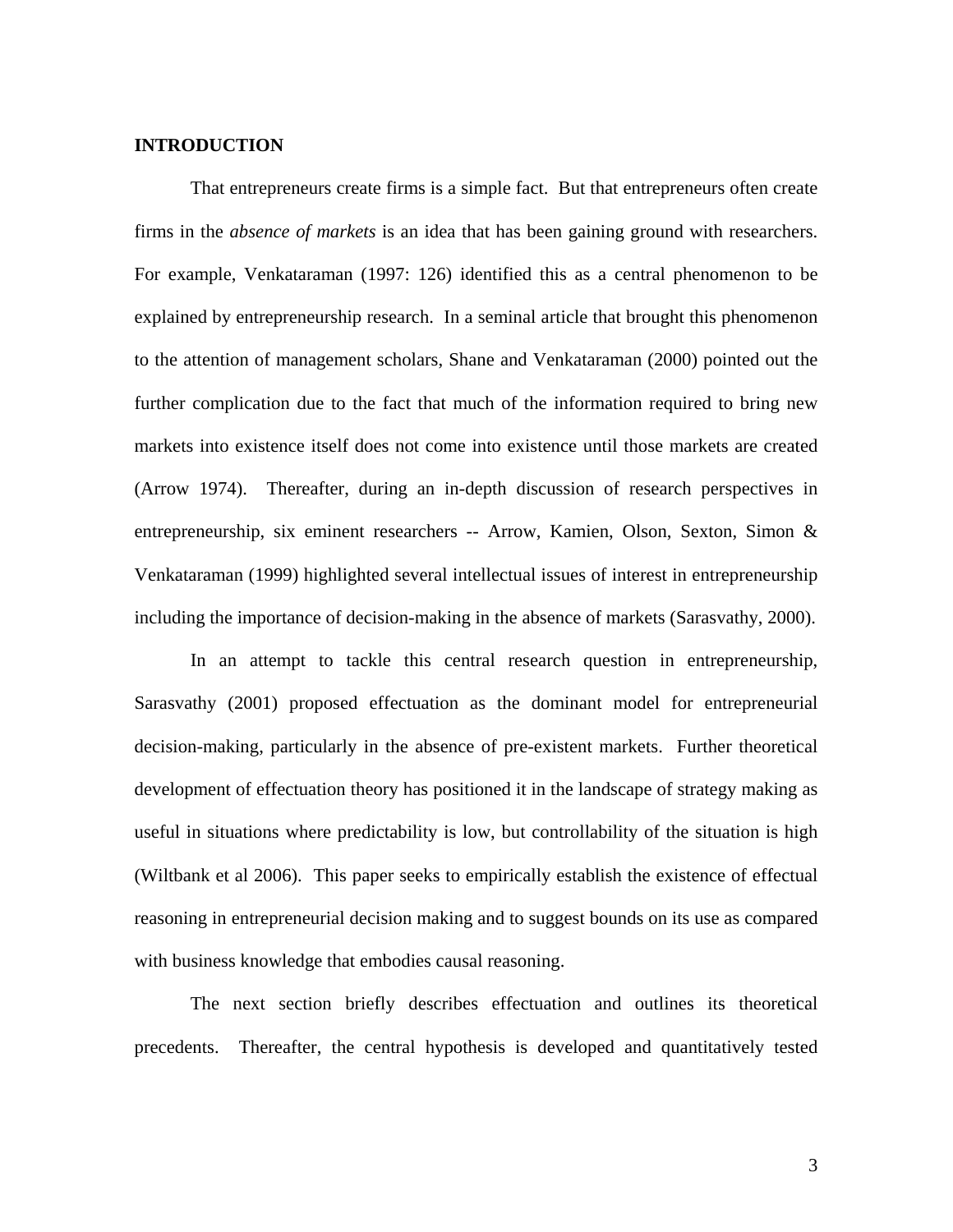through protocol analyses of the cognitive processes of 27 expert entrepreneurs and 37 MBA students who were asked to identify the market for a given new product. Finally, a more detailed qualitative content analysis of the protocols is used to inductively develop a process model of effectual reasoning and contrast it with causal models that form part of basic MBA education similar topics.

Results indicate that over 63% of the experts used effectuation more than 75% of the time. 78% of the MBA students did not use effectuation at all. Content analysis of expert protocols, in stark contrast to the novices, reveals an almost exact reversal of the commonly accepted marketing decision models based on causal reasoning. Causal reasoning prescribes that decision makers proceed by first identifying a potential market for a product and then devise marketing strategies to capture a sizable share of it through the segmentation-targeting-positioning process (Kotler, 1991). As expected, this process was followed by the MBA students two thirds of the time. The experts in this study, however, used effectual reasoning to: (i) start with a single customer; (ii) generalize the profile of that customer into a larger segment; (iii) add segments in an iterative fashion; and, (iv) end up literally *creating* a market for their product. In fact, starting with the exact same product, the 27 expert entrepreneurs ended up building 18 different companies many of them in completely disparate industries, where the 37 MBA students created fewer than half as many different companies.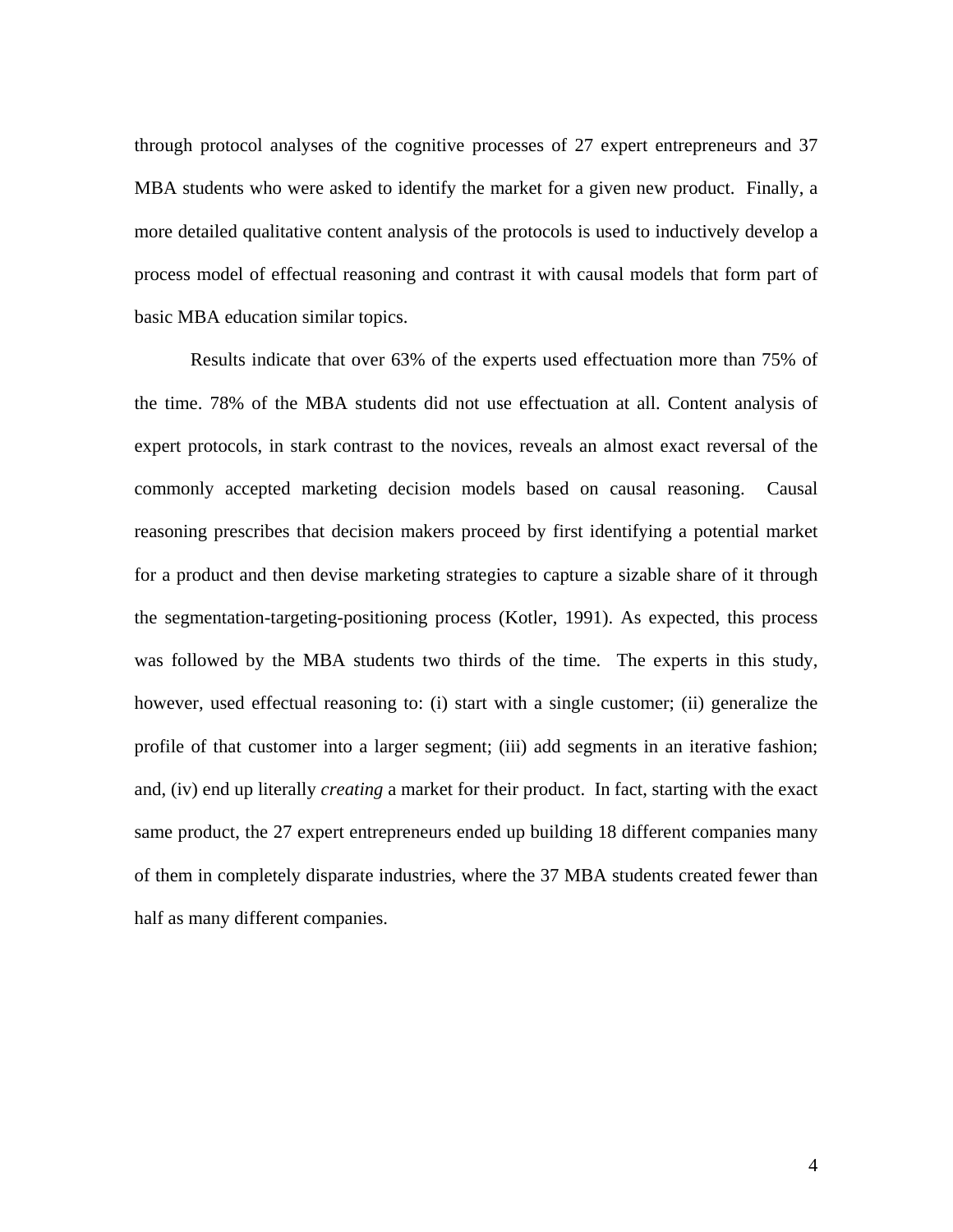# **CENTRAL HYPOTHESIS: EFFECTUATION AND ENTREPRENEURIAL EXPERTISE**

Effectuation is the inverse of causation. Effectual reasoning is not merely a deviation from causal reasoning. It is a distinct mode of reasoning based on an entirely separate logic than the logic behind causal reasoning. Causation models are based on a logic of prediction, i.e., *to the extent that you can predict the future, you can control it.* Effectuation, instead, is based on a logic of control, i.e., *to the extent that you can control the future, you do not need to predict it.*

Causal reasoning is useful in domains where the future is predictable, goals are known, and an exogenous environment serves as the ultimate selection mechanism. But it does not provide useful criteria for action in domains where these three characteristics are absent – namely, in problem spaces characterized by Knightian uncertainty (Knight, 1921), Marchian goal ambiguity (March, 1982) and Weickian enactment (Weick, 1979). The absence of markets problem in entrepreneurship, alluded to in the beginning of this paper, can be more generally modeled as the problem of making decisions in the absence of a predictable future, clearly known goals and an independent environment. It is in precisely such problem spaces that effectuation provides principles, techniques and criteria for action. Effectual reasoning, therefore, *integrates* the Knightian, Marchian, and Weickian problem spaces and develops techniques that provide a new, but theoretically fully funded alternative to causal reasoning. For a detailed description of the two modes of reasoning and their differential application to problems in entrepreneurship see Sarasvathy (2001), as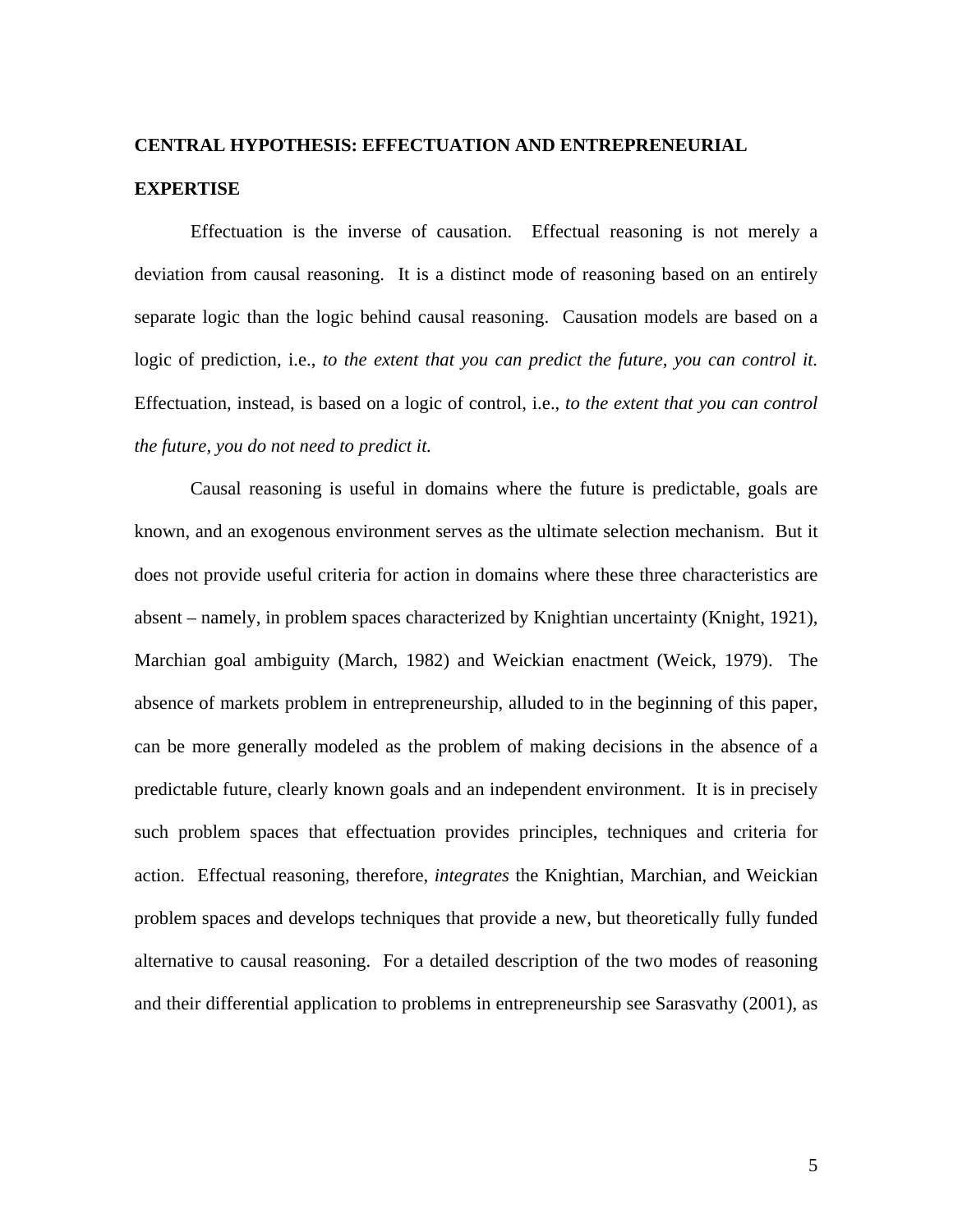well as later sections in the current paper, where we induce the detailed process model from qualitative analysis of the expert protocols.

A simple example should begin to clarify and distinguish between the two types of processes. Imagine a chef assigned the task of cooking dinner. There are two ways the task could be organized. The first case would be where the host or client has picked out a menu in advance. All the chef needs to do is to list the ingredients needed, shop for them and then actually cook the meal. This is a process of causation. It starts with a given menu and focuses on selecting between effective ways to prepare the meal.

The second case would be when the host asks the chef to look through the cupboards in the kitchen for possible ingredients and utensils, and cook a meal. Here, the chef has to imagine possible menus based on the given ingredients and utensils, select one, and then prepare the meal. This is a process of effectuation. It starts with given ingredients and utensils, and focuses on preparing one of many possible desirable meals with them.

To extend this overly simple example to business, imagine the manufacture of a product. In the case of causal reasoning, the blueprints of the product are provided in advance, together with its costs, and estimates of market demand; the manufacturer needs simply to procure the raw materials and process and assemble them according to the predetermined plan. In the case of effectuation, the manufacturer has a general idea that *might* lead to a product that *could* be marketed profitably. Gillette was looking for something customers would have to purchase repeatedly (McKibben, 1998). While he was shaving one morning, it occurred to him that a non-permanent razor might fit his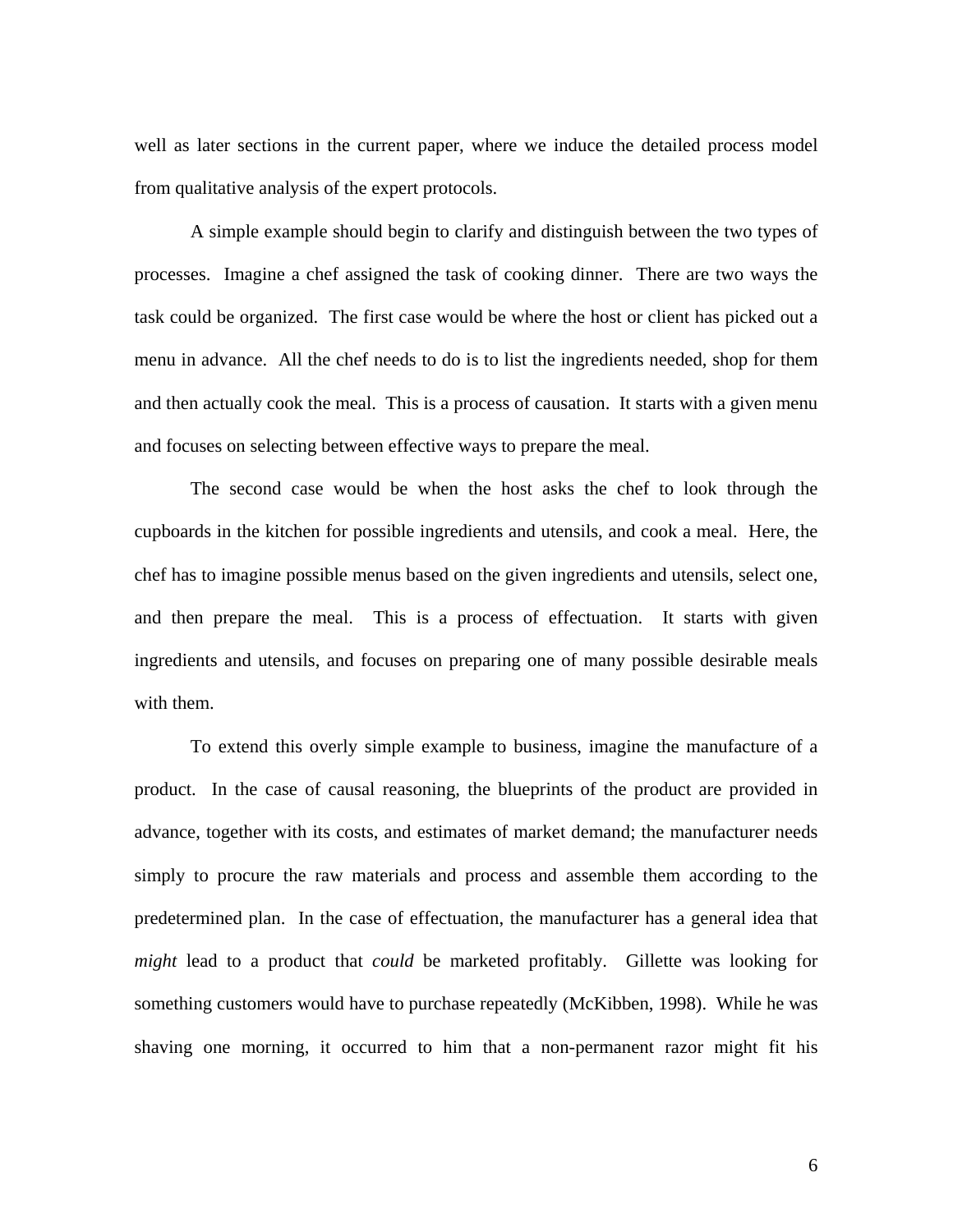specification. He then had to develop a cheap, effective removable-blade razor, generate an adequate initial market, and so on, always modifying his plans as he gained new knowledge and new stakeholders from his initial efforts.

#### **Studies of Expertise – and Their Usefulness for Understanding Effectual Reasoning**

Expertise in any area entails certain common cognitive processes among the experts who solve problems within the given area (Chi, Glaser et al. 1982). The extraction of these processes has been the central goal of hundreds of protocol analysis studies in the past 30 to 40 years. Some examples from business include: Decision making (Montgomery & Svenson, 1989); Accounting (Belkaoui, 1989); Argumentation in management consulting (Young 1989); and Software cost estimation (Mukhopadhyay, Vicinanza, & Prietula, 1992). Protocol analysis has also been used extensively in studying decision making processes of experts in areas other than business, such as chess (Charness 1989), medical diagnosis (Johnson et. al., 1981), mathematics (Webb, 1975), and scientific discovery (Qin, & Simon, 1990).

In a detailed investigation into conceptual and methodological issues involving verbal protocols, Ericsson and Simon (1993) provide examples from over two hundred empirical studies that use protocol analysis. They emphasize the advantages of using *think aloud* protocols over other methods, particularly methods calling for retrospective recall such as interviews or pure stimulus-response methods such as questionnaires. Think-aloud protocols call for *concurrent* verbalization – i.e., subjects are required to think aloud continuously *as* they solve the problems. The transcriptions of their taped verbalization form the basic data to be analyzed. The essential logic behind the use of protocol analysis,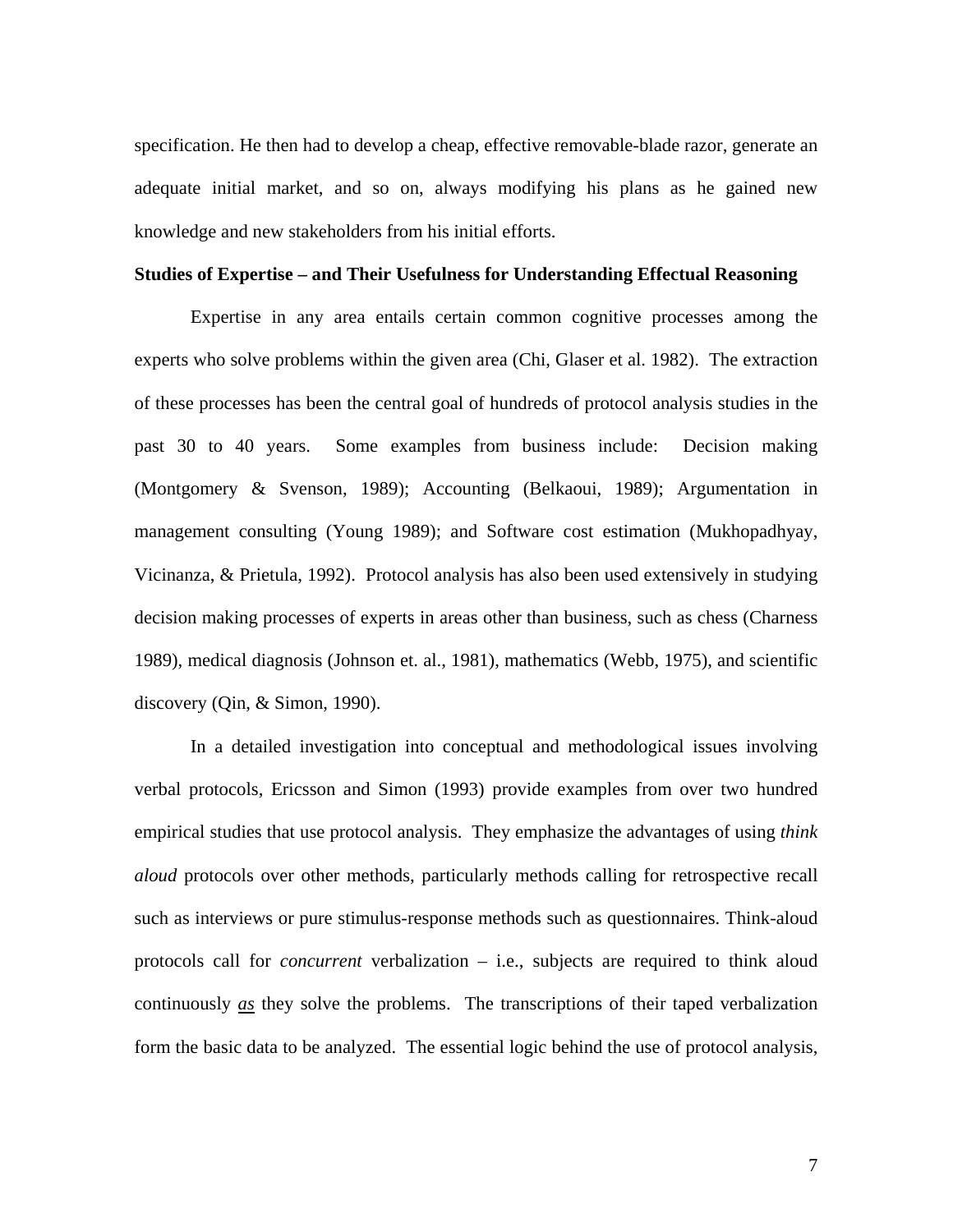widely accepted by the researchers who use it, can be summarized as follows: While retrospective recall allows the subject to make up good stories about how they believe they solve problems, and stimulus-response methods force us to *deduce* subjects' decision processes after the fact, concurrent verbalization allows the researcher to look directly inside the black box of cognitive processing, because of the structure of the short term memory system of the human brain (Ericsson & Simon, 1980).

Protocol analysis has been used successfully in management to separate expert managers from novices in their problem solving (Isenberg, 1986) and in entrepreneurship to differentiate entrepreneurs from bankers in how they manage risks (Sarasvathy, Simon, & Lave, 1998). In the current study, entrepreneurial expertise is embodied in the entrepreneurial process. Prior researchers have categorized several tasks associated with this process such as: locating a business opportunity; accumulating resources; marketing new products; producing the product; building an organization; and responding to government and society (Gartner, 1985). Each task involves uncertainties including those due to non-existent markets. Making decisions in the face of such uncertainties, therefore, constitutes the main content of entrepreneurial expertise.

## **Entrepreneurial expertise and decision-making under uncertainty**

Historically, the research on decision-making under uncertainty can be divided into (a) the normative development of rational decision models (MacCrimmon, Wehrung, & Stanbury, 1986) and (b) empirical investigations into bounds on that rationality in actual decision makers (Kahneman & Tversky, 1990).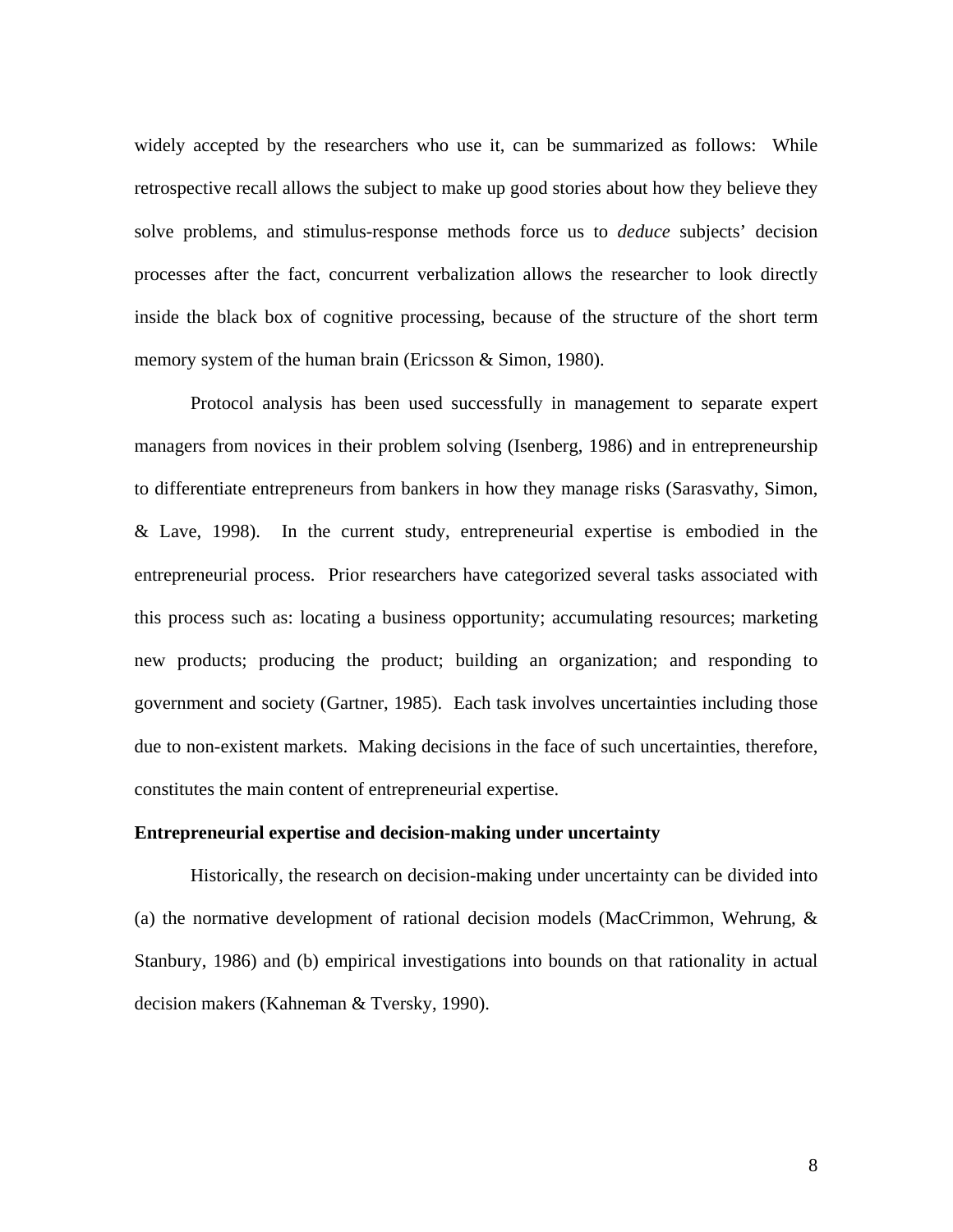The normative development is rooted in the conceptual distinction between "risk" and "uncertainty" (Knight, 1921). The commonly used statistical metaphor of the urn containing different colored balls serves to illustrate the difference between the two (Kamien, 1994). Problems involving risk are akin to a speculative game with an urn containing 5 green balls and 5 red balls. The drawer of a red ball is awarded a prize of \$50. For any given draw, we can precisely calculate the probability of getting a red ball, because we know the underlying distribution of balls inside the urn from which we are making the draw. Problems involving uncertainty involve the same award of \$50 for the draw of a red ball -- except this time we do not know how many balls are in the urn, of which colors, or even if there are any red balls at all in the distribution. In statistical terminology, decisions involving the first type of urn with the known distribution call for classical analytical techniques; and the decisions involving the second type of urn with the unknown distribution call for estimation techniques. Once the underlying distribution is discovered through estimation procedures, the urn with the unknown distribution is transformed, as it were, into the urn with the known distribution and becomes susceptible to analytical techniques.

Real life examples of *risk* include all types of insurance, some areas of the stock markets, and gaming of various types. Forecasting demand for very well established products such as Coca Cola or personal computers nowadays also fall within this category. Some real life examples of *uncertainty* include dealing with environmental pollution, global warming, genetic cloning, and commercialization of innovations, particularly radical innovations.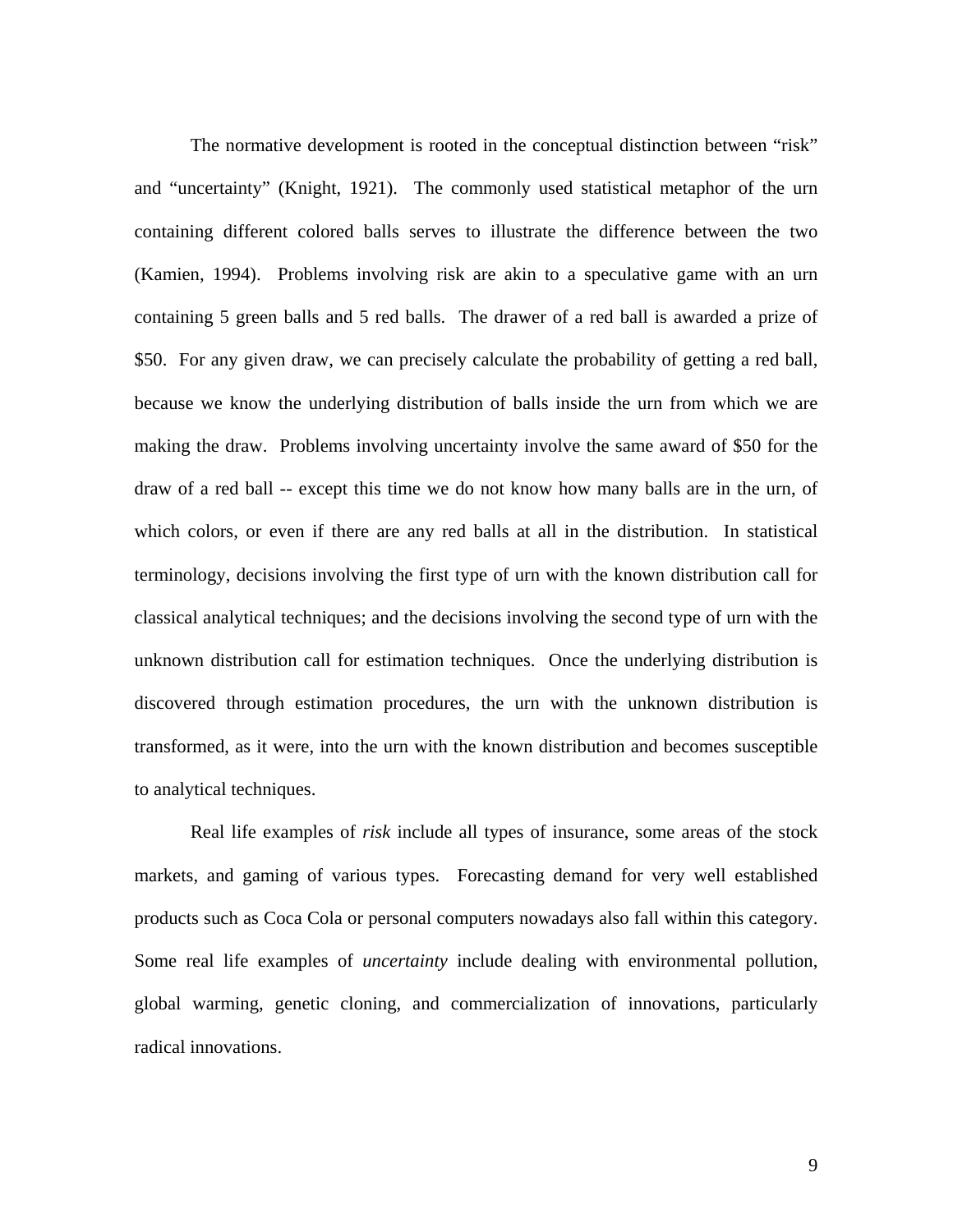Experiments by researchers developing normative models have demonstrated that human beings in general prefer the "risky or known distribution" urn over the "uncertain or unknown distribution" urn (Ellsberg, 1961). But entrepreneurship researchers have speculated that since entrepreneurs have been shown to have a high tolerance for ambiguity, they would have a preference for the urn with the unknown distribution (Kamien, 1994).

Both normative approaches have been qualified by researchers who have shown that human beings in general are not strictly rational (Simon, 1959). Instead, their rationality is bounded by cognitive limitations such as physiological constraints on computational capacity (Payne, Bettman, & Johnson, 1993); and psychological limitations such as biases and fallacies (Bar-Hillel, 1980; Tversky & Kahneman, 1982). Yet this does not imply that decision makers are irrational. Rather, the evidence suggests that within certain bounds, decision makers use heuristics that often lead to very effective decisions (Gigerenzer, Hell, & Blank, 1988).

The arguments from both perspectives  $-$  rationality and bounded rationality  $-$  can be summarized as follows. If the decision makers believe they are dealing with a measurable or relatively predictable future, they will tend to systematically gather information and invest some effort on a reasonable analysis of that information, within certain bounds. Similarly, if they believe they are dealing with relatively unpredictable phenomena, they will try to gather information through experimental and iterative learning techniques aimed at first discovering the underlying distribution of the future.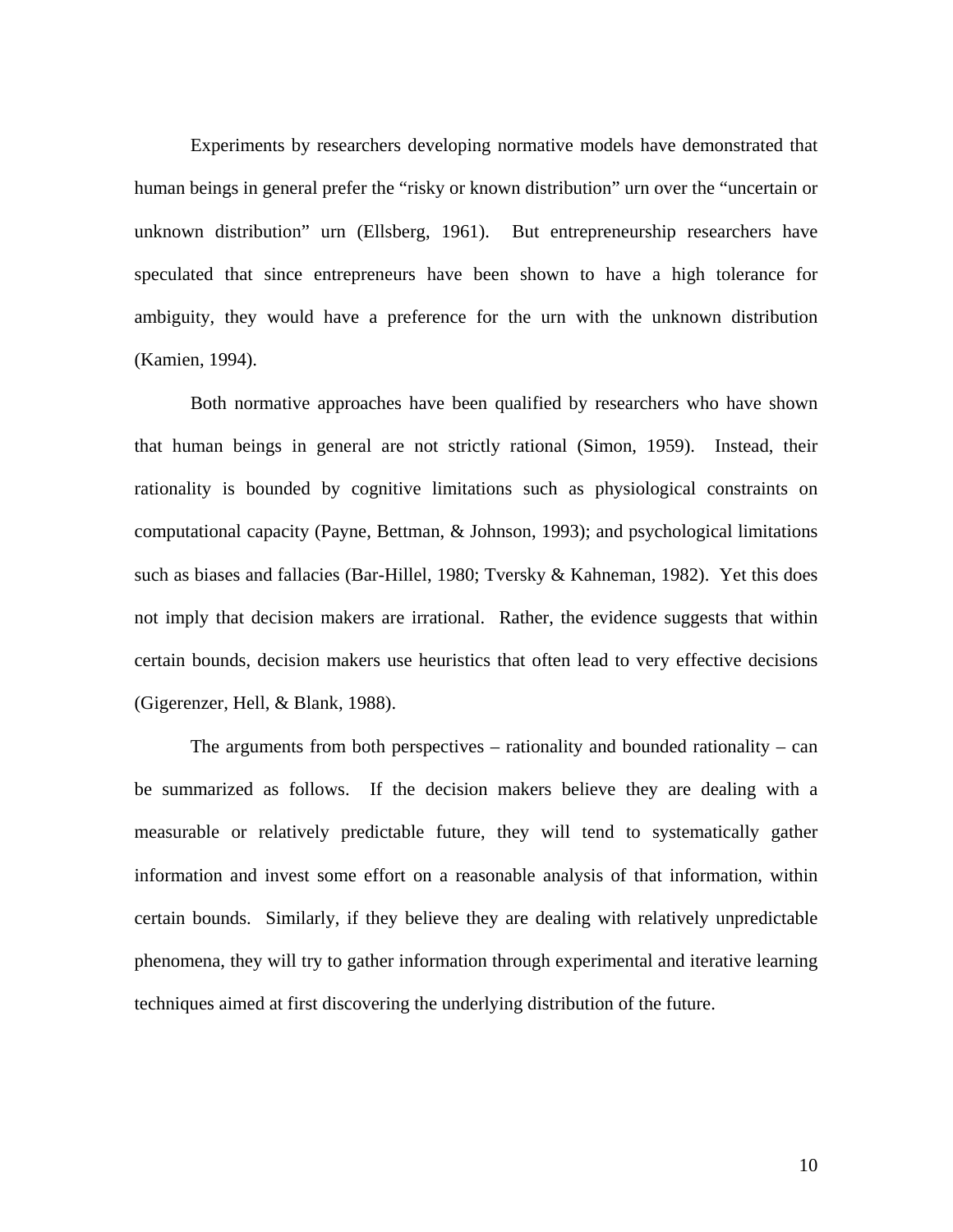The concept of effectuation suggests a rather different logic for the choice process: "Whatever the initial distribution of balls in the urn, I will continue to acquire red balls and put them in the urn. I will look for other people who own red balls and induce them to become partners and put their balls in the urn. As time goes by, there will be so many red balls in the urn that almost every draw will obtain one. On the other hand, if I and my acquaintances have only green balls, we will put them in the urn, and when there are enough, will create a new game where green balls win." Of course, such a view may express hopes rather than realities, and many entrepreneurs in the real world do fail. This fact does not negate the hypothesis that they are often more concerned with molding, or even creating, the part of the world with which they are concerned than with predicting it and reacting to the prediction.

For the purposes of this study, the first approach– i.e., decision models dealing with the "known distribution" -- is called ANL (for analytical approaches). ANL includes traditional market research techniques such as focus groups and questionnaires and/or hiring professionals to study the market and come up with decision alternatives. The second – i.e., decision models dealing with the "unknown distribution" – is deemed BAN (for Bayesian approaches – "Bayesian" stands for all types of statistical estimation using iterative discovery procedures). BAN primarily includes test marketing, trial ballooning and other systematic techniques of experimentation and iterative learning aimed at discovering the structure and shape of the potential market.

At their logical core, both ANL and BAN are causation models. They require the decision maker to start with a pre-defined potential market and seek information about it

11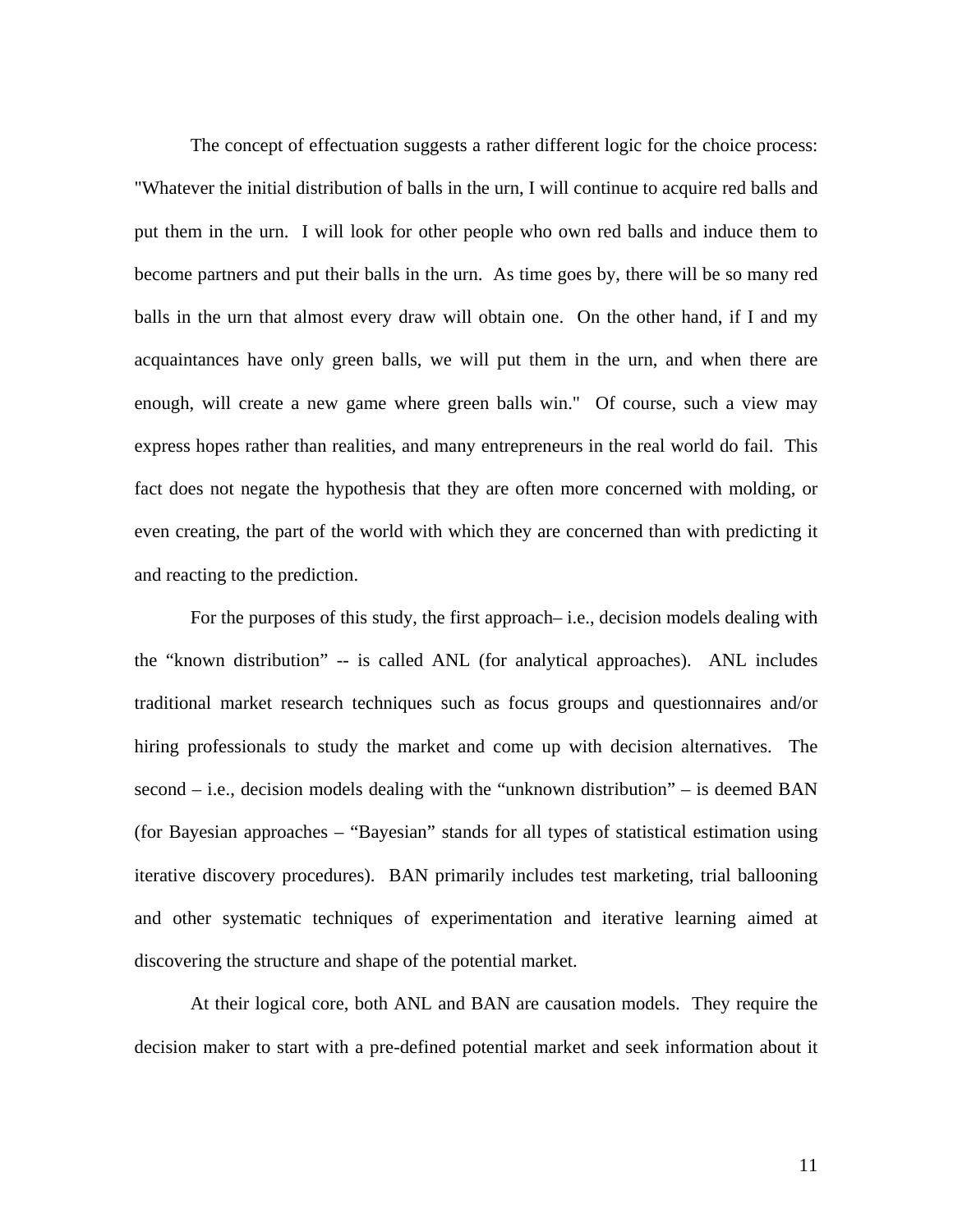using two different categories of approaches – analytical (ANL) and estimation (BAN). In contrast, effectuation, referred to as EFF for hypothesis testing, incorporates the logic of control, and involves attempts to shape and *create* the potential market rather than divine it through analytical or estimation techniques. EFF includes statements not only attesting to subjects' ability and desire to shape the environment through commitments from key stakeholders, but also codifies explicit comments rejecting techniques of ANL and BAN.

The central hypothesis for the first stage of data analysis can now be stated as:

*Hypothesis: When faced with creating a firm that markets a new product, expert entrepreneurs, as opposed to novice MBA students, prefer effectuation (EFF) to the two types of traditional market research techniques involving analysis (ANL) and estimation (BAN).*

#### **METHOD**

First, entrepreneurial expertise was operationalized as a set of criteria for sample selection. Second, a research instrument was developed to capture the information seeking tasks involved in discovering and/or creating the market for a new product. Third, a comparison sample of novices was selected. Fourth, subjects completed the think aloud task and their concurrent verbal protocols were collected. Coding and analysis of the protocols proceeded in two stages. In the first stage, the hypothesis was tested and the existence of effectual reasoning in expert protocols and relative non-existence among MBA students established. In the second, a process model of effectuation contained in the expert protocols was inductively extracted and contrasted with causal models widely used in the MBA curriculum.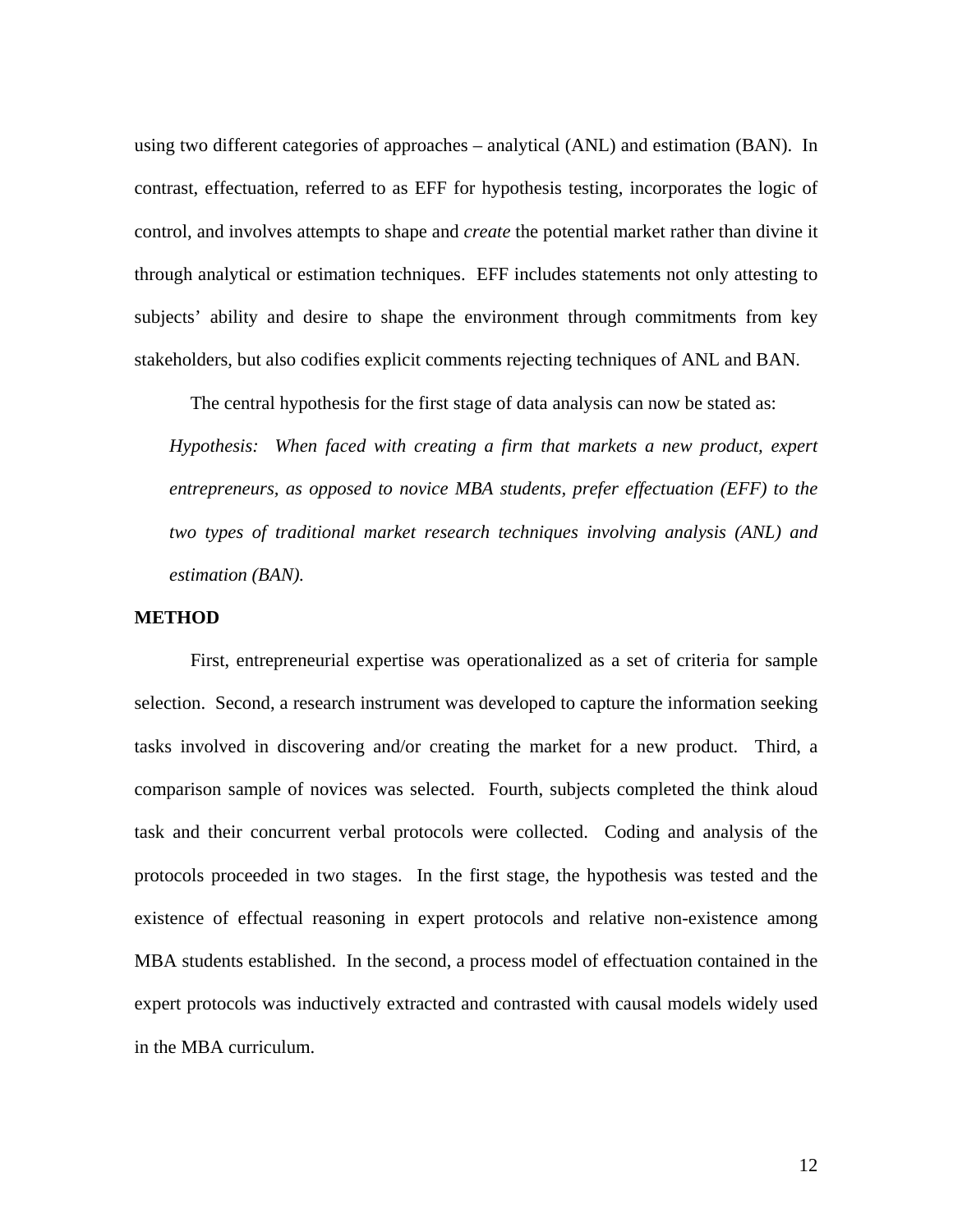## **Subjects**

Current literature on expertise distinguishes experts using a construct called "Deliberate practice" (Ericsson and Lehmann 1996). Exceptionally high task performance is consistently associated with experts as they solve complex problems in their domain more quickly, more easily, and more accurately than novices (Simon and Simon 1978; Larkin, McDermott et al. 1980; Charness, Reingold et al. 2001). But experience alone is not sufficient for expertise. The systematic differences between experts and novice individuals within a domain nearly always reflect attributes acquired by experts during their lengthy period of deliberate practice (Ericsson and Lehmann 1996). This literature has established that deliberate practice takes time. Over three decades of research in the area has converged on the original "10-year rule" that Simon and Chase (1973) posited. While not hard and fast, the rule suggests that it takes a minimum of 10 years of deliberate practice for a novice to ascend to the rank of expert.

For the purposes of this study, an expert entrepreneur is defined as a person who, either as an individual or as part of a team, has founded one or more companies, remained with at least one company they founded for more than ten years, and had taken it public. The public company requirement not only satisfies a very stringent definition of entrepreneurial expertise, but also provides additional data about the actual experience of the subjects in the form of annual reports, press kits etc.

Two sources were utilized to identify possible expert entrepreneurs for the study: (1) A list of the one hundred most successful entrepreneurs from 1960 to 1985, compiled by the venture capitalist, David Silver (Silver, 1985); and, (2) The list of national winners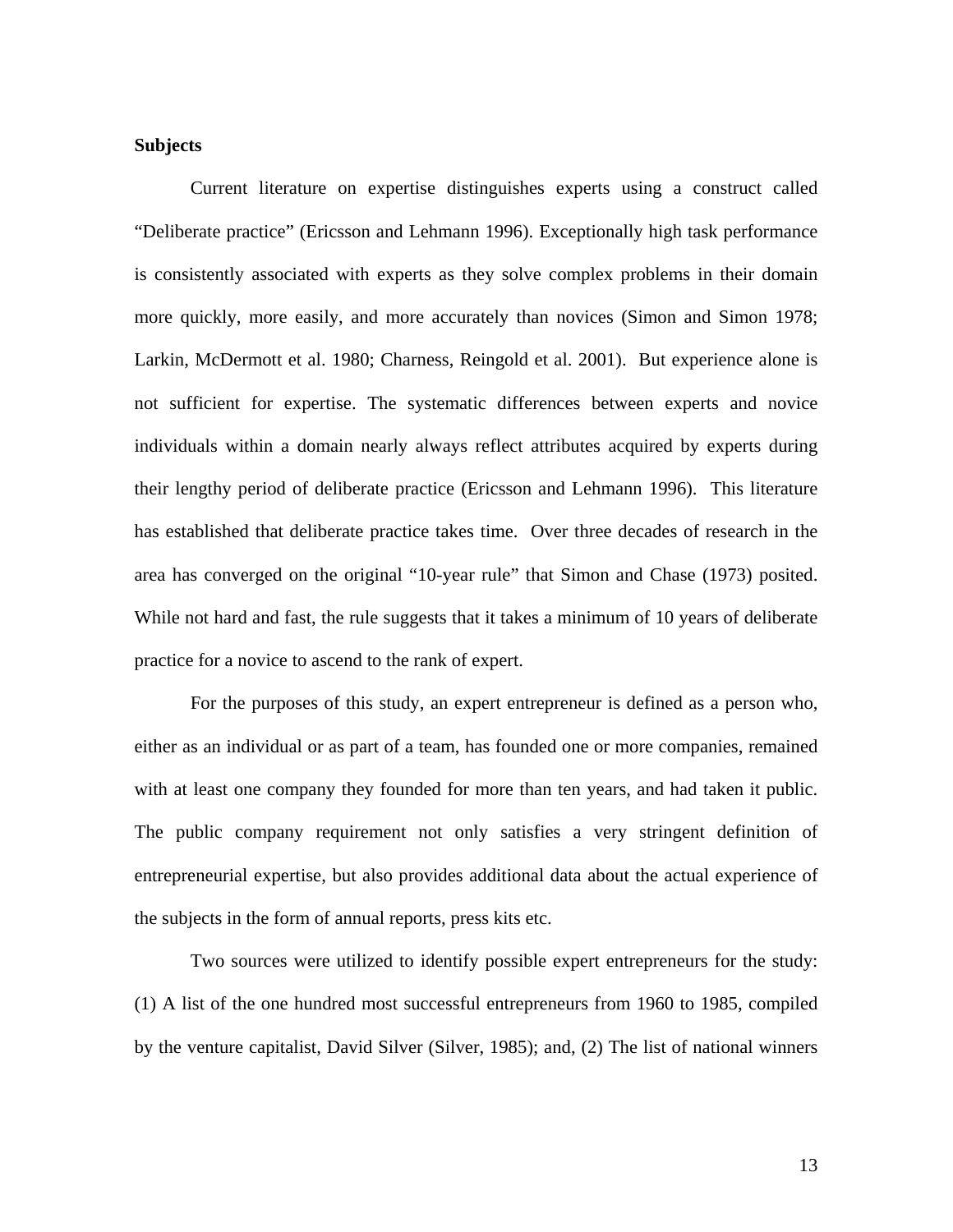of the Entrepreneurs of the Year awards, compiled by Ernst & Young. Together, the two sources drew their members from a pool that included virtually every enduring company created by an entrepreneur in the US from 1960 until 1996. As clearly outlined in their publications, both sources used several evaluation procedures and qualification criteria to select their lists from the complete populations of entrepreneurial companies in their respective times. Thus the sample for this study was drawn indirectly from the complete population of entrepreneurs at large, and directly from a complete population of *expert*  entrepreneurs.

The characteristics of the final pool of expert entrepreneurs suggest the sample is fairly representative of the population of expert entrepreneurs. Subjects from 17 states across the U.S. were all male, 90% American, aged between 40 and 82, with two thirds having graduate degrees. While all subjects were male, there is no reason to believe that it would make the sample less representative since the percentage of female entrepreneurs who fulfilled the necessary criteria in the original population was less than one half of 1% to begin with. On average subjects had founded seven new ventures, with the minimum number being three. Besides founding a company, actively running it, and taking it public, the subjects have a variety of entrepreneurial experiences including multiple ventures, failures both before and after their successes, mergers and acquisitions, major PR coups and disasters, taking a public company private, etc. The companies they built range in annual sales from \$200 Million to \$6.5 Billion. The companies also span a very wide range of industry groups, including retail goods and services, household products such as teddy bears, ice cream and razors, security services, contract programming, computers,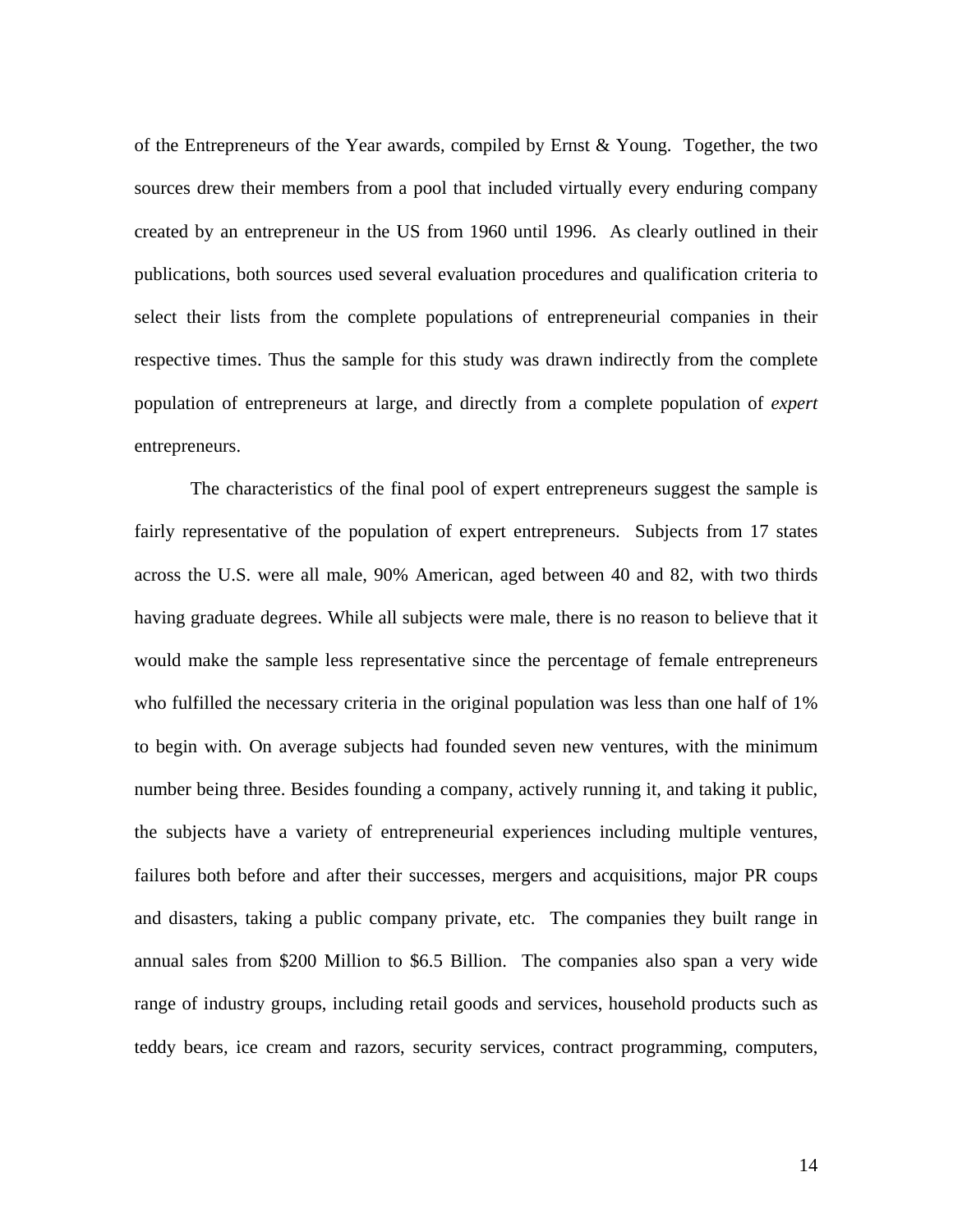software, telecommunications, media, biotechnology, environmental technologies, steel, railroads, power plants, and more.

Protocols were collected from 27 experts and 37 novices. Based on precedents in the "deliberate practice" literature on expertise, we sought a control group of novices who would have enough experience in basic business knowledge so as to understand and tackle the problems in the research instrument, yet could be starkly contrasted with the experts in terms of their entrepreneurial experience. We chose 37 graduate students in business administration. The subjects in the novice group were 97% American, aged between 26 and 46, with primary experience in managerial roles in large and complex organizations. Their backgrounds spanned a wide range of occupations, including pilots, acquisitions, supply and logistics, manpower recruitment and management, operations and maintenance, and medical services. Comparing this novice group with the expert entrepreneurs on key indicators of entrepreneurial expertise showed that the groups were dichotomous. 87% of the MBA students had never founded a firm and, of those that had, only one had started multiple ventures (in that case, two).

Using a sample of MBA students as the novice (control) group in this study raises two issues. First, what makes these subjects novice entrepreneurs and not novice managers, novice doctors or novice chess players? And, second, might a better sample of novice entrepreneurs exist? To the first question, while there is no doubt that MBA students are also novice managers and perhaps even novice doctors or chess players, that does not preclude them from being considered novice entrepreneurs. In fact, MBA students are as likely as any other group of individuals, if not more likely, to pursue an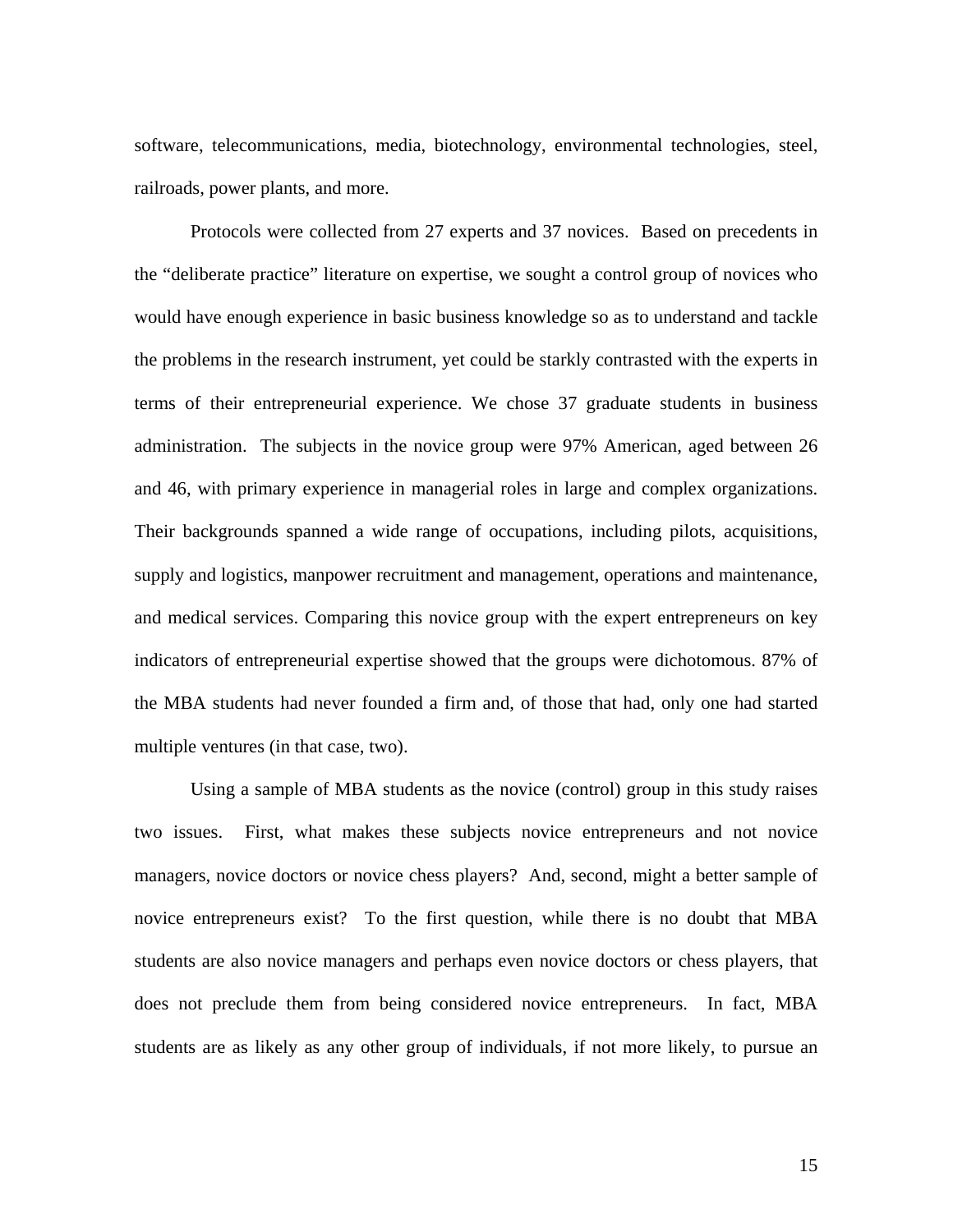entrepreneurial career. Furthermore, there is an established tradition of using students in expertise experiments in spite of the fact that their "novice-ness" may extend to dimensions not of interest to the study (Lehmann and Norman 2005, Andersson 2004). For example, Isenberg (1986) used 12 general managers and 3 college undergraduates in a think-aloud protocol study to develop and test a model of managerial decision making. This view is generalized by researchers in the discipline of psychology where novices are defined as people who have not experienced the 10-year process of deliberate practice involved in becoming expert (Simon and Chase 1973).

Addressing the second question, using MBA students as the novice sample in this study provides the advantage that it allows us to ensure a common baseline of knowledge in business fundamentals. Without a comparable knowledge across both our novice and expert samples, the findings from the business specific task used in our protocol might be confounded simply by lack of familiarity with business in general. For example, a sample of people with a stated desire to become an entrepreneur, or even with a small amount of entrepreneurial experience, might also be an effective novice sample. However, a random sample of these would likely provide two sources of variation – one from the lack of basic business knowledge and another from the lack of entrepreneurial experience. In selecting the novice sample we weighed the costs and benefits of the two sources of variation and found that the benefits of comparability across basic business knowledge outweighed any costs due to the stark contrasts in entrepreneurial experience – in fact, we found the latter to be of added value than a cost to the experimental choice. This is especially important because our findings in this particular study do not hinge on interest and/or genuine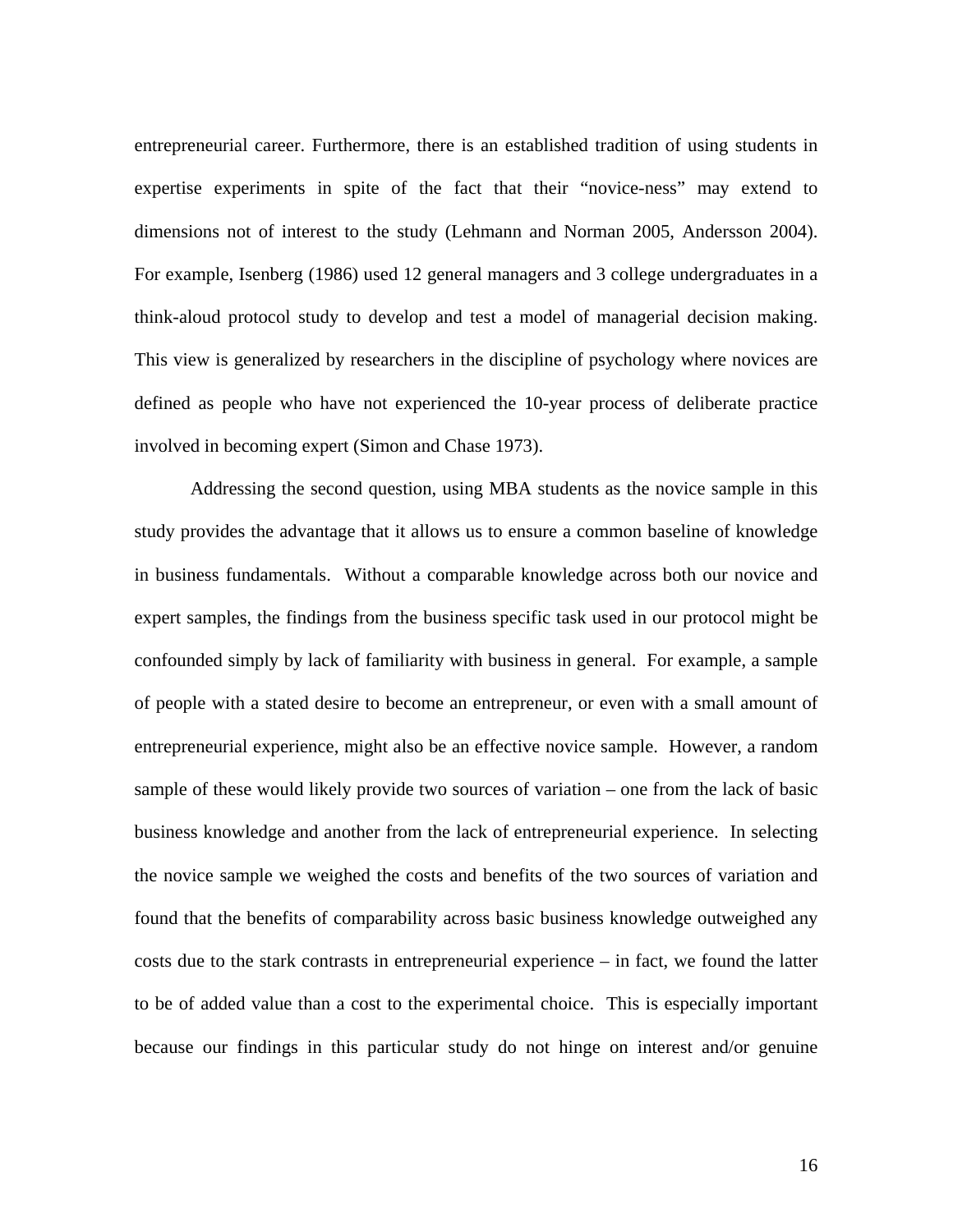intention to start the business in the protocol, but around the knowledge base that drives the steps and processes of starting and operating that business.

Both during the experiment and afterwards, several subjects – both expert entrepreneurs and MBA students - mentioned they found the problems interesting, realistic and absorbing. Several experts commented that the problems reminded them of actual decisions they had to make in their real life entrepreneurial experience.

#### **The Research Instrument**

Subjects were given a detailed description of an imaginary product called *Venturing*. Since the expert sample varied (intentionally) in all aspects except entrepreneurial expertise, the decision problem used in the study had to be chosen so as not to technologically or otherwise bias some subjects against others. Therefore entrepreneurship itself was made the product for which the subjects had to identify/create a market. *Venturing,* as described fully in Appendix 1, is an imaginary game of entrepreneurship. Based on the description, subjects were asked to answer the following five questions:

1. Who could be your potential customers for this product?

2. Who could be your potential competitors for this product?

3. What information would you seek about potential customers and competitors list questions you would want answered.

4. How will you find out this information - what kind of market research would you do?

5. What do you think are the growth possibilities for this company?

17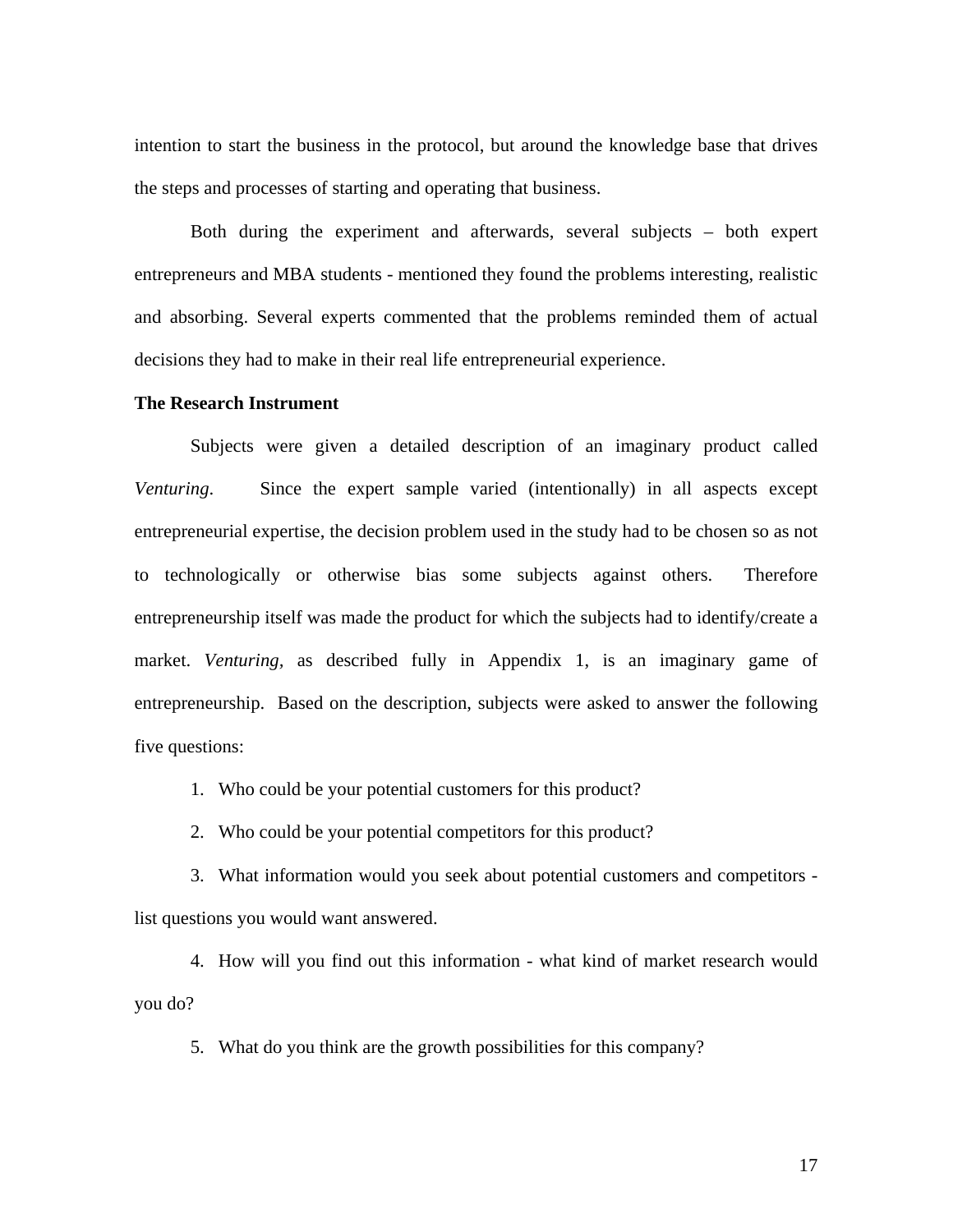Protocols from Question 4, hereafter called the MR (Market Research) question, were used to test the central hypothesis. Thereafter, protocols from all the questions were analyzed to develop the grounded process of effectuation that the subjects used.

## **DATA ANALYSIS 1: QUANTITIATIVE TESTS OF THE HYPOTHESIS**

**Coding** 

First, the protocols from the MR question were read several times to identify relevant semantic chunks for coding. The semantic chunk is the primary unit of analysis for hypothesis testing. A semantic chunk can range from a single phrase or sentence to a string of sentences that hang together to make a single meaningful point about the decision at hand. Second, the chunks were coded by the authors and external coders. The external coders did not participate in the study in any way except for this particular task, and were unaware of the hypothesis. The semantic chunks were coded based on a coding scheme segregating them into three main categories ANL, BAN and EFF -- developed especially to test the hypothesis in the study. Coded chunks are quoted throughout the ensuing text. Experts are numbered E1 to E30 and novices are numbered N1 to N37. These numbers are parenthesized at the end of each quoted chunk for the reader's convenience.

ANL included statements suggesting the use of traditional market research methods such as focus groups and surveys and/or hiring professionals to conduct such market research. Examples of semantic chunks coded ANL include: "I would also go to the market-- like 4 or 5 market research companies to find out whether they had done any research in this area." [E8]; "It's easy to hire a research company, I think. Outsource that. Yeah, because that will probably take a lot of time. I mean, to find kids, you'd have to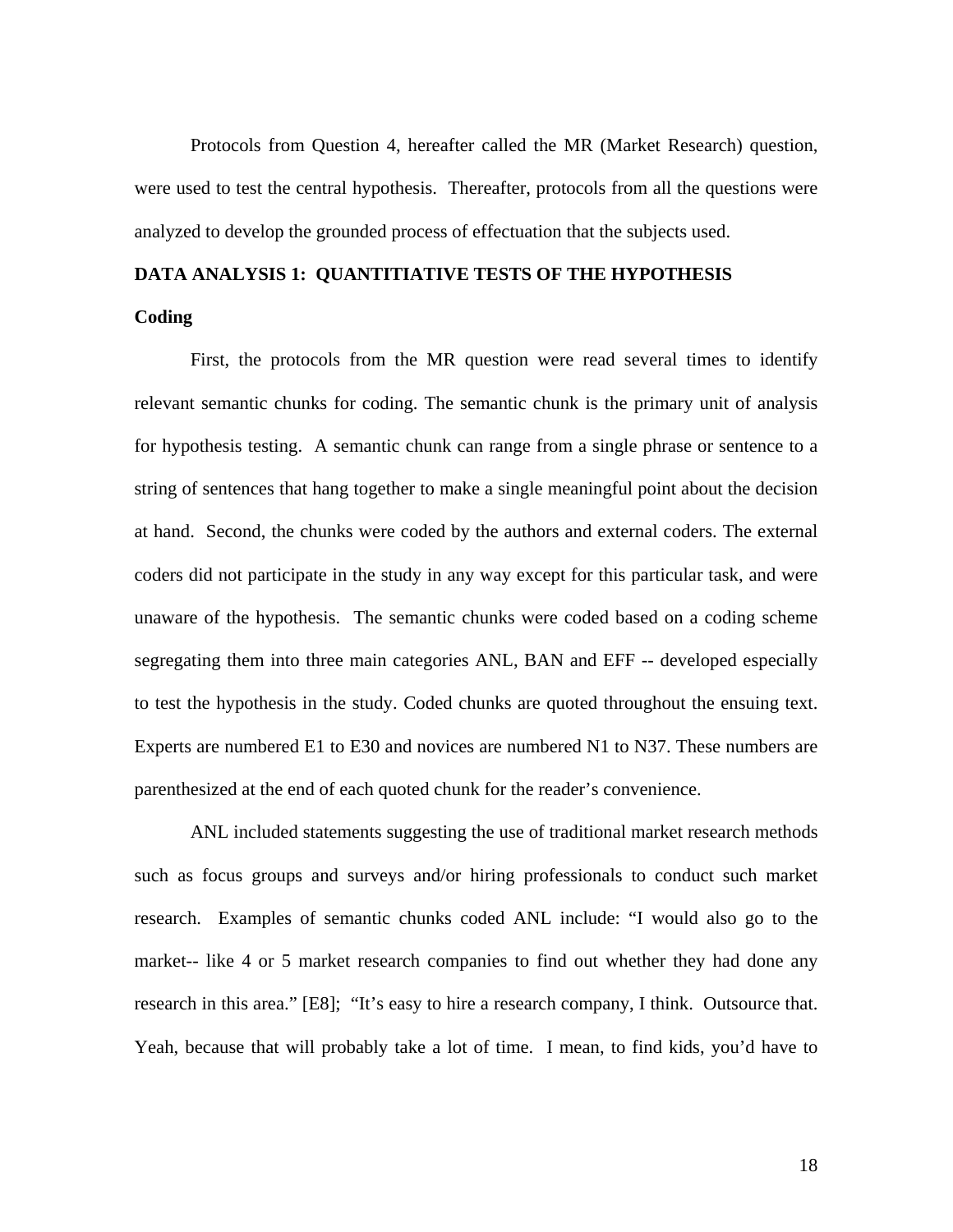walk the malls and walk the schools, or whatever. To find home-based people, you'd have to probably knock on doors. Not very exciting. To find professionals, just getting time from them would probably be very challenging. I would think outsourcing would probably be a good idea" [N27]; "I would want to do some market research relative to who I think my core customer groups are and what percentage are more likely to buy." [E28]

BAN included statements suggesting the use of systematic iterative learning methods such as test marketing and trial ballooning. Examples of semantic chunks coded BAN include: "As far as the school boards, that would be a much more involved and difficult research project and almost seat of the pants." [E23]; "I'd probably do some test marketing." [E7]; "Or you try it on a kind of trial and error basis. If you see it works, it comes back to you and you change it before you officially launch it." [N24]. Examples of semantic chunks coded as EFF are used throughout the section titled "Data Analysis 2".

#### **Tests of the Hypothesis**

Of the total of 306 semantic chunks used for hypothesis testing, 71 (23%) were coded ANL, 48 (16%) were coded BAN and 187 (61%) were EFF. The external coders found 13 of the 306 chunks not applicable to the question under consideration, i.e., the way the subjects would do market research. Four of these pertained to one subject, E10. A total of 40 mismatches were found between coders, included the 13 disputed chunks mentioned above. Inter-coder reliability was calculated at 94% (James et al, 1993).

> ------------------------------ Insert Table 1 about here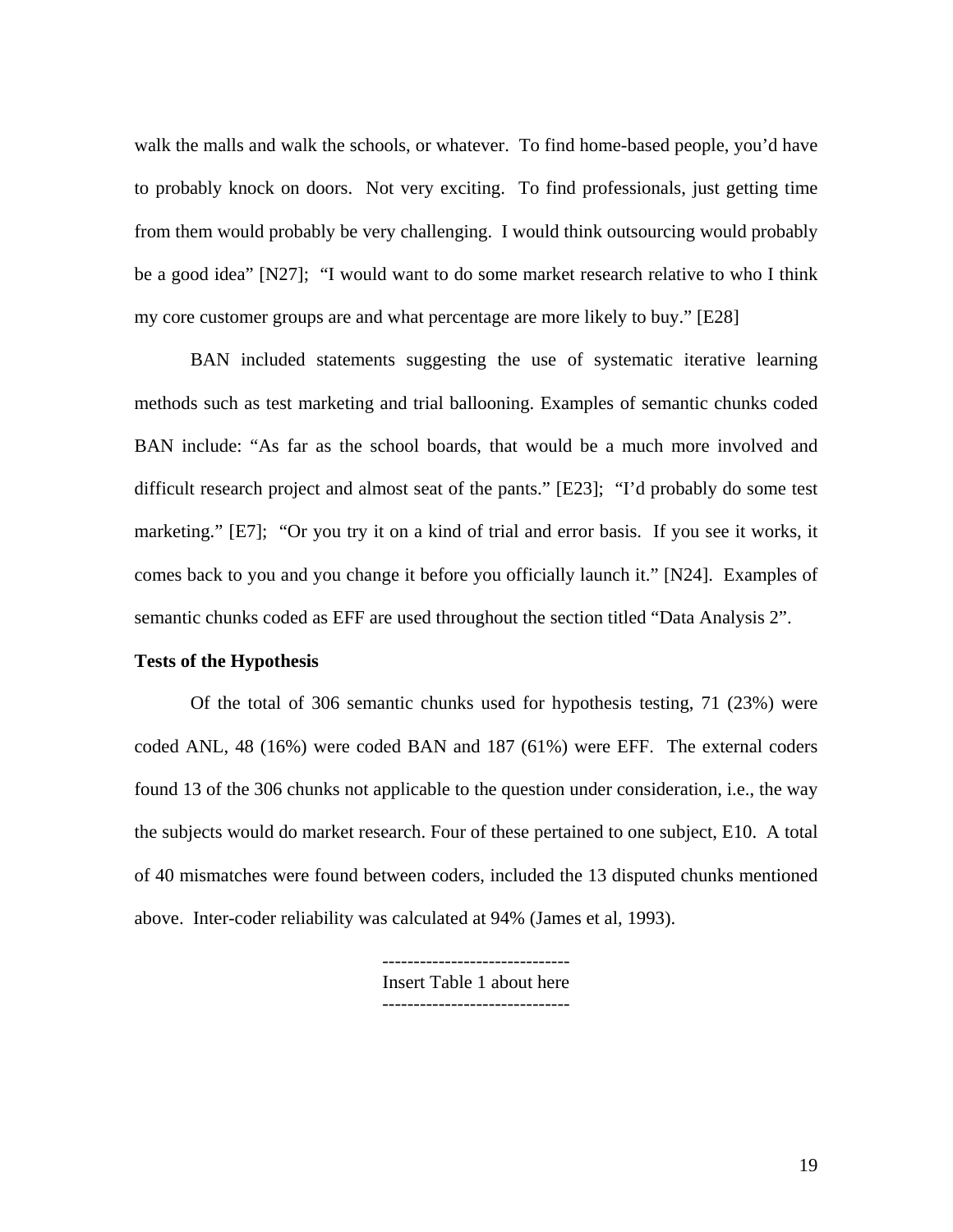Comparing the expert entrepreneurs and MBA students, experts used EFF in their cognitive processes 75% of the time, whereas the students used EFF 16% of the time. Almost two-thirds (66%) of semantic chunks coded for the novices were ANL, compared to 10% ANL for experts. There was no significant difference between experts (15%) and novices (16%) in their use of BAN reasoning.

We used ANOVA to compare the differences between the expert and student groups. For our analyses, we calculated three percentages for each subject; causal chunks as a percent of total, Bayesian chunks as a percentage of total, and effectual chunks as a percentage of total. We then compared experts and novices in their use of the three types of thoughts. Novices demonstrated an overwhelming use of analytical thoughts,  $(F =$ 49.10,  $p < .001$ ), experts demonstrated an overwhelming use of effectual thoughts (F = 55.45,  $p < .001$ ), and there was no significant difference between the groups in their use of Bayesian thoughts ( $F = .02$ ,  $p = .89$ ).

Because we had 27 experts and 37 novices in our data set, and one of the assumptions inherent to ANOVA is that of balanced group sizes, we conducted three additional analyses, each using a different strategy for eliminating approximately 10 novice subjects, to test the robustness of our results. In the first, we eliminated the 11 subjects from the novice group who had experience in a small firm, had new venture experience, or had started a new venture. Our results were unchanged. In the second, we eliminated the 10 oldest subjects in the novice group from the complete data set, and again our results were unchanged. For completeness, we eliminated, the 10 youngest subjects in the novice group from the complete data set, and our results were still unchanged.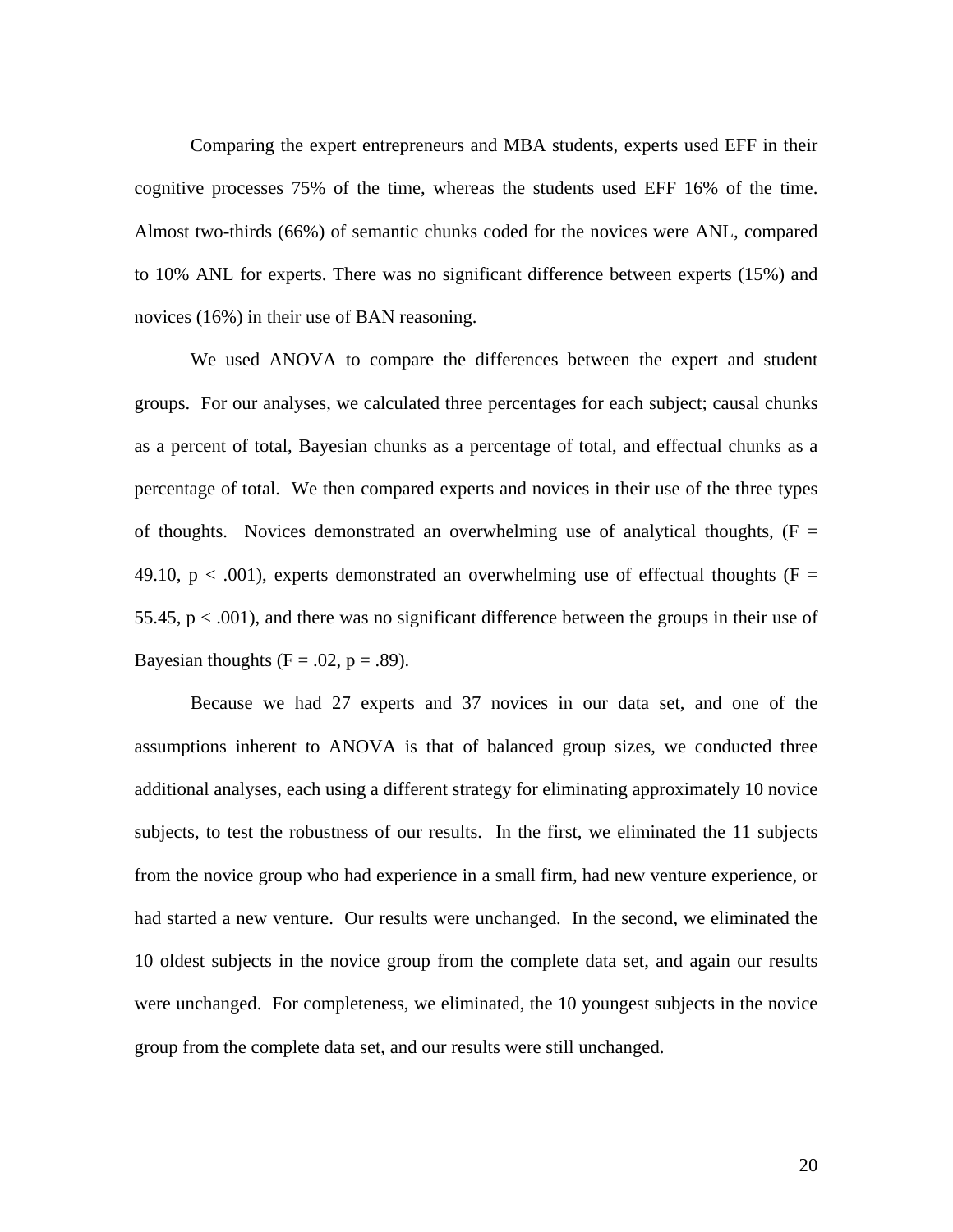For additional rigor, a second test of the hypothesis was conducted. Given the fact that different subjects had a different total number of semantic chunks, this test examined whether the more loquacious subjects were skewing the numbers in favor of the hypothesis. We employed a method called the Borda count from the social choice literature (Saari, 1994). For each subject, the absolute numbers of chunks in the three categories were converted into relative magnitudes of 0s, 1s and 2s. This is a very conservative measure, for if a subject such as E21 made no statement pertaining to ANL, 1 statement pertaining to BAN and 9 statements of EFF, his Borda count would be 0 for ANL, 1 for BAN and *only 2* (instead of 9) for EFF.

The total Borda count for the experts came to 21 ANL; 23 BAN; and 49 EFF. This means that even after removing the slightest possibility of relative loquacity there is an overwhelming preponderance of EFF statements – more than twice over ANL and BAN. Among novices there is an overwhelming preponderance of ANL statements: 40 ANL, 12 BAN and 10 EFF. This means novices made four times more ANL statements than EFF and three times more ANL statements than BNL. These results establish provisional acceptance of the hypothesis that in creating the market for a new product expert entrepreneurs show a clear preference for effectuation, whereas MBA students, as expected, prefer traditional market research methods. In fact, more than 63% of all the statements made by 74% of the expert entrepreneurs (20 out of 27) were statements of effectuation; *7 of the 27 experts did not make any statements other than EFF*.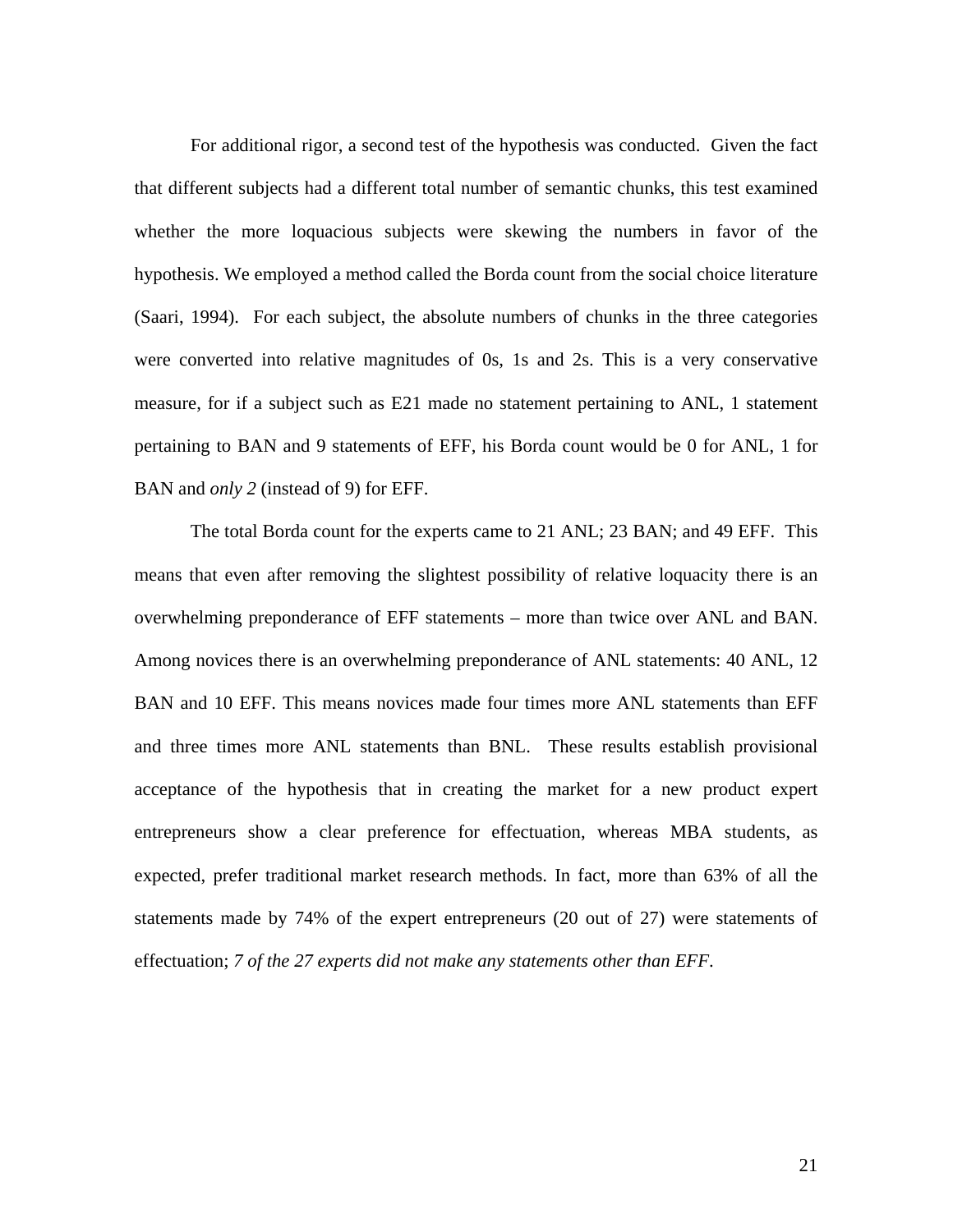#### **DATA ANALYSIS 2: DEVELOPING A PROCESS MODEL OF EFFECTUATION**

Having discovered that all but 4 of the 27 expert entrepreneurs did not use causal reasoning to any meaningful extent, the focus of the analysis shifted to the task of identifying the specific process model of effectuation the 23 expert entrepreneurs used. The contents of the protocols were analyzed using simple process tracing methods, such as those developed and employed by researchers in cognitive science as a preliminary step to writing expert systems (Haines, 1974). This qualitative content analysis involved two stages. In Stage 1 of the qualitative analysis, the coded chunks from the MR question were revisited, listing specific suggestions made by the subjects in lieu of using causal reasoning, grouping similar suggestions together into common categories and identifying and counting repeating patterns in the suggestions. A similar approach was used in Stage 2 of the qualitative analysis, except transcriptions from all five questions were analyzed, with the added initial step of first identifying all relevant semantic chunks pertaining to identifying the market for *Venturing*.

Two independent researchers, not including the external coder for the Market Research question, participated in developing the frequency counts used in this analysis. In the ensuing sections describing the results of the analyses, a large number of original quotes from the experts' protocols are presented in support of each frequency count used. These quotes not only support the emerging decision model discovered in the data, but also reinforce the high reliability (over 90%) between the researchers.

Exactly as suggested by the model of effectual reasoning, the experts started their decision-making process with a given set of means, rather than a pre-determined goal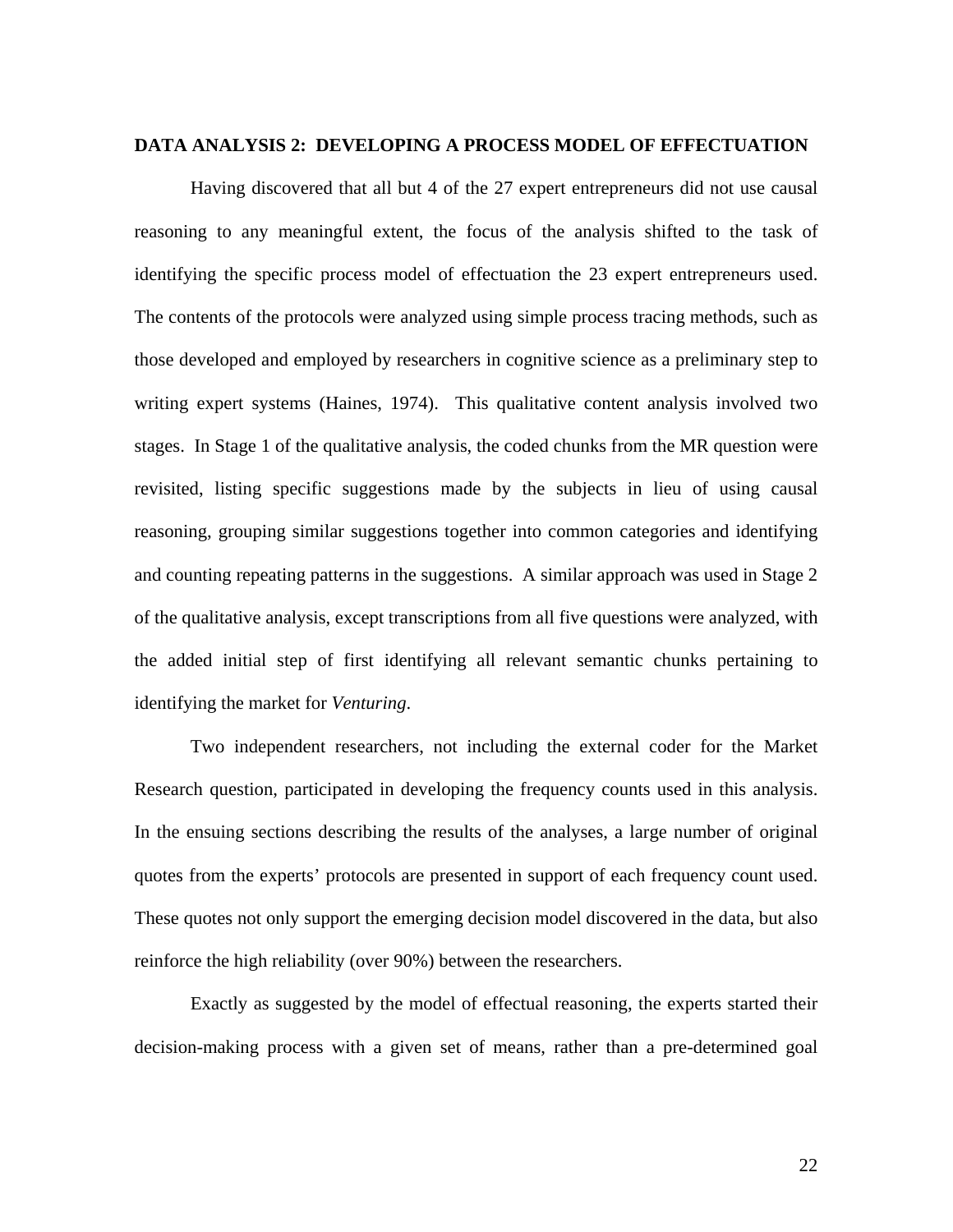(Stage i). Three categories of "means" emerged from the data. Experts selected their first "customer" based on any one or a combination of the three categories: (1) Who they (the subjects) were; (2) What they knew; and (3) Whom they knew. Initial customer selection based on who the subjects were included statements such as: "I'd rather sell to corporate America because I don't like schools" [E22]; "I'd rather be in the education business than in the game business" [E2]; and "I am intrigued by games, I really am, I think it is an exciting area" [E3]. The second category of "what they knew" had two sources for initial customer selection. Subjects in this category either used their previous work experience or an analogy of something they had experienced in one way or another. Five experts used other games (such as Monopoly, Mousetrap, Sim City, Civilization, etc.) as analogies and talked about either themselves or their kids enjoying computer games, and so making kids or well-to-do adults the first customers. Three had direct experience selling other types of toys and games or had been involved in educational software startups as potential investors. Under the third category of "whom they know", experts often selected a strategic partner as their first customer. Six experts selected a business school professor they knew as their first customer. Even some of the subjects who selected their first customer from the earlier two categories suggested making strategic partners of the first few. For example, E26, quoted earlier said, "Traditional market research says, you do very broad based information gathering, possibly using mailings. I wouldn't do that. I would literally, target, as I said initially, key companies who I would call flagship, do a frontal lobotomy on them…. The challenge then is really to pick your partners, and package yourself early on before you have to put a lot of capital out."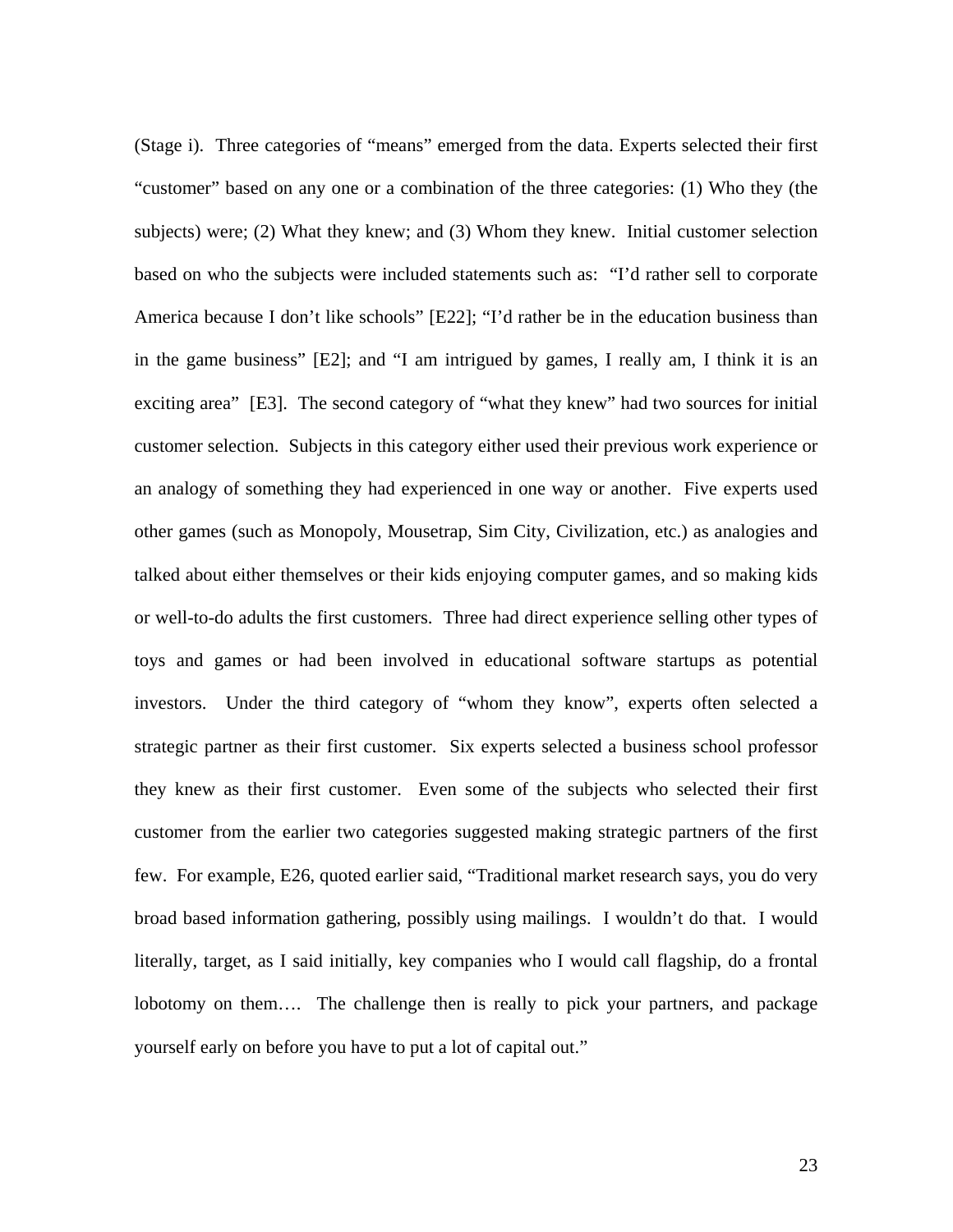Converting initial customers into strategic partners was the most popular method of developing a customer/segment definition (Stage ii)*.* Another strongly preferred method was to talk directly and *sell* to customers/strategic partners at a very early stage. Seven experts suggested selling even before the product was developed or produced. For example, E1 said, "Somebody once told me the only thing you need is a customer and I think I'd start by just... going... instead of asking all the questions I'd go and say.. try and make some sale. I'd make some… just judgments about where I was going -- get me and my buddies -- or I would go out and start selling. I'd learn a lot you know.. which people.. what were the obstacles.. what were the questions.. which prices work better and just DO it. Just try to take it out and sell it. Even before I have the machine. I'd just go try to sell it. Even before I started production. So my market research would actually be hands on actual selling. Hard work, but I think much better than trying to do market research". E4 said, "Every product that potential customers are using, when critically examined, might give you insight on one aspect of your particular product. So you don't have to yourself go and do massive experiments. You can actually, by looking at half a dozen different products, you might actually learn about customer behavior, their need and their aspiration and.. dynamics. So, without even going and building a product, you might want to get some understanding of the dynamics of that particular market that you're.. since it doesn't exist, that's the best you can do".

The process for moving from a single customer or strategic partner to a market consisted of two additional stages: (iii) Adding segments either through the development of additional products for the initial segment or through strategic partnerships; and, (iv)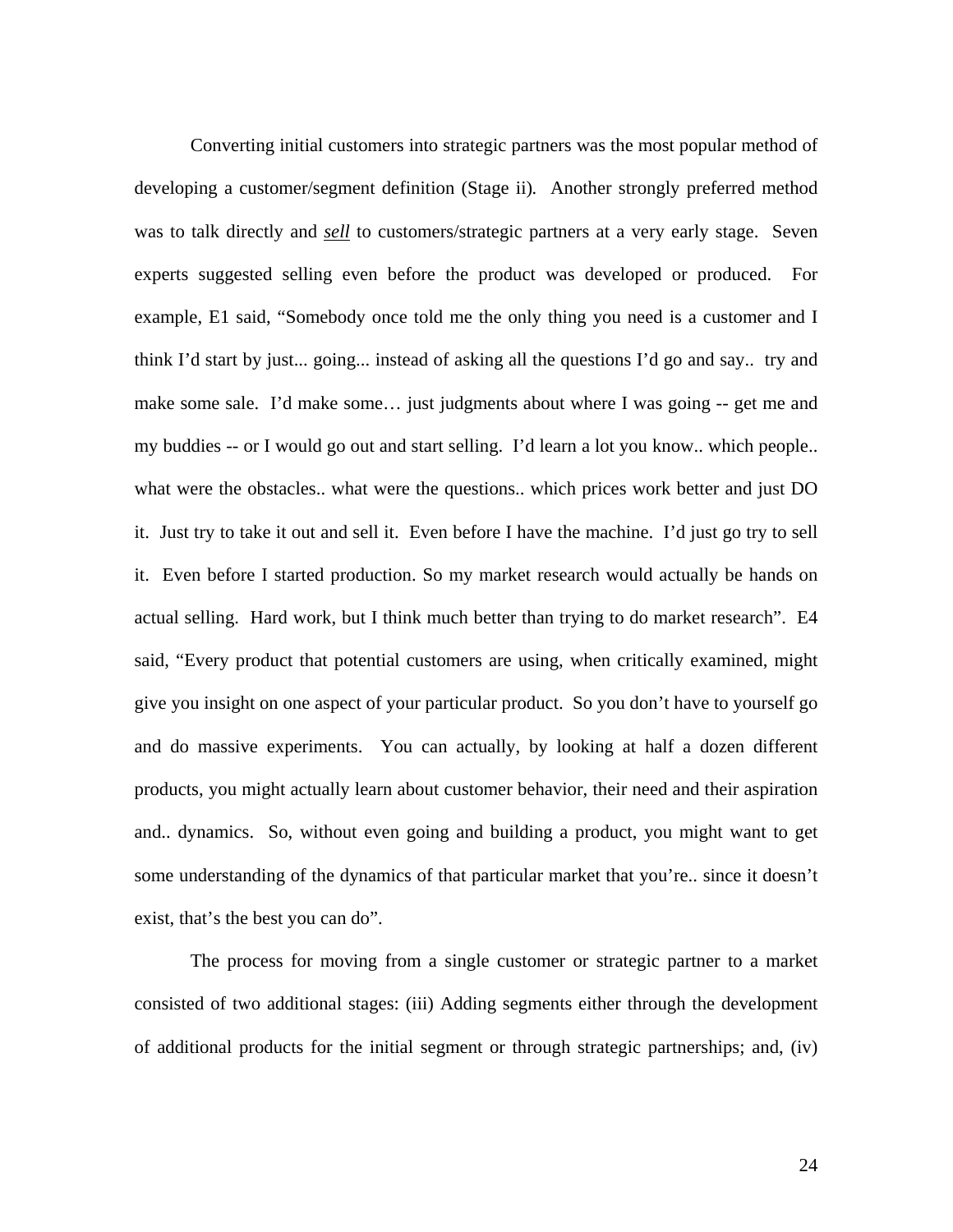Defining a market through a strategic vision for the company. One particular protocol (that of E5 from question 5) is presented in Appendix 2 in its entirety since it illustrates these last two stages spectacularly. Table 2 contains the process tracing based on this protocol. The process tracing is used along with data from question 1 and 4 to synthesize the complete process of effectuation used by E5.

> Insert Table 2 about here ------------------------------

E5 selected his initial *customer* through his previous experience. He had recently published a book and selected potential entrepreneurs or students of entrepreneurship, the audience for his book, as his first customers. Then, in question 4, he suggested understanding his first customer by going to his publisher -- "So the places I would go would be the first rocks I would turn over and I would undoubtedly find leads within leads in the places that I talked about." If he were not in such a position, he would, he said, "…try to find a mentor who had written a successful business book, convince the mentor that this is a great product and get in that way."

Having thus identified a customer and defined a target customer segment in terms of current readers of books on entrepreneurship, he began question 5 by stating he did not believe this product had great market potential. But he proceeded to consider abstract aspects of both the product and the initial customer segment, defining both tentatively in terms of a theoretical single market as *any learning in an interactive situation where simulation is a benefit*. Gradually thereafter, adding new segments in an iterative process of refining and re-formulating his original definitions, he ended up *creating* a market (or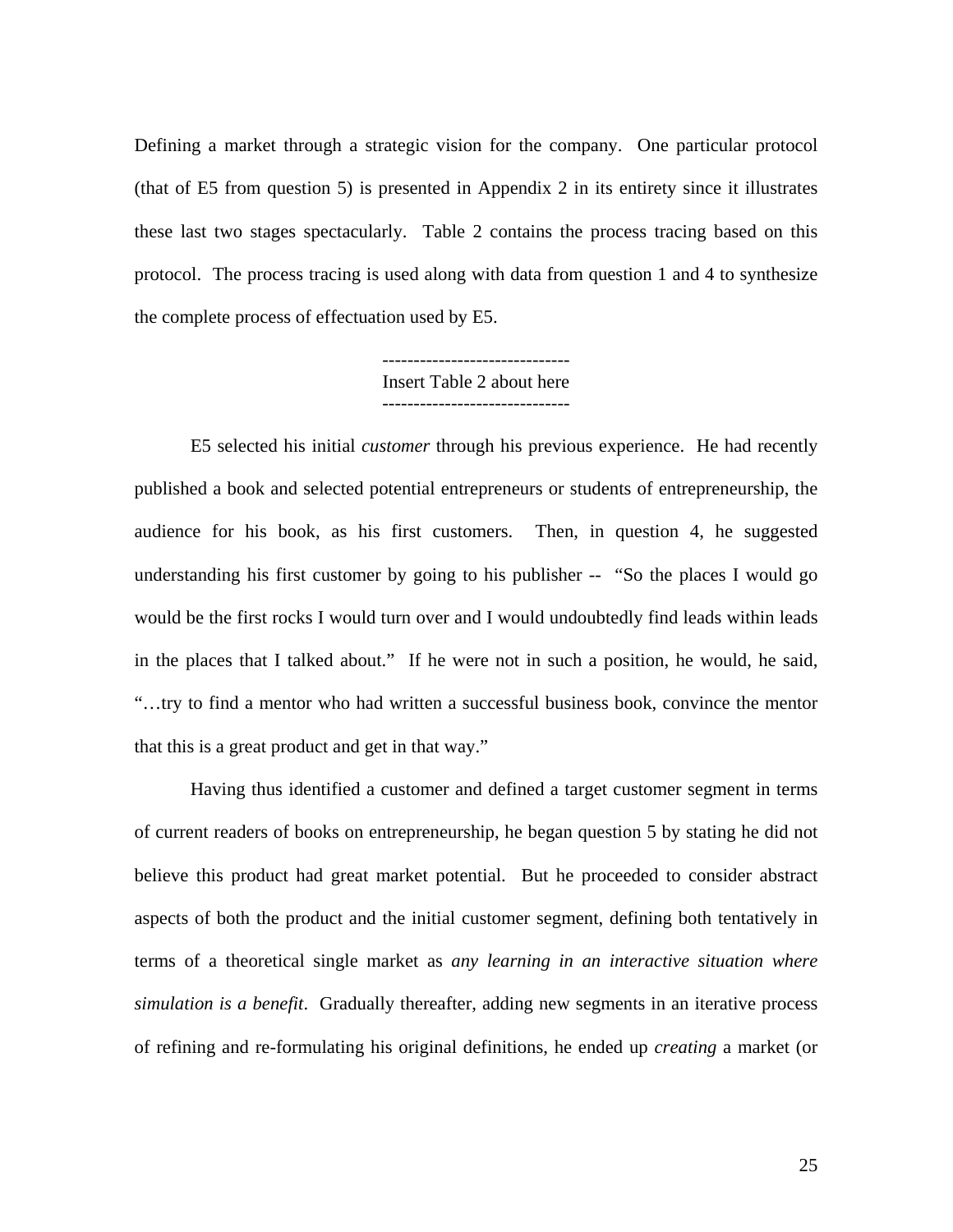more precisely, in this experiment, the vision of a market) defined as *any organization in a learning situation with technical requirements* from which, in his own words "…you could see a several hundred million dollar company coming from it." Other experts used other words but the pattern was repeated. For example, E8 said, "It's sort of like driving a car down the street. You never point the car and just hang on to the wheel without moving it. As the car moves along you have to adjust the steering wheel to keep it going even in the straight direction."

#### **Comparing the Process Followed by MBA students**

After finding that novices had a strong preference for a causal mode of reasoning (78% of novices made no EFF statements at all) we also conducted a qualitative data analysis of the causal reasoning process followed by novices. The first striking pattern in novices' decision-making processes was the considerable faith they placed in the efficacy of market research. Novices made statements such as: "If your market research and your survey shows that there is a benefit, then I think there is no reason why schools wouldn't use this as a teaching tool for something as part of their curriculum" (N35); "[Y]ou would want to do some kind of market research. You don't want to go out there unknowing. You need to have something to work with" (N10) and; "I think once you get the market research down and you find out what's actually out there between your competitors and what the customers want, I think there is some possibility." (N18). The unquestioned assumption that market research was appropriate to the scenario stood in sharp contrast with expert entrepreneurs who largely rejected traditional market research in their decision process, making comments such as: "I mean… I don't believe in market research actually"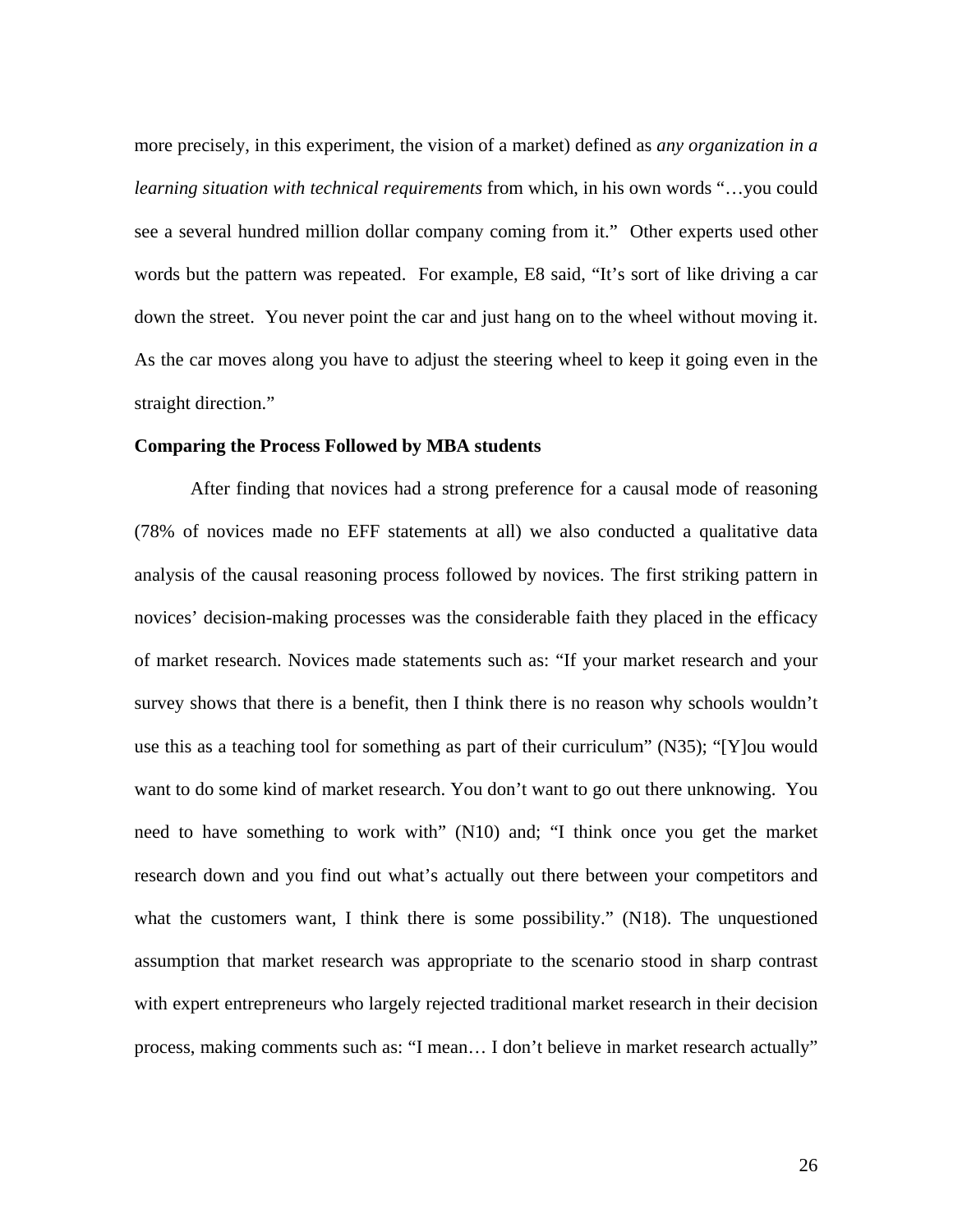(E1) and; "You can't go out and survey customers and say, o.k. what kinda car do you really want? and so forth" (E7).

Novices then proceeded to enumerate several alternative market research methods they would use. There were three frequently mentioned methods, each of which is commonly found in marketing textbooks (Kotler 1991). The first was Internet and other public sources of information. The MBA students made comments such as: "I'd get on the Internet and Google about everything" (N15); "I would try to find out as much as I could on my own through the Internet or research materials, publications, current publications, periodicals" (N23) and; "What kind of market research would you do? Google is a good one" (N11). The second research method was surveys. N36 said that, "I would probably want to develop a type of survey that I could have people actually write down their answers, so that I can evaluate it". N11 said, "Questionnaire. Maybe online survey… [I]f it is an online survey, I know that the people who answer that will already be computer savvy, Internet aware." A third frequently favored market research method was focus groups, drawing comments such as, "I guess just focus groups. Show people the game if it's available. If it's not available, tell them about it and see what they think of the idea" (N17) and; "You could… focus groups for different… you could bring in different kinds of customers… just bring them in and ask them what they would be looking for if they had a program like this" (N34).

The process followed by the MBA students was vividly illustrated by N19, whose protocol for question 4 of the problem set is presented in Table 3. N19 starts by saying he would want to know about existing markets ("*the markets*") and competitors in those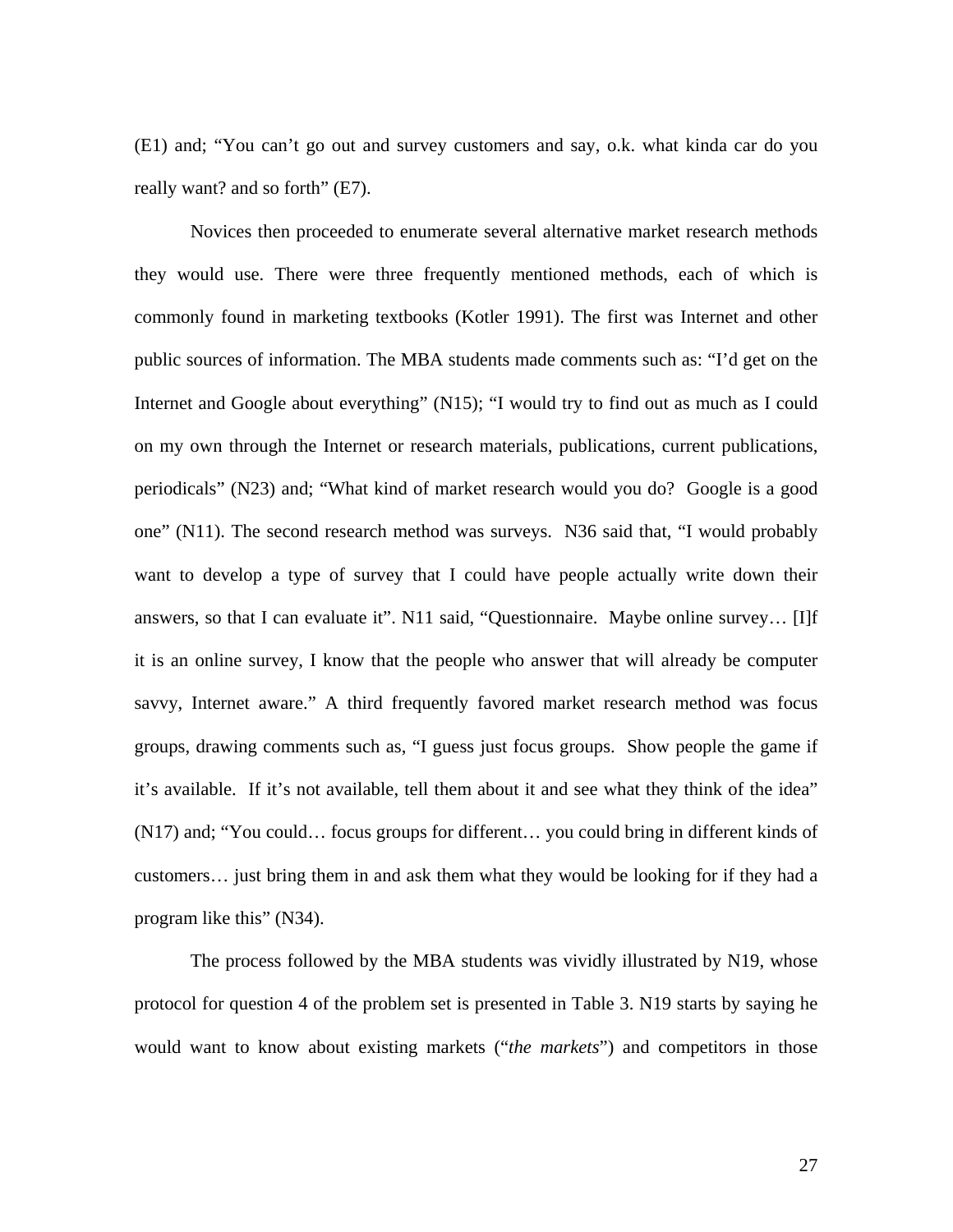markets, without hesitating for a moment to consider whether a market for venturing preexists. Then he addresses the universe of all theoretically possible customers, referring to "potential customers who'd be interested in the product anywhere?" and saying that he would "Think of all the potential markets out there", which is the common starting point recommended in marketing textbooks (Kotler, 1991). He mentions a rudimentary segmentation of the assumed market and turns to the Internet as a means of gathering data on these segments. The process trace finishes with the admonition that for the *Venturing*  product "[Y]ou could just market the hell out of it and it doesn't really have to be all that good." At no point does N19 actually define initial target customers, or talk about how he will reach them and get them to buy. This pattern is repeated in other novice protocols. The result was typically a free-floating analysis of a theoretical market, which stood in sharp contrast with the concrete way the expert entrepreneurs said they would build a wide variety of specific markets for *Venturing.* 

> ------------------------------ Insert Table 3 about here

#### **Putting It All Together: Causation and Effectuation**

When put together as a process model, it became increasingly clear that the process emerging out of the expert data was an inversion of the causal reasoning we teach students in entrepreneurship classes. Figure 1 graphically contrasts the effectuation process with the Segmentation-Targeting-Positioning process, clearly illustrating the reversal of the causal direction.

> ------------------------------ Insert Figure 1 about here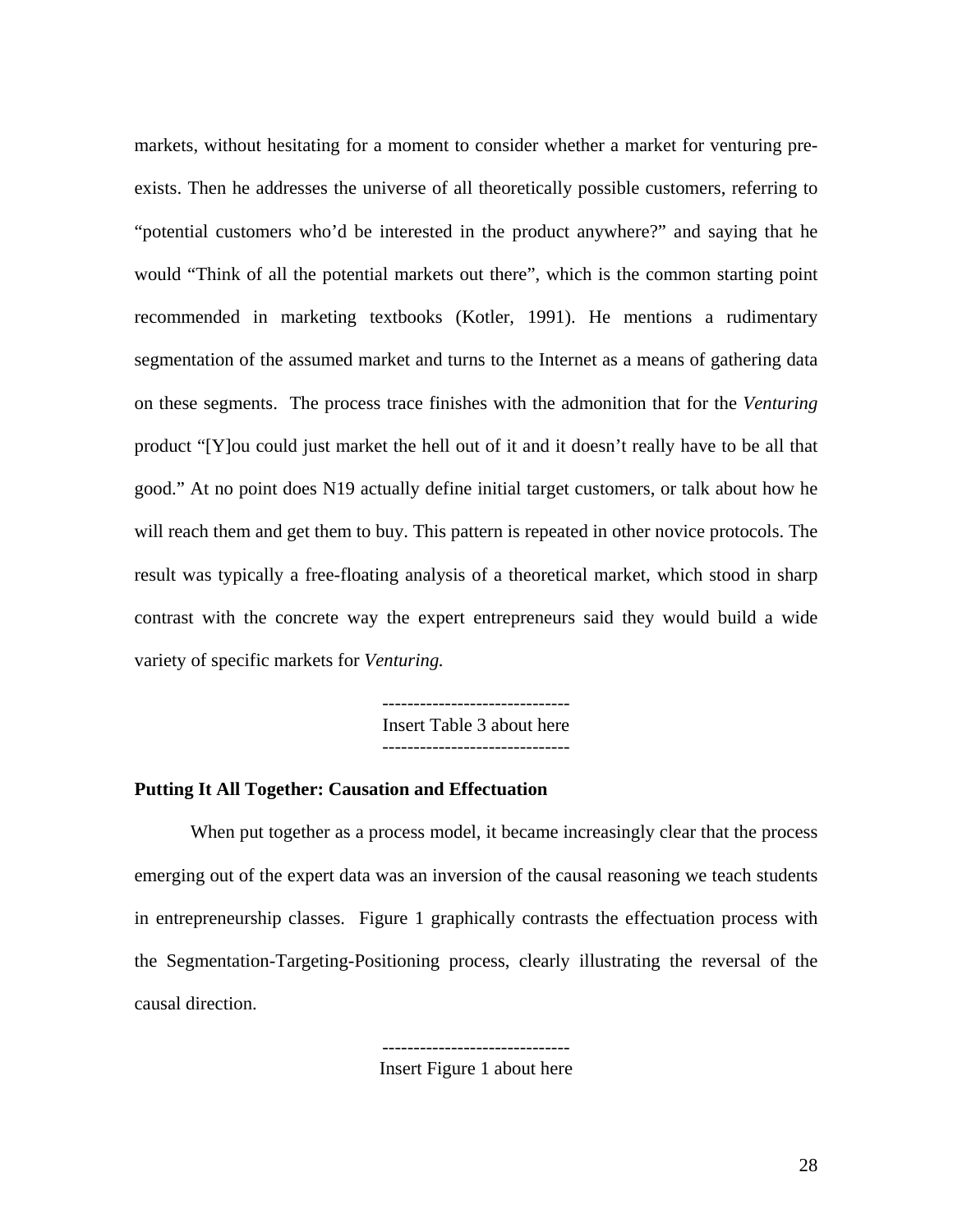In this model, the decision maker does not start with a pre-determined effect or a pre-defined market to be created. Instead the process begins with identifying a set of possible causes as given (who the decision maker is, what he/she knows and whom he/she knows), and proceeds to choose between several possible effects in a contingent manner, taking advantage of new opportunities as they arise. The evidence shows effectuation is intrinsically *path-dependent* and *contingent* rather than *goal-driven* and *planned*.

------------------------------

A comparison of the different stages of effectuation identified in the data with the stages involved in the textbook marketing model of Segmentation-Targeting-Positioning illustrates the causal inversion at the core of effectuation. In the textbook version, the process starts with a pre-defined market consisting of all possible customers for the product (Kotler, 1991). Information is gathered about this pre-defined market using techniques such as focus groups, surveys, etc. The market is then divided up into segments using relevant segmentation variables. Thereafter, based on an evaluation of their potential for achievable market shares, one or a few particular segments are selected and targeted. Finally, the product is positioned within the target segment/s in an optimal manner subject to resource and technological constraints.

A decision maker who uses the textbook model to create a market for *Venturing* would begin with a universe of all possible customers (just as N19 did). This market would therefore be defined as all people who are computer literate and interested in either computer games, learning about entrepreneurship or both. This pre-defined market would then be segmented based on variables such as age, spending power, previous purchases of

29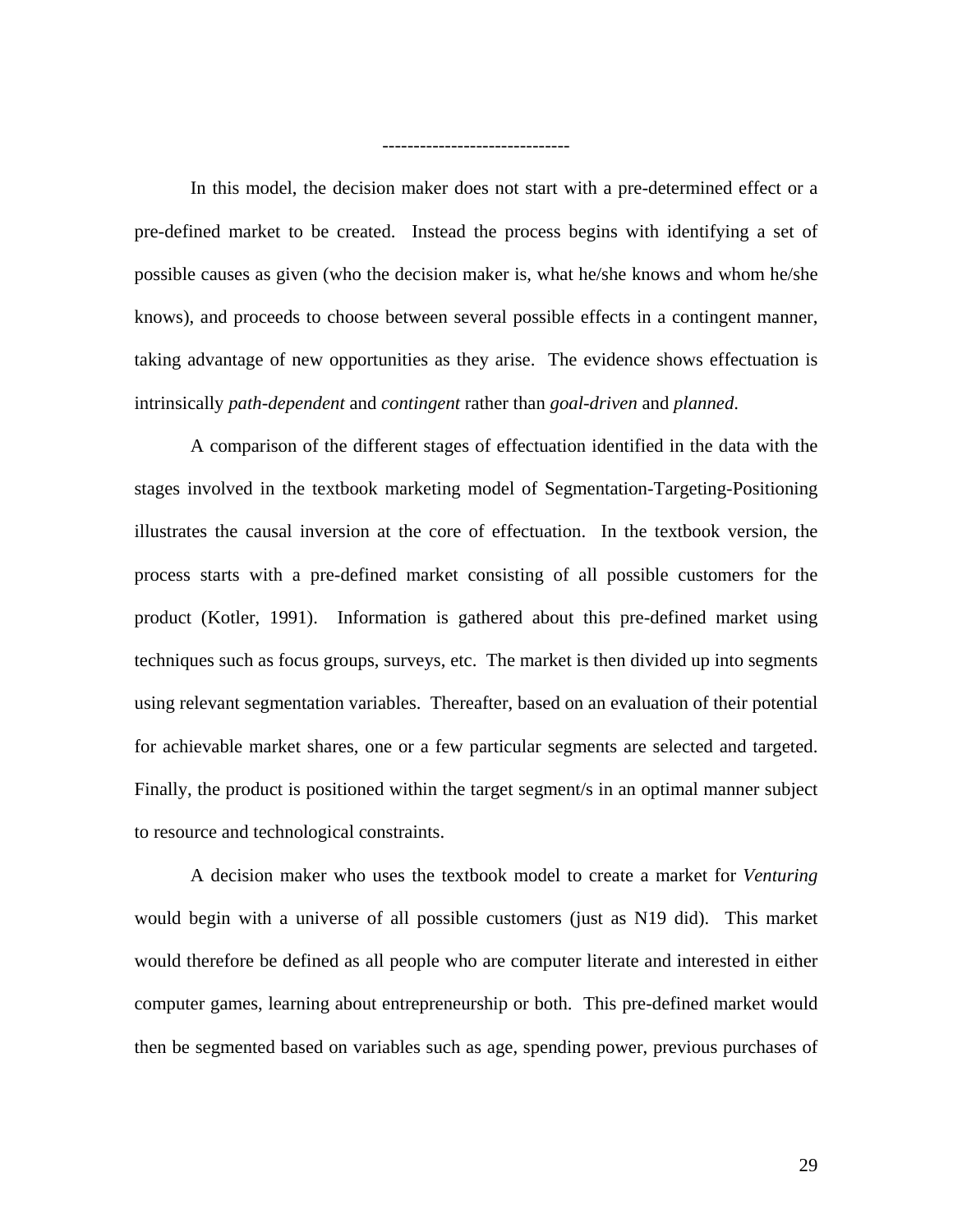computer games and/or entrepreneurship education, geographical location etc. Information would be gathered about each of these segments and some evaluation criteria would be developed based on size, growth potential, risk-return profile etc. One or more segments would then be selected as target segments with a view to maximizing potential return. Marketing strategies including distribution, pricing and promotion would be crafted and *Venturing* would be carefully positioned to capture the hearts and pockets of the individual customers in the target segment. *None of the expert entrepreneurs in this study, including the four who suggested using traditional market research techniques, actually used this top-down causal model for creating the market for Venturing.*

#### **DISCUSSION**

This paper set out to empirically establish the existence of effectual reasoning in entrepreneurial expertise as compared with students taught on current MBA curricula, as well as to suggest bounds between causation and effectuation in how expert entrepreneurs bring into existence future products and firms in the absence of current markets for them. The evidence gathered here provides strong support for the hypothesis that expert entrepreneurs have a preference for using effectual reasoning in creating markets for new products. In fact, over 63% of experts used effectuation more than 75% of the time. By comparison, 78% of the MBA students did not use effectuation at all. Furthermore, starting with the exact same imaginary product Venturing, the effectual reasoning used by experts led them to build 18 different companies, several of which involved completely disparate industries. Independent evidence suggests this phenomenon is not peculiar to this study, and that it occurs in the real world: one study of a single MIT invention showed how eight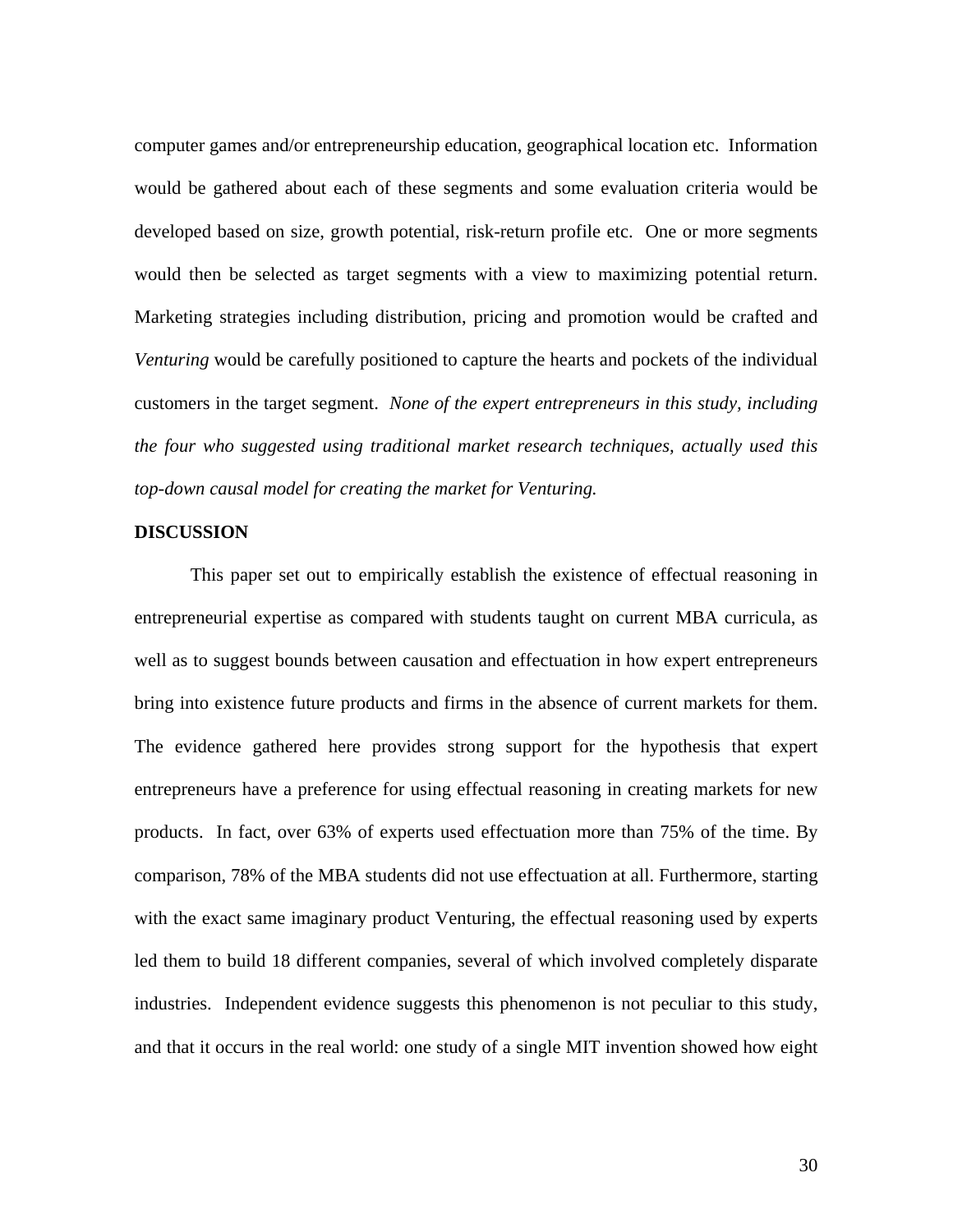entrepreneurs developed eight different companies based on their prior knowledge and experience, rather than competing within the same pre-determined market, as causal logic would predict (Shane, 2000).

It is important to note expert entrepreneurs did not use effectuation processes across the board, and some MBA students did use effectuation to a limited extent. In addition, both experts and novices suggested using test-marketing approaches to some degree, a decision model we term Bayesian (BAN). Furthermore, independent evidence shows expert entrepreneurs recognize that once the market has been created, a more traditional and causal decision model is both useful and necessary (Sarasvathy et. al., 1998). In fact, experts expressed lucid notions on the differences between an "entrepreneurial" decision context and a "managerial" one. There is also evidence that a large proportion of successful founders of new ventures do not survive through the full growth cycle leading to an enduring firm with sustainable market leadership. For example, approximately 50% of founding entrepreneurs in venture capital backed firms are fired before the firm reaches a successful exit. Discovering and investigating the details of this transition point from entrepreneurship-driven organization to the birth of a strategic management-driven organization suggests important areas for future research.

A second potentially fruitful area for further research might address to what extent effectuation is a trait and to what extent it is a direct result of entrepreneurial experience and expertise development. We use the term "trait" here to mean a medium-term constant attribute of a person – some aspect of ability or behavior that remains stable over time. As a result of conversations with psychologists, we have come to acknowledge that there may

31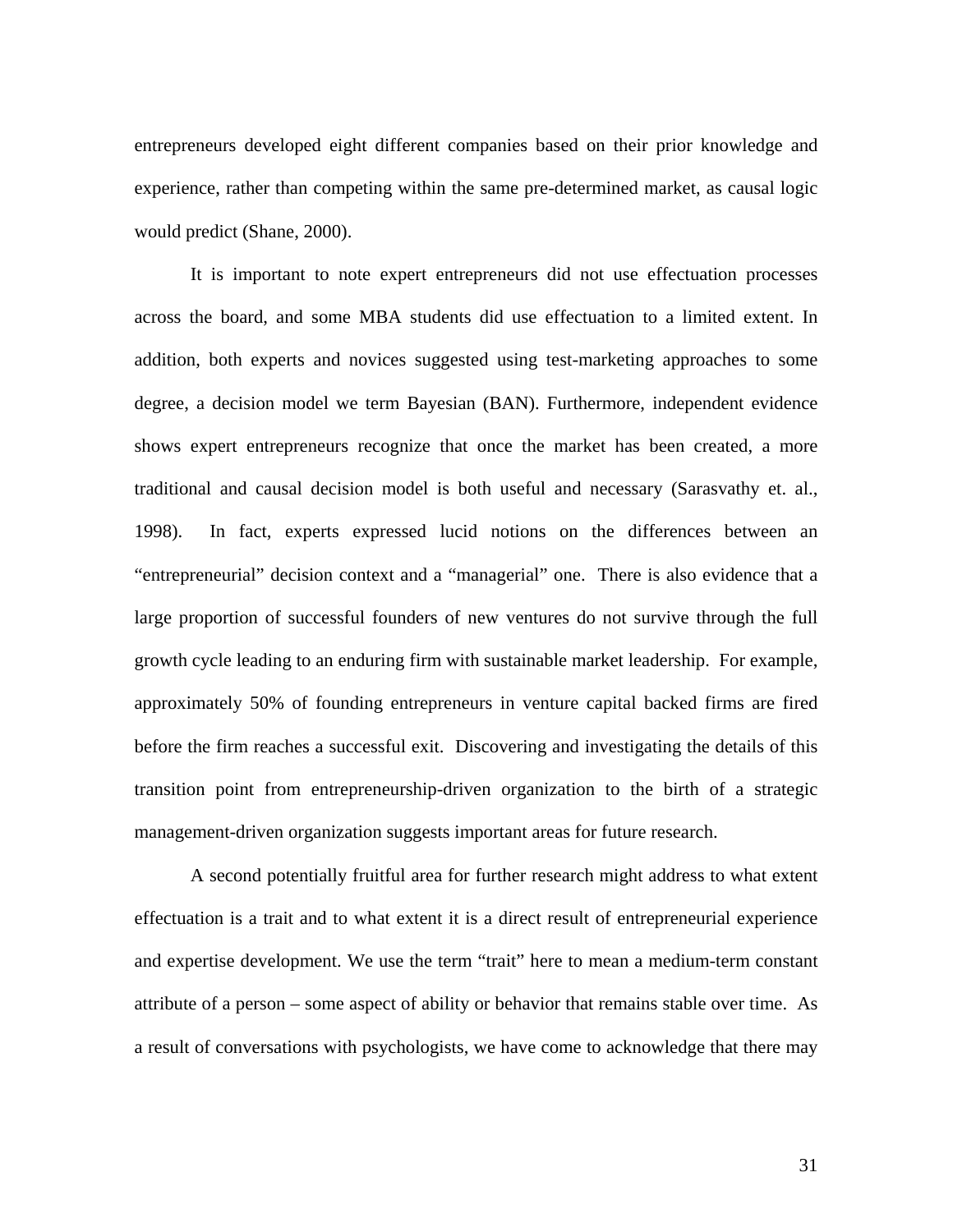be a traits aspect to effectuation. In other words, there may be some human beings who are naturally better at or prefer the use of this logic. But the data also suggest that as a group, expert entrepreneurs have *learned* to prefer an effectual logic for actions in the early stages of firm formation. This is based on the observation that experts overwhelmingly preferred effectuation to causal approaches in the Venturing problem, though they were equally capable of using a causal logic.

A third and final potentially fruitful area of further research would be to develop and test the implications of effectuation for new venture success and failure. Explaining new venture success/failure has been one of the holy grails of entrepreneurship research. It is necessary, therefore, to consider what implications this study has for that question. We attempt below a brief outline of possible theorization in this regard.

The essence of effectuation is the use of non-predictive strategies including the affordable loss principle. In contrast, a causal approach involves calculating the levels of investment required to achieve certain levels of expected return and predicating actual plans and implementation on those calculations. Because entrepreneurs that use effectuation invest only what they can afford to lose, their pattern of investments mirrors the growth (shrinkage) of the firm. This means at any given point in time, should failure occur, the effectuator is likely to lose less in terms of investment than the entrepreneur who invests using a causal logic.

The corollary to this, of course, is that the effectuator may not make adequate investments in time to exploit a really large or extremely fast-growing opportunity, and therefore may lose out on the upside, either to other stakeholders or to competitors. In

32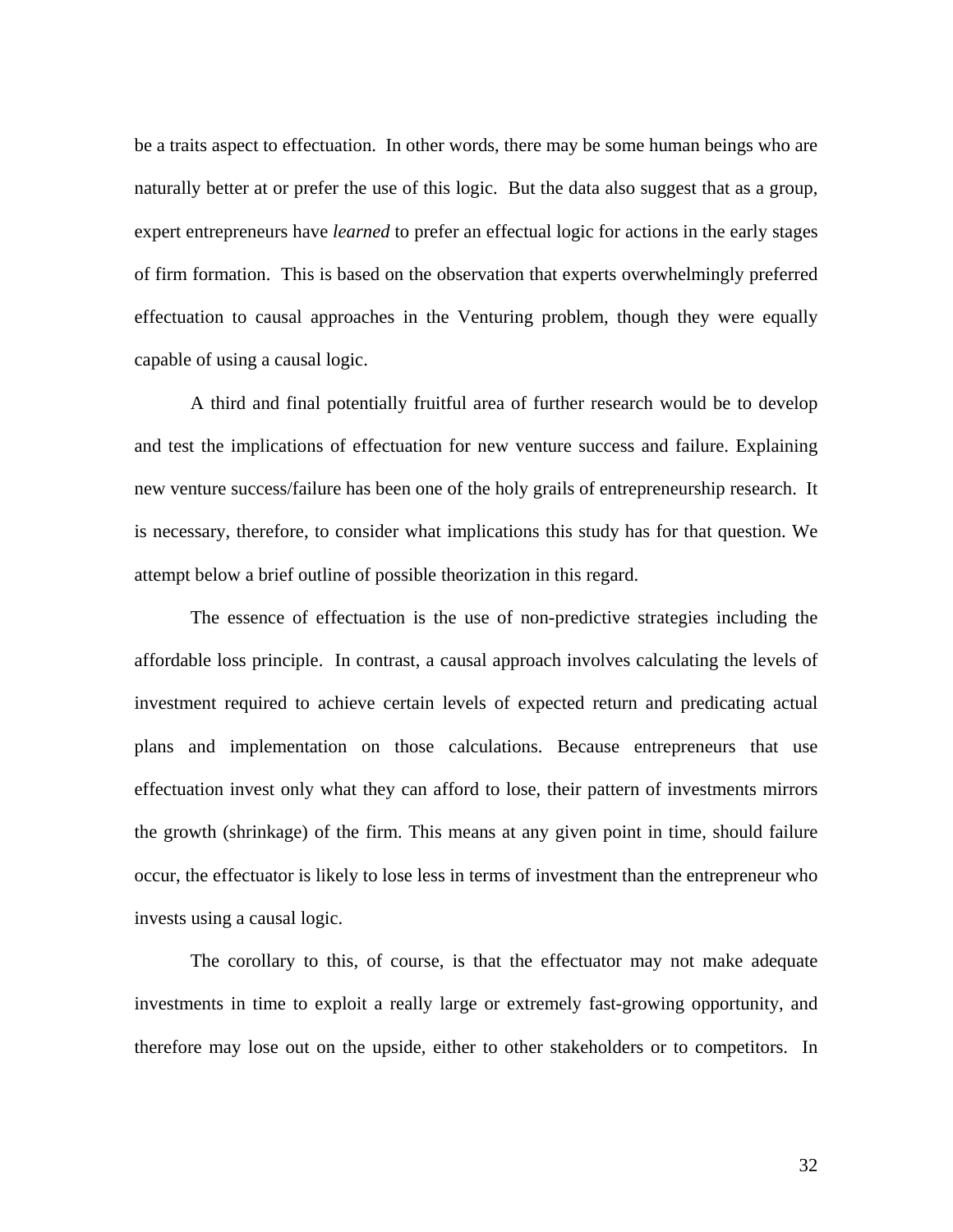either case, we could speculate that effectuation may or may not reduce a firm's probability of failure but it does reduce the costs of failure. Furthermore, the fact that each failure occurs earlier and at a lower level of investment might have some positive implications for the effectual entrepreneur. For any given level of initial investment in a new venture, the effectual entrepreneur survives longer. Lower costs of failure mean more experiments, so the effectuating entrepreneur reaps more benefits from cumulative learning. Lastly, even if we assume that only small successes are dependent on expertise whereas homeruns are drawn from a random distribution, it is plausible to suggest that the effectual entrepreneur gets to explore more opportunities than does the causal entrepreneur. In other words, effectuation gives the entrepreneur more shots at the jackpot.

In sum, this paper has established the existence and delineated the bounds of effectual reasoning in expert entrepreneurial decision making in the absence of markets for new products. While further research is required to carve out its logical structure in more detail and identify its theoretical and empirical links with performance, early speculation suggests provocative possibilities in this regard.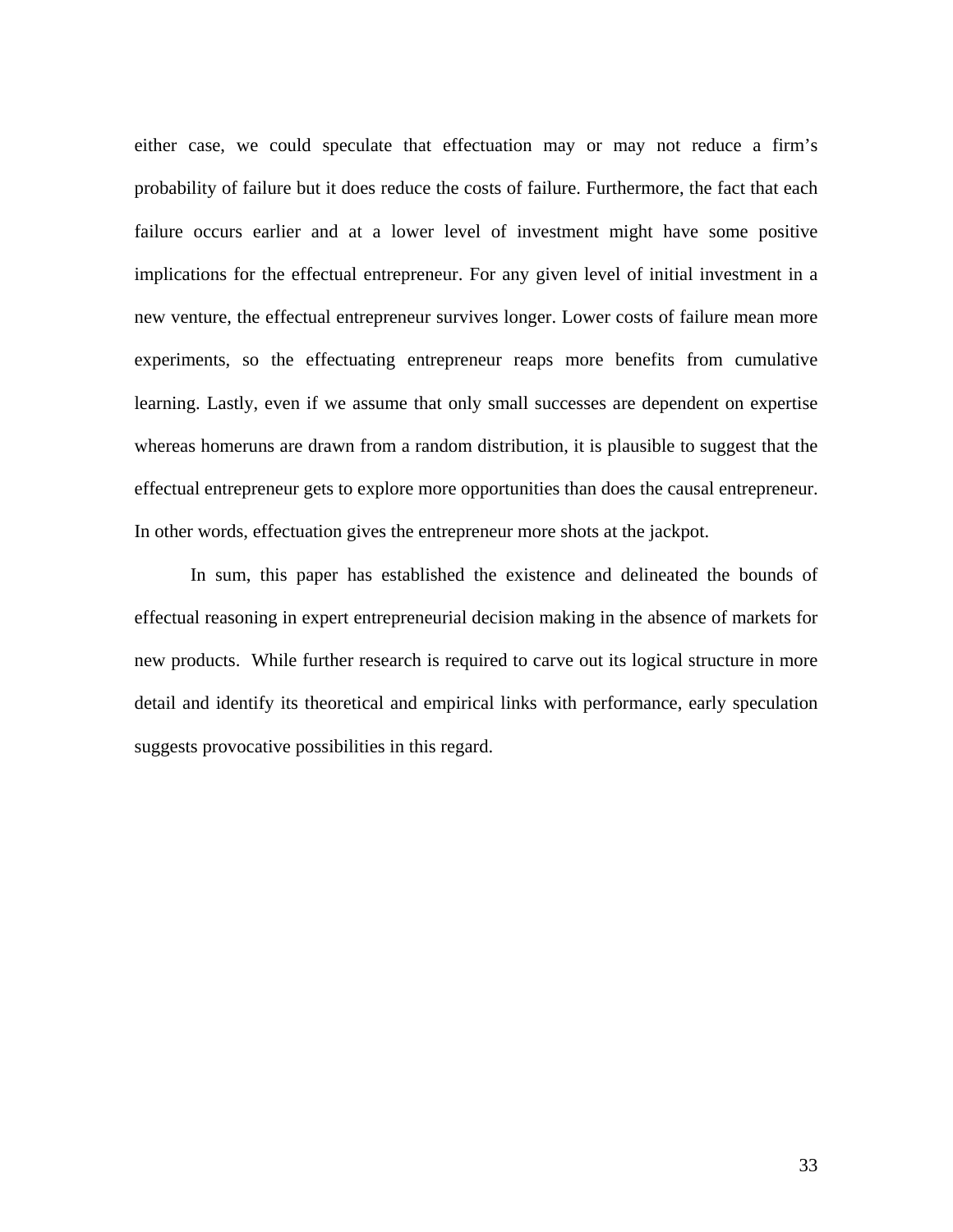#### **REFERENCES**

- Andersson, P. 2004. Does experience matter in lending? A process-tracing study on experienced loan officers' and novices' decision behavior. *Journal of Economic Psychology* **25**(4): 471-492.
- Arrow, K. J. 1974. Limited knowledge and economic analysis. *American Economic Review*, **64**(1): 1-10.
- Arrow, K. J., Kamien, M., Olson, M., Sexton, D., Simon, H. A., & Venkataraman, S. 1999. In Sarasvathy, S. D. 2000. Report on the seminar on research perspectives in entrepreneurship. *Journal of Business Venturing.* **15**(1): 1-57.
- Bar-Hillel, M. 1980. The base-rate fallacy in probability judgments. *Acta Psychologica*. **44**: 211-233.
- Belkaoui, A. 1989. *Human Information Processing In Accounting*. NY: Quorum books.
- Charness, N. 1989. Expertise in chess and bridge. In D. Klahr & K. Kotovsky (Eds.) *Complex information processing: The impact of Herbert A. Simon*. Hillsdale NJ: Erlbaum. 183-208.
- Charness, N., E. M. Reingold, et al. 2001. "The perceptual aspect of skilled performance in chess: Evidence from eye movements." *Memory and Cognition.* **29**(8): 1146-1152.
- Chi, M. T. H., Glaser, R., & Rees, E. 1982. Expertise in problem solving. In R. S. Sternberg (Ed.) *Advances in the psychology of human intelligence*. NJ: Erlbaum. **1**: 1- 75.
- Ellsberg, D. 1961. Risk, ambiguity, and the Savage axioms. *The Quarterly Journal of Economics*. **75**(4): 643-669.
- Ericsson, K. A. and A. C. Lehmann 1996. "Expert and exceptional performance: evidence on maximal adaptations on task constraints." *Annual Review of Psychology.* **47**: 273- 305.
- Ericsson, K. A., and Simon, H. A. 1993. *Protocol Analysis: Verbal Reports as Data*. Cambridge MA: The MIT Press.
- Ericsson, K. A., and Simon, H. A. 1980. Verbal reports as data. *Psychological Review*. **87**: 215-251.
- Gartner, W. B. 1985. A conceptual framework for describing the phenomenon of new venture creation. *Academy of Management Review*. **10**(4): 696-706.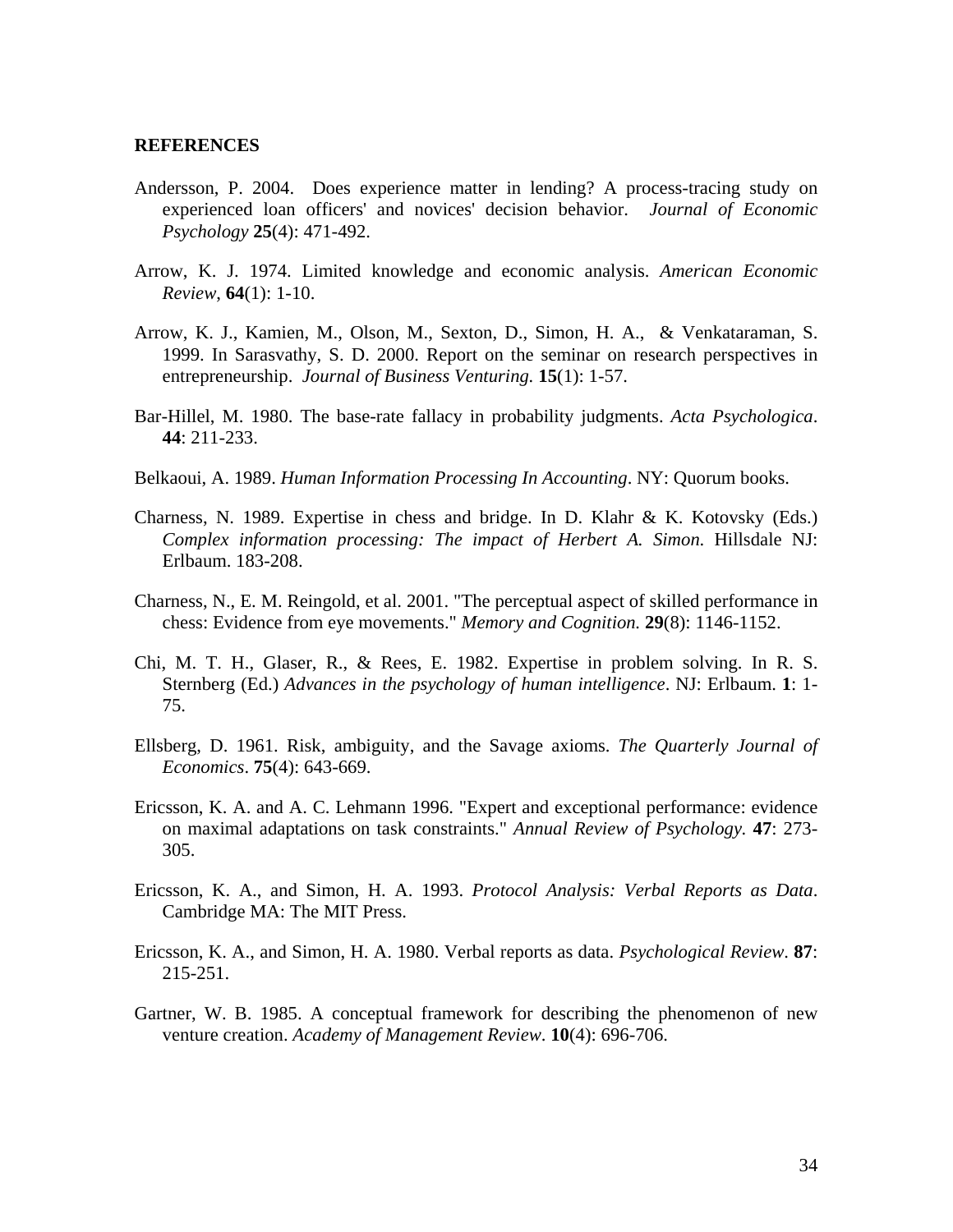- Gigerenzer, G., Hell, W., & Blank, H. 1988. Presentation and content: The use of base rates as a continuous variable. *Journal of Experimental Psychology: Human Perception and Performance*. **14**: 513-525.
- Haines, G. H. 1974. Process models of consumer decision making. In G. D. Hughes & M. L. Ray, eds. *Buyer/Consumer Information Processing*. Chapel Hill. University of North Carolina Press. 89-107.
- Isenberg, D. J. (1986). "Thinking and managing: A verbal protocol analysis of managerial problem solving. *Academy of Management Journal*. **29**(4): 775-788.
- James LR, Demaree RG, Wolf G. 1984. Estimating Within-Group Interrater Reliability with and Without Response Bias. *Journal of Applied Psychology.* **69**(1): 85-98
- Johnson, P. E., Duran, A. S., Hassebrock, F., Moller, J., Prietula, M., Feltovich, P. J., & Swanson, D. B. 1981. Expertise and error in diagnostic reasoning. *Cognitive Science*. **5**: 235-283.
- Kahneman, D. & Tversky, A. 1990 Prospect theory : an analysis of decision under risk. In P. K. Moser, ed. *Rationality in action: contemporary approaches*. NY, Cambridge University press.
- Kamien, M. 1994. Entrepreneurship: What is it? *Business Week Executive Briefing Service*. **7**.
- Knight, F. H. 1921. *Risk, Uncertainty and Profit*. 1933 edition New York: Houghton Mifflin.
- Kotler, P. 1991. *Marketing Management*. Prentice Hall: 63 & 263.
- Larkin, J., J. McDermott, et al. 1980. "Expert and novice performance in solving physics problems." *Science.* **208**: 1335-1342.
- Lehmann, C., Norman, C. 2005. Teaching Business Students to Recognize a Firm in Distress: What Information Is Important to Experts? *Journal of Education for Business*. **81**(2): 91-98.
- MacCrimmon, K. R., Wehrung, D. A. & Stanbury, W. T. 1986. *Taking Risks: The Management of Uncertainty*. NY, Collier Macmillan.
- March, J. G. 1982. The technology of foolishness. In J. G. a. J. P. O. March (Ed.), *Ambiguity and choice in organizations.* 69-81. Bergen, Norway: Universitetsforlaget.
- McKibben, G. C. 1998. *Cutting Edge: Gillette's Journey to Global Leadership*. Boston: Harvard Business School Press.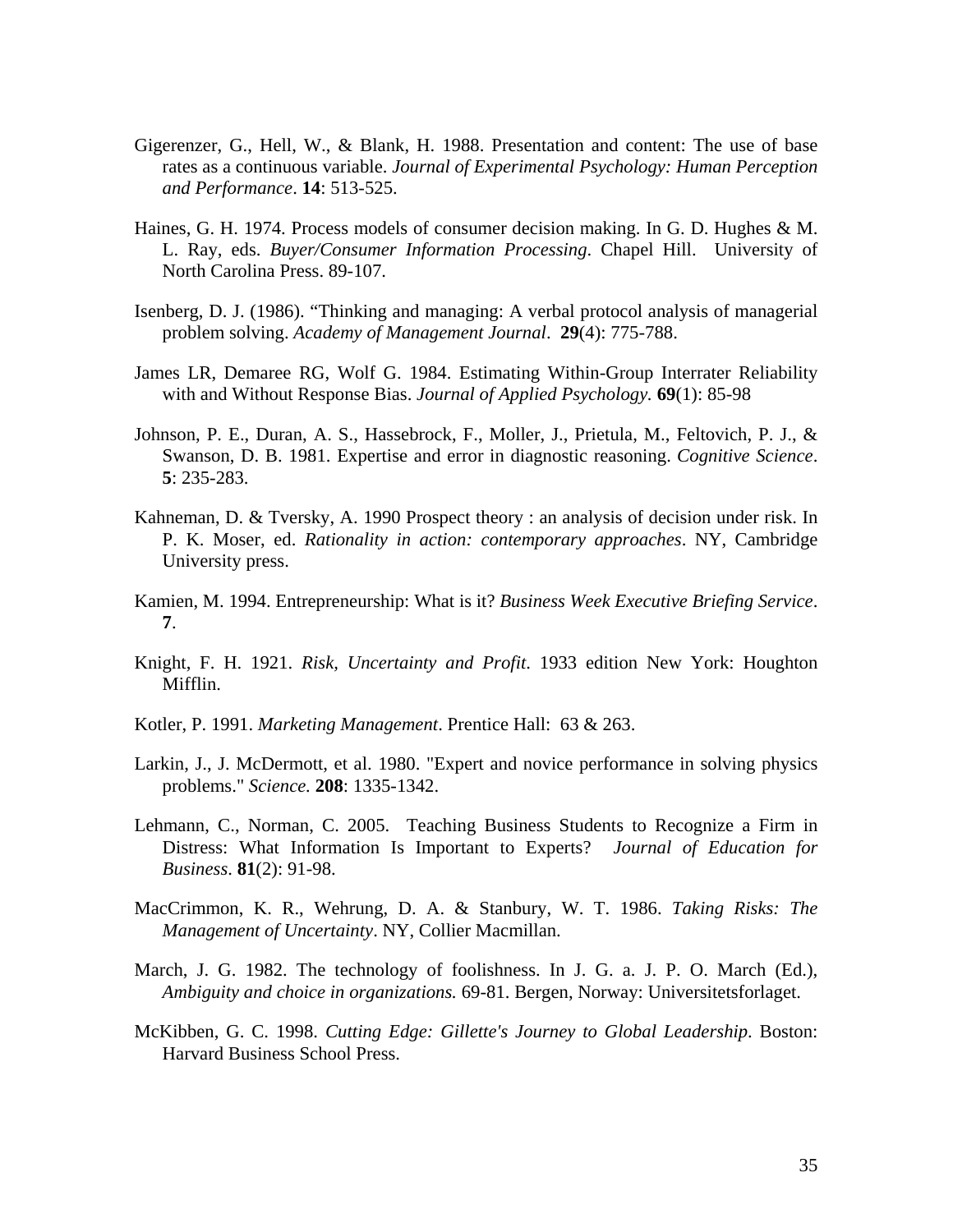- Montgomery, H. & Svenson, O. 1989. *Process and Structure in Human Decision Making*. Chichester UK: John Wiley & Sons. Chichester UK: John Wiley & Sons.
- Mukhopadhyay, T., Vicinanza, S. & Prietula, M. 1992. Examining the feasibility of a casebased reasoning model for software effort estimation. *MIS Quarterly*. **16**(2): 155-171.
- Payne, J. W., Bettman, J. R., & Johnson, E. J. 1993. *The Adaptive Decision Maker*. Cambridge University Press. 1-15.
- Qin, Y., & Simon, H. A. 1990. Laboratory replication of scientific discovery processes. *Cognitive Psychology*. **25**: 111-146.
- Saari, D. G. 1994. *Geometry of Voting*. New York: Springer
- Sarasvathy, S. D. 2000. Report on the seminar on research perspectives in entrepreneurship. *Journal of Business Venturing.* **15**(1): 1-57.
- Sarasvathy, S. D. 2001. Causation and effectuation: Towards a theoretical shift from economic ineveitability to entrepreneurial contingency, *Academy of Management Review*. **26**(2): 243-288.
- Sarasvathy, D., Simon, H. A., & Lave, L. 1998. Perceiving and managing business risks: Differences between entrepreneurs and bankers. *Journal of Economic Behavior and Organization*. **33**(2): 207-226.
- Shane, S. 2000. Prior knowledge and the discovery of entrepreneurial opportunities. *Organization Science*. **11**(4): 448-469.
- Shane, S., and S. Venkataraman 2000. The promise of entrepreneurship as a field of research, *Academy of Management Review*. **25**(1), pp. 217-226.
- Silver, D. A. 1985. *Entrepreneurial Megabucks*. John wiley & sons.
- Simon, D. P. and H. A. Simon 1978. Individual differences in solving physics problems. *Children's thinking: what develops?* R. S. Siegler. Hillsdale, N.J., Hillsdale, N.J.: 371.
- Simon, H. A. 1959. Theories of Decision Making in Economics and Behavioral Science. *American Economic Review*. 49: 253-83.
- Simon, H. A. and W. G. Chase 1973. *Skill in chess*. 394-403.
- Tversky, A., & Kahneman D. 1982. Judgment and uncertainty: Heuristics and biases. In D. Kahneman, P. Slovic, and A. Tversky (Eds.) *Judgment Under Uncertainty*. New York: Cambridge University Press. 3-20.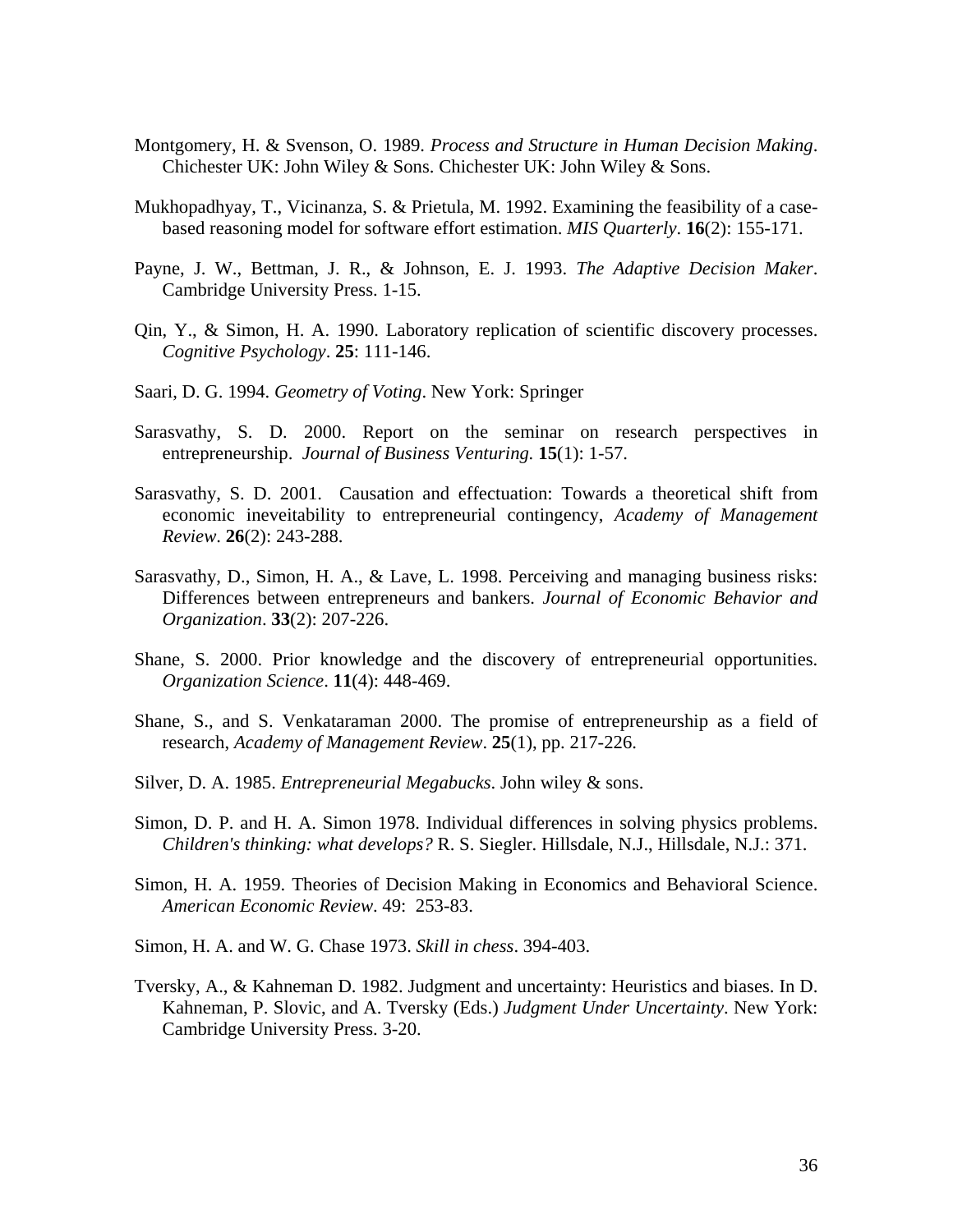- Venkataraman, S. 1997. The distinctive domain of entrepreneurship research. In *Advances in entrepreneurship, firm emergence and growth*. **3**: 119-138. JAI Press Inc.
- Webb, N. L. 1975. *An Exploration of Mathematical Problem Solving Processes*. Doctoral dissertation, Stanford University.
- Weick, K. 1979. *The Social Psychology of Organizing*. Reading, MA: Addison-Wesley.
- Wiltbank, R., Dew, N., Read, S. and Sarasvathy, S. 2006. What To Do Next? The Case for Non-Predictive Strategy. *Strategic Management Journal*, forthcoming.
- Young, R. O. 1989. *Cognitive Processes in Argumentation: An Exploratory Study of Management Consulting Expertise*. Doctoral Dissertation, Carnegie Mellon University.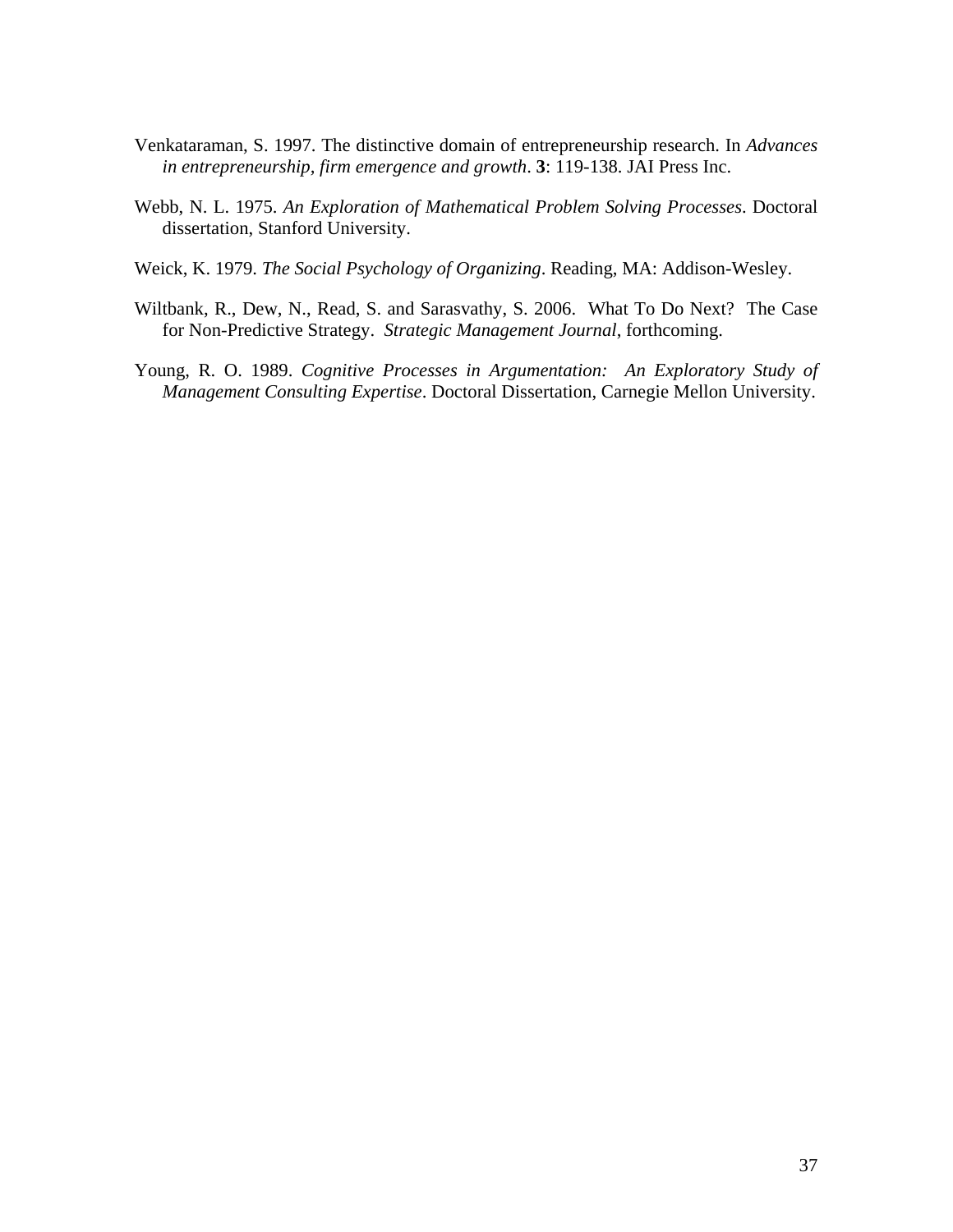## **TABLE 1**

## **Descriptives of Expert and Novice Samples**

| Expert Subjects ( $N = 27$ ) |             |      |                   |                |  |
|------------------------------|-------------|------|-------------------|----------------|--|
| <b>Variable</b>              | <b>Mean</b> | s.d. | <b>Minimum</b>    | <b>Maximum</b> |  |
| Year of birth                | 1943        | 8.8  | 1918              | 1953           |  |
| Ventures started             | 7.3         | 7.4  | 3                 | 40             |  |
| Years worked for those       | 21.6        | 9.3  | 12                | 43             |  |
| Count of Analytical thoughts | 0.9         | 1.1  | 0                 | 4              |  |
| Count of Baysian thoughts    | 1.3         | 1.7  | 0                 | 6              |  |
| Count of Effectual thoughts  | 6.5         | 4.7  | $\theta$          | 20             |  |
| Novice Subjects ( $N = 37$ ) |             |      |                   |                |  |
| Year of birth                | 1970        | 4.9  | 1959              | 1979           |  |
| Ventures started             | 0.2         | 0.4  | 0                 | 2              |  |
| Years worked for those       | 0.46        | 1.3  | 0                 | 5              |  |
| Count of Analytical thoughts | 1.3         | 1    | $\Omega$          | 4              |  |
| Count of Baysian thoughts    | 0.4         | 0.7  | $\mathbf{\Omega}$ | 3              |  |
| Count of Effectual thoughts  | 0.3         | 0.7  | 0                 | 3              |  |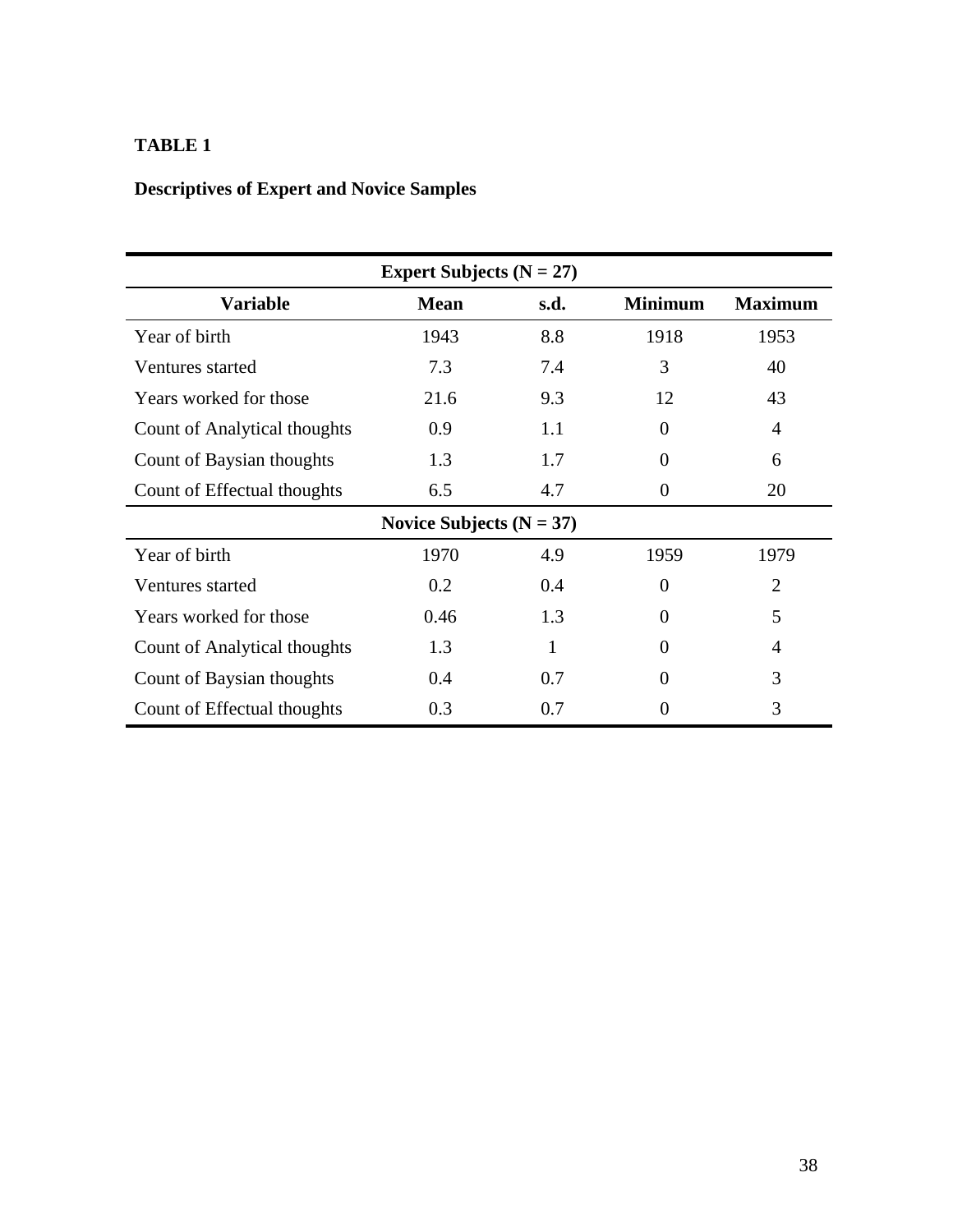## **TABLE 2**

## **Process Tracing for E5's protocol for question 5**

| Original protocol broken into semantic chunks                                                                                                                                                                                                                                                                                                                                                                                                                                 | <b>Codes for semantic chunks</b>                                                                                                                                               |  |
|-------------------------------------------------------------------------------------------------------------------------------------------------------------------------------------------------------------------------------------------------------------------------------------------------------------------------------------------------------------------------------------------------------------------------------------------------------------------------------|--------------------------------------------------------------------------------------------------------------------------------------------------------------------------------|--|
| I don't think it could ever be a huge company                                                                                                                                                                                                                                                                                                                                                                                                                                 | Initial perception of potential                                                                                                                                                |  |
| The basic concept is a business simulator startup<br>simulator<br>(After) successful launch of the first product (for<br>potential entrepreneurs) with a big marketing sales push<br>to penetrate as many different markets as we could                                                                                                                                                                                                                                       | <b>First Customer Definition</b><br>(He is referring to the first customer<br>identified in question 1 and<br>developed into a segment through<br>"gut feeling" in question 4) |  |
| might have a successful second product For example,<br>you could have a product which is how to succeed,<br>prosper, grow and get promoted within a large<br>company.<br>How do I graduate in the top 10% of your class at<br>Stanford, or Harvard or Yale.                                                                                                                                                                                                                   | <b>Adding Segments</b>                                                                                                                                                         |  |
| we're really talking about any learning in an interactive<br>situation where simulation is a benefit.                                                                                                                                                                                                                                                                                                                                                                         | <b>Beginning of Market Definition</b>                                                                                                                                          |  |
| next there is negotiation<br>sothere is sales.                                                                                                                                                                                                                                                                                                                                                                                                                                | <b>Adding Segments Continued</b>                                                                                                                                               |  |
| So I guess you could go on and on and then you could<br>genericize the thing to any situation which requires<br>some sort of technical knowledge technical<br>knowledge of negotiating technical knowledge of bio-<br>molecules which also involves human organization<br>people you have to deal with both outside the<br>company to get them to help to work with them and<br>inside the company to get them to understand what is<br>the company's methods objectives etc. | <b>Market Definition Continued</b>                                                                                                                                             |  |
| So an organization in a learning situation with technical<br>requirements                                                                                                                                                                                                                                                                                                                                                                                                     | <b>Market Definition</b>                                                                                                                                                       |  |
| And therefore you could see a several hundred million<br>dollar company coming from it.                                                                                                                                                                                                                                                                                                                                                                                       | Change of mind of perceived<br>potential                                                                                                                                       |  |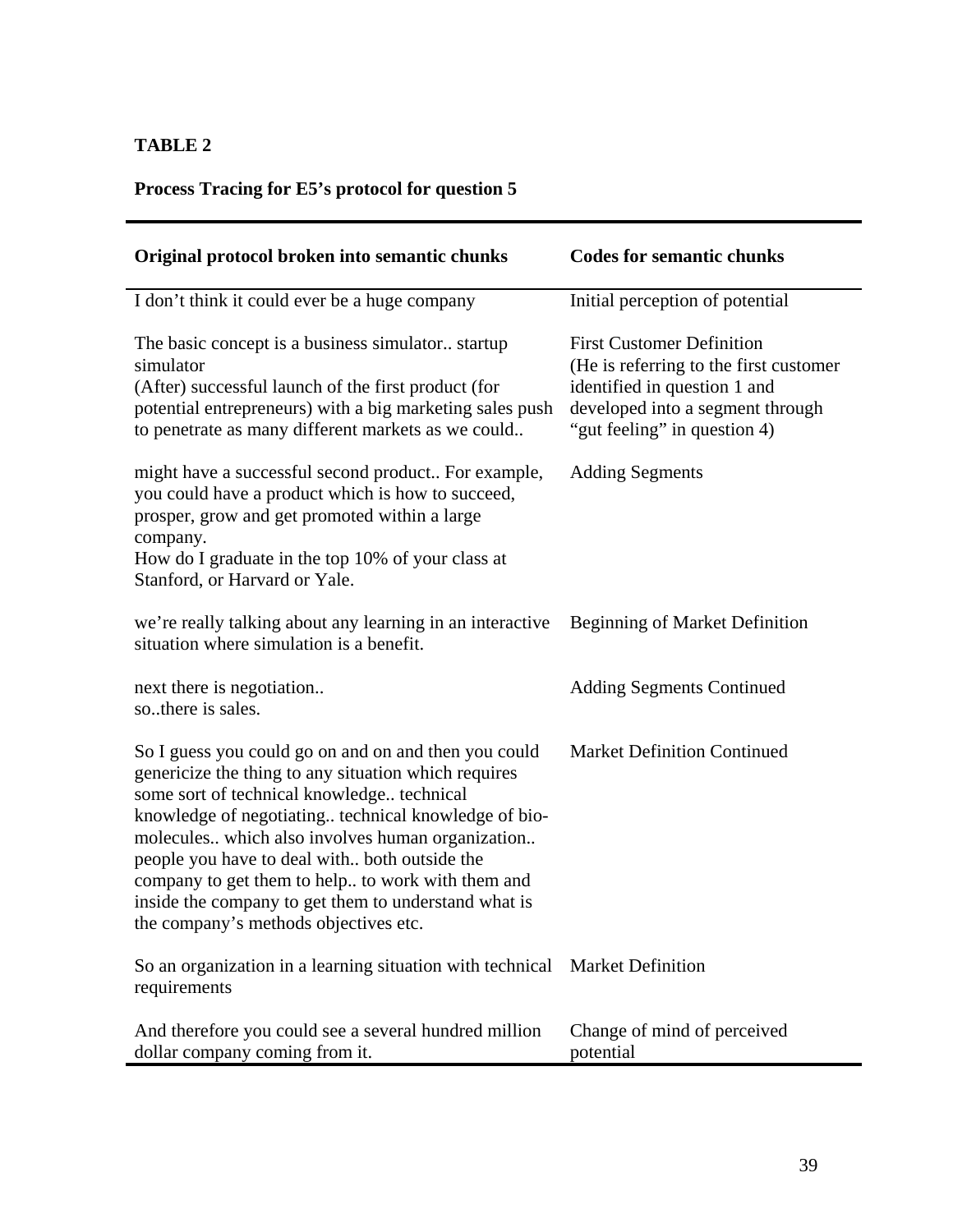## **TABLE 3**

## **Process Tracing for N19's protocol of question 4**

| Original protocol broken into semantic chunks                                                                                                                                                                                                                                              | <b>Codes for semantic chunks</b>                                                                                                                                                                  |
|--------------------------------------------------------------------------------------------------------------------------------------------------------------------------------------------------------------------------------------------------------------------------------------------|---------------------------------------------------------------------------------------------------------------------------------------------------------------------------------------------------|
| I'd want to know about the market as far as the<br>competitors go and find out how they're doing in<br>the markets.                                                                                                                                                                        | Analysis of existing markets by reference to<br>existing competitors                                                                                                                              |
| How much of a market there is, potential<br>customers who'd be interested in this product<br>anywhere?                                                                                                                                                                                     | Market analysis, per Kotler, by starting with<br>the universe of "potential customers who'd<br>be interested in the product anywhere."                                                            |
| Think of all the potential markets out there,<br>whether it be high school, college, people sitting<br>around at home.                                                                                                                                                                     | Another reference to the universe of<br>possible customers, and reference to a<br>rudimentary segmentation.                                                                                       |
| To find out about this market, I'd go on the<br>Internet first of all and look into the types of, just<br>Google it and see what's out there. And see if<br>there is any kind of, see what the competition is                                                                              | Method of doing market research: Internet-<br>based data gathering to understand the<br>nature of the market and competitors in it.                                                               |
| In anything academic like this - it seems<br>academic you're teaching people things - I<br>would say the growth possibilities are good for the<br>company as long as the program works [O]r you<br>could just market the hell out of it and it really<br>doesn't have to be all that good. | Perception of the prospects for the firm,<br>based on perceptions about the general<br>prospects for the education market and<br>reference to a general strategy of heavy<br>marketing promotion. |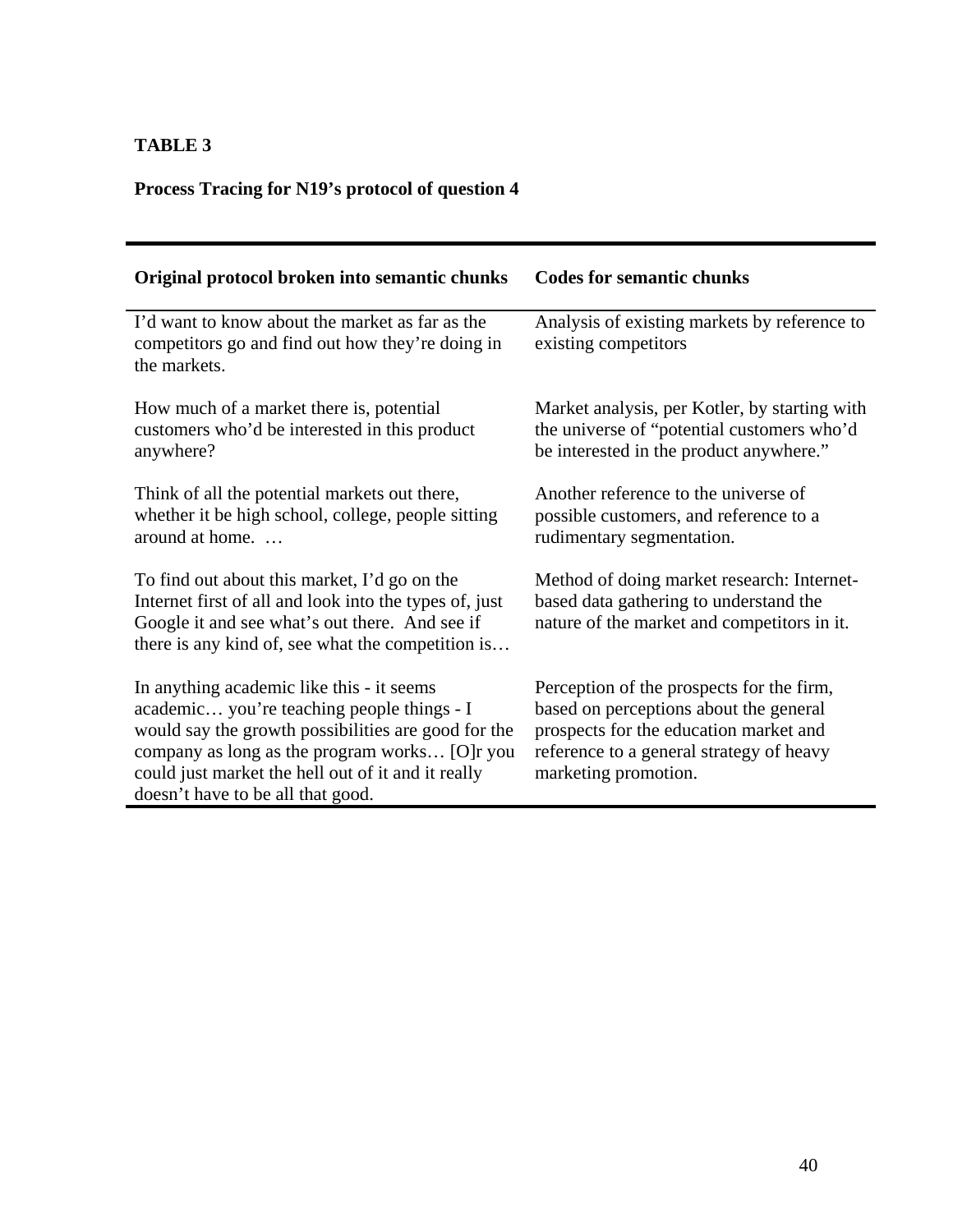## **FIGURE 1**

## **Contrasting the Textbook Paradigm in Marketing with Effectuation**

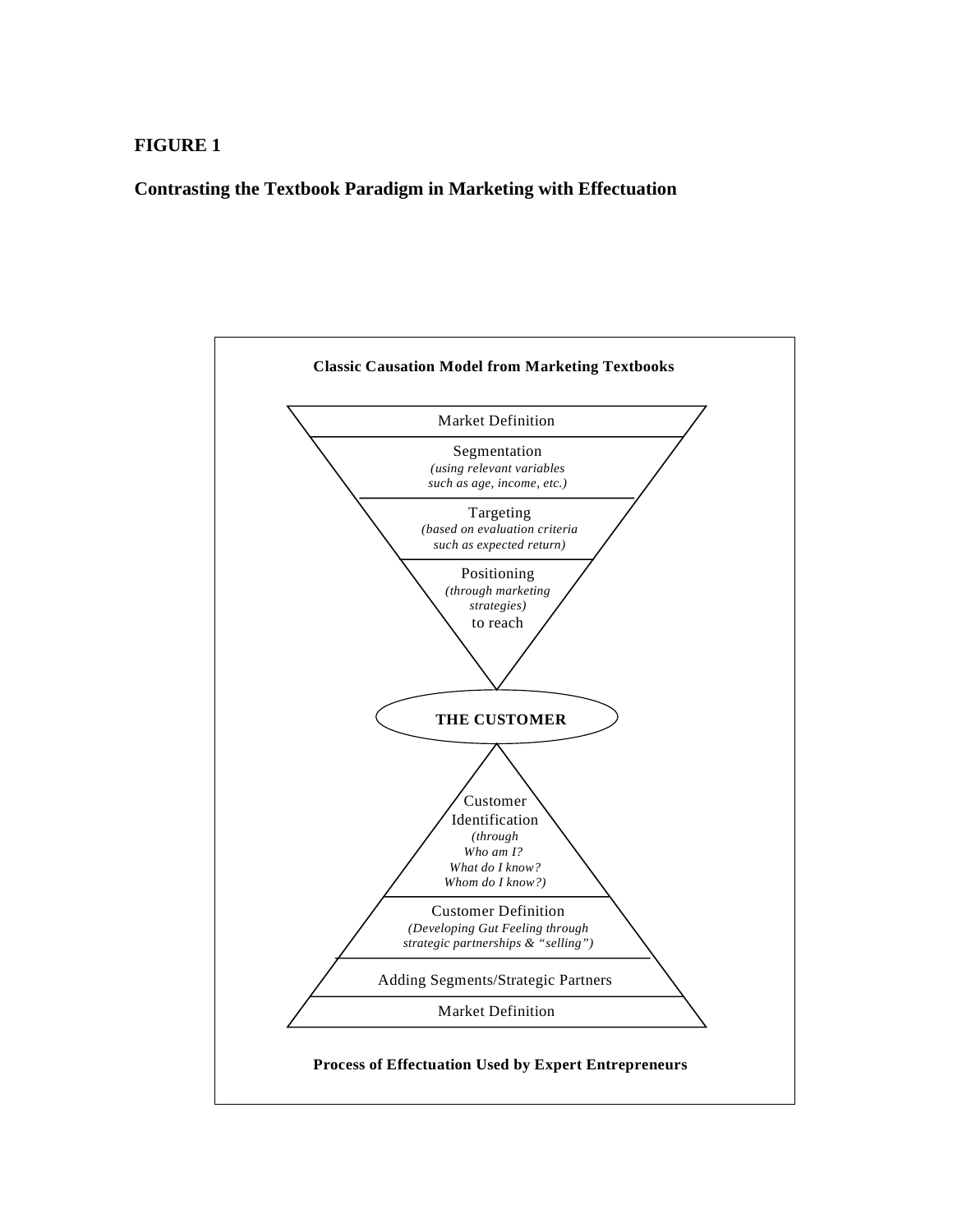### **APPENDIX 1**

#### **Instructions to Subjects and Detailed Description of** *Venturing*

#### **Introduction**

Please read aloud the following instructions and the product description. Please think aloud continuously as you solve the problems thereafter. In the following experiment, you will solve ten decision problems. These problems arise in the context of building a new company for an imaginary product. A detailed description of the product follows this introduction.

Although the product is imaginary, it is technically feasible and financially viable. The data for the problems have been obtained through realistic market research -- the kind of market research used in developing a real world business plan. So far, the entrepreneurs who participated in this study found the project both interesting and feasible.

Before you start on the product description and the problems, I do need one act of creative imagination on your part. I request you to put yourself in the role of the lead entrepreneur in building this company -- i.e., you have very little money of your own to start this company, but you have about five years relevant working experience in the area.

#### **Description of the product:**

You have created a computer game of entrepreneurship. You believe you can combine this game with some educational material and profiles of successful entrepreneurs to make an excellent teaching tool for entrepreneurship. Your inspiration for the product came from several reports in the newspapers and magazines about increasing demand for entrepreneurship education; and the fact that a curriculum involving entrepreneurship even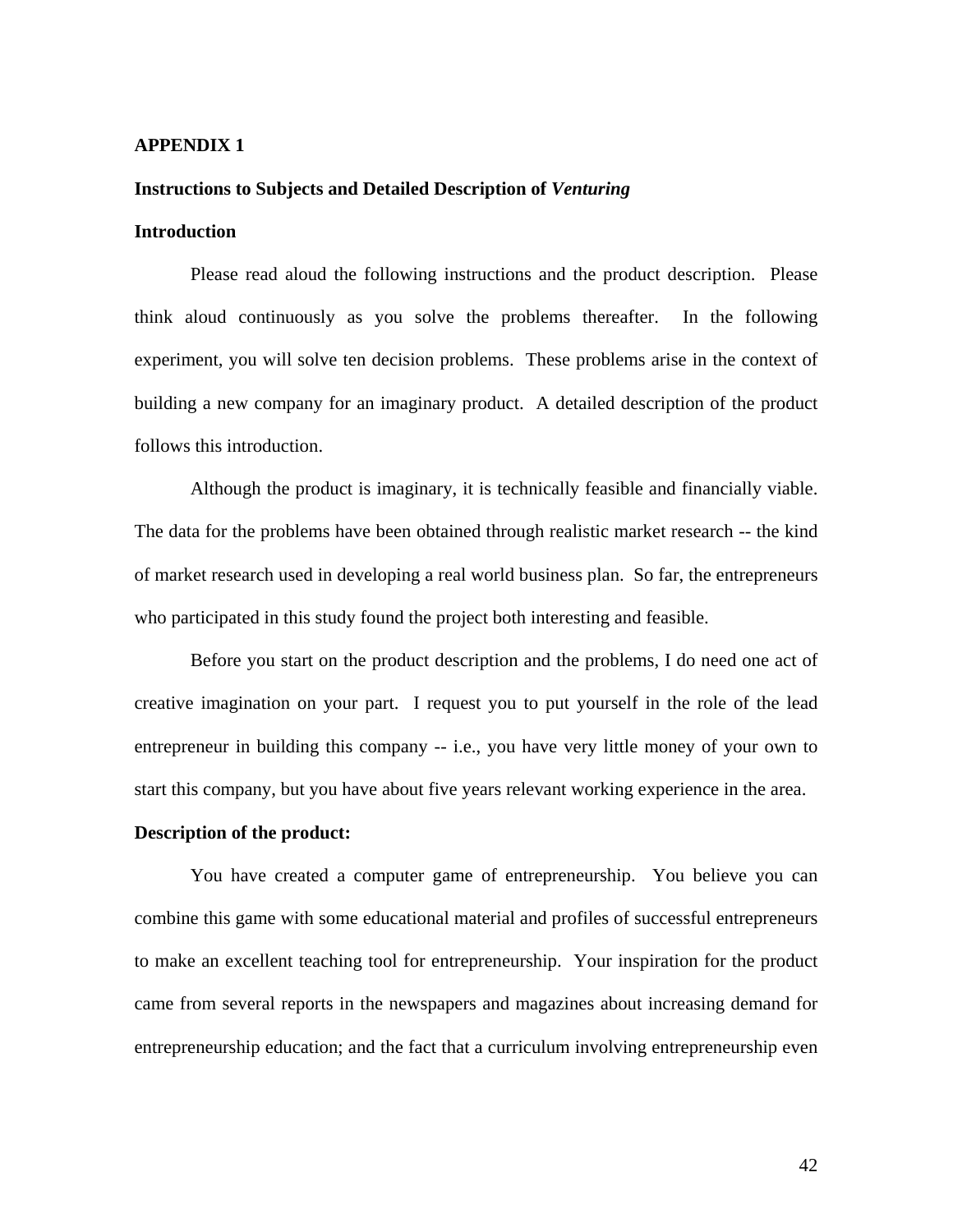at the junior high or high school level induces students to learn not only business-related topics but math and science and communication skills as well.

The game part of the product consists of a simulated environment for starting and running a company. There are separate sub-simulations of markets, competitors, regulators, macroeconomic factors and a random factor for "luck". The game has a sophisticated multi-media interface -- for example, a 3D office where phones ring with messages from the market, a TV that will provide macroeconomic information when switched on, and simulated managerial staff with whom the player (CEO) can consult in making decisions. At the beginning of the game, the player can choose from a variety of businesses the type of business he/she wants to start (For example: manufacturing, personal services, software etc.) and has to make decisions such as which market segment to sell to, how many people to hire, what type of financing to go for, etc. During the game, the player has to make production decisions such as how much to produce , whether to build new warehouses or negotiate with trucking companies, etc.; marketing decisions such as which channels of distribution to use, which media to advertise in and so on; management decisions involving hiring, training, promoting and firing of employees, and so on. There is an accounting subroutine that tracks and computes the implications of the various decisions for the bottom line. The simulation's responses to the player's decisions permit a range of possible final outcomes -- from bankruptcy to a "hockey stick".

You have taken all possible precautions regarding intellectual property. The name of your company is *Entrepreneurship, Inc.* The name of the product is *Venturing*.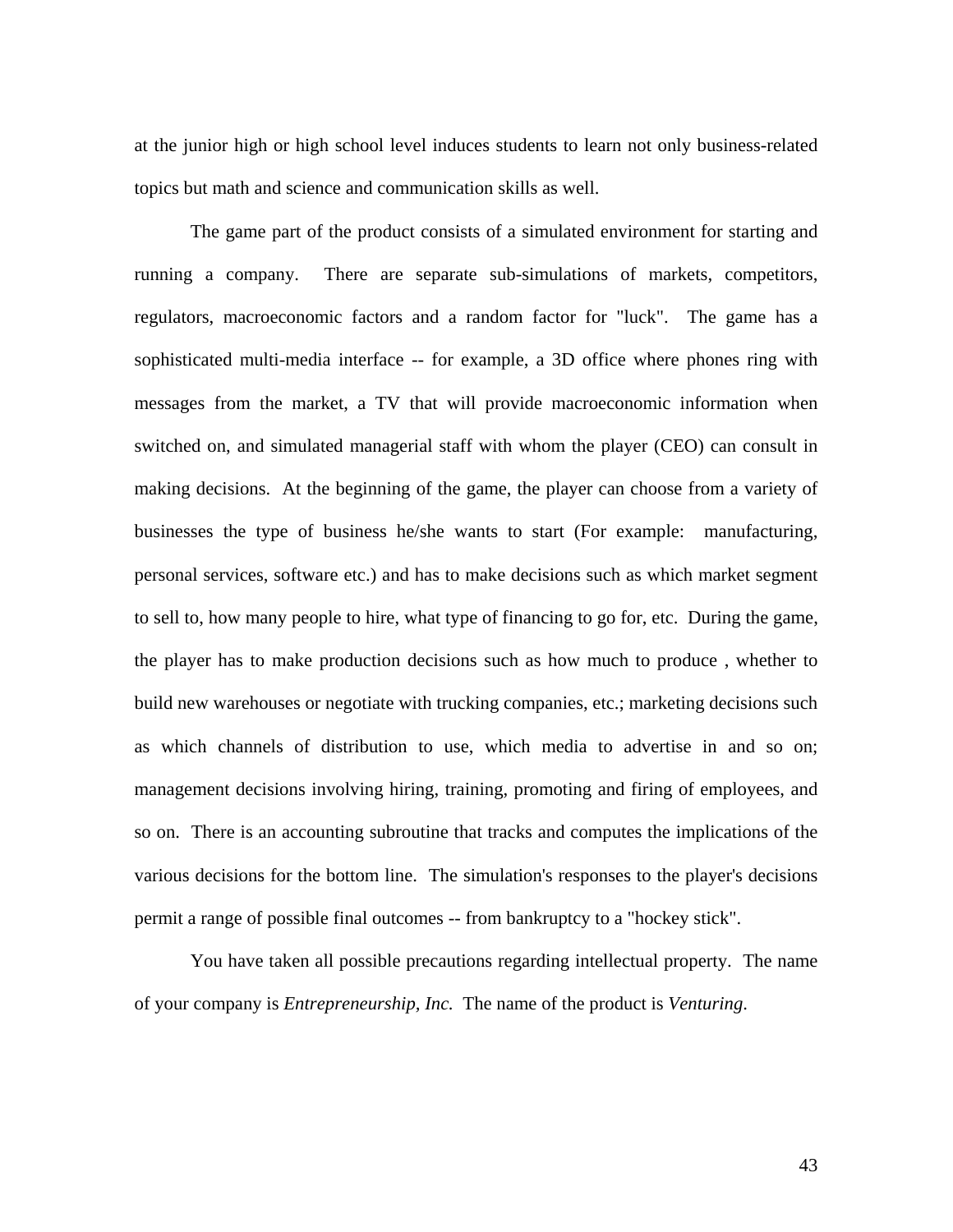### **APPENDIX 2**

#### **Original Protocol of Question 5 from E5**

"This company could make a few people very rich, but it cannot.. I don't think it could ever be a huge company. The basic concept is a business simulator.. startup simulator.. so.. in the same way in a jet simulator you can hop in and fly something electronically and not blow it up.. so you can hop into a business situation and practice and get a lot of reflexes built up and thought processes built up up front. So.. a successful launch of the first product with a big marketing sales push to penetrate as many different markets as we could.. might have a successful second product. For example, you could have a product which is how to succeed, prosper, grow and get promoted within a large company. Making an equivalent product for the quote organization person as opposed to the entrepreneur would give you market of everybody with aspirations at IBM, AT&T, Exxon etc. etc. so.. That product could be a follow-on product.. the research would be similar, the product development would be similar, and so the production part would be equivalent and some of the same marketing channels would also work. You could make another product, would be, for students. How do I graduate in the top 10% of your class at Stanford, or Harvard or Yale. And there.. you could simulate the learning process in the classroom. and research traits that tend to make you successful or not. study habits that tend to make you successful or not. and.. a lot of how to be a good student is teachable. A lot. In my case for example, I took.. I read my material religiously before I went to classroom, I took rough notes in the classroom, I always sat in the front row, I always asked more questions than anybody else, to try to understand what's going on. Before the next class typically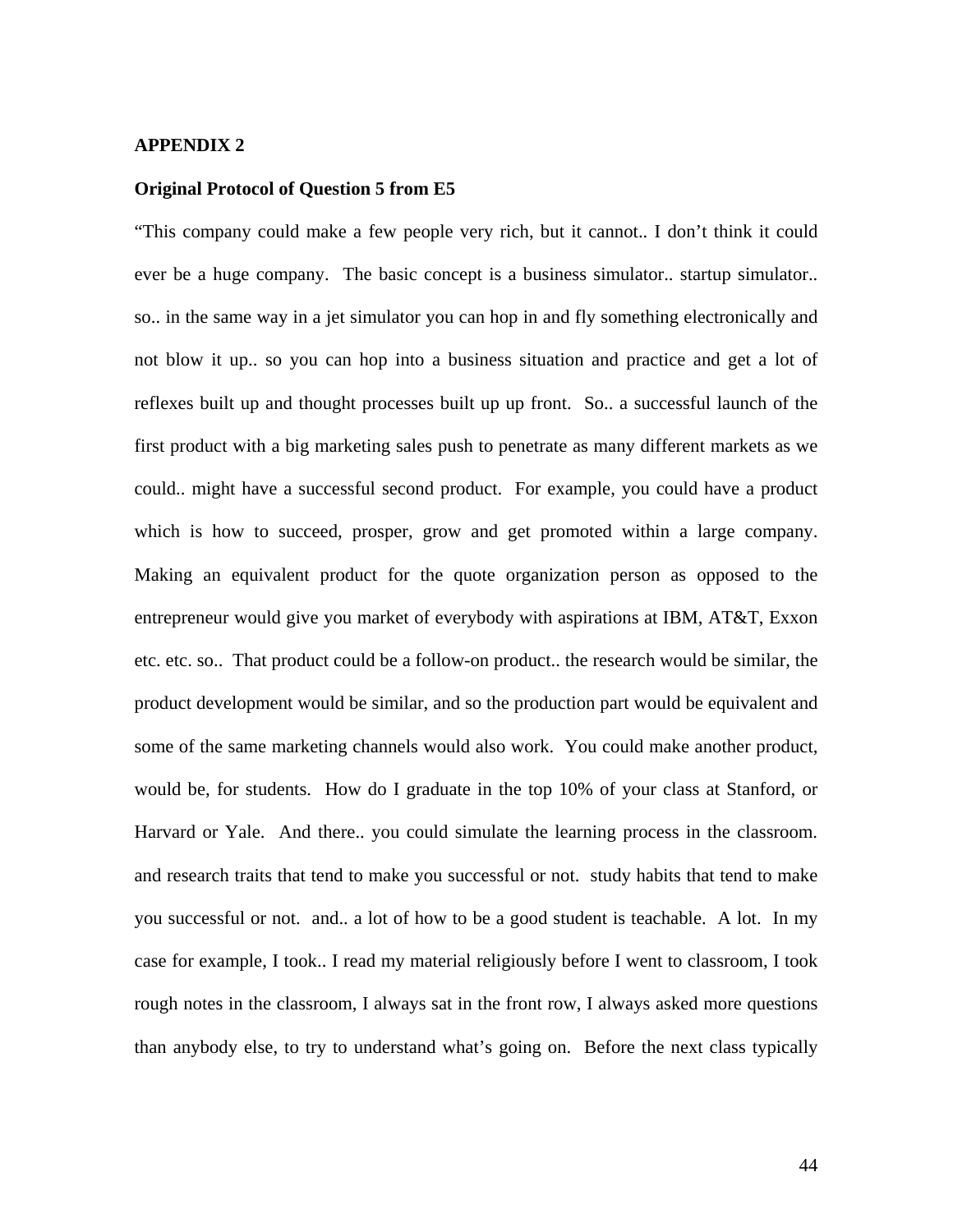two days later, I would meticulously copy all of the notes. Comparing my classroom notes and enhancing them with reference materials in the textbook. I would copy my notes into my notebook to create a set of notes that was damn near publishable quality and then prior to.. during finals week.. prior to finals week I would reduce my entire notebook to cue cards.. index cards. And when I walked into a final, I had it dead cold and.. that's how I worked at Dartmouth for example. So there are studying habits that I'm aware of and you can do research on successful students and you could develop a profile that the.. marketing pitch of which should be.. students who graduate in the top 10% of a college class aren't just smart in an accident. They have different habits and ways of doing business that cause them to be successful and those are neither genetic nor intelligence related.. they are learnable. So there's your.. now you got a product that can.. you can sell to every student in the country. uhm.. so we talked about entrepreneur business, big business, students, so we're really talking about any learning in an interactive situation where simulation is a benefit. So you got.. next there is negotiation.. there are books on negotiators.. how to negotiate.. famous books.. here you could.. in reading a book about negotiation would be less effective than having an interactive 3D game about negotiation. So there you could practice being a good negotiator. And that would work. There's not a salesman in the United States who wouldn't buy one of those. How to sell you know so you got you know another learning situation where how you act and how you push people can can help you sell better. so.. there is sales. So I guess you could go on and on and then you could genericize the thing to any situation which requires some sort of technical knowledge.. technical knowledge of negotiating.. technical knowledge of bio-molecules.. which also